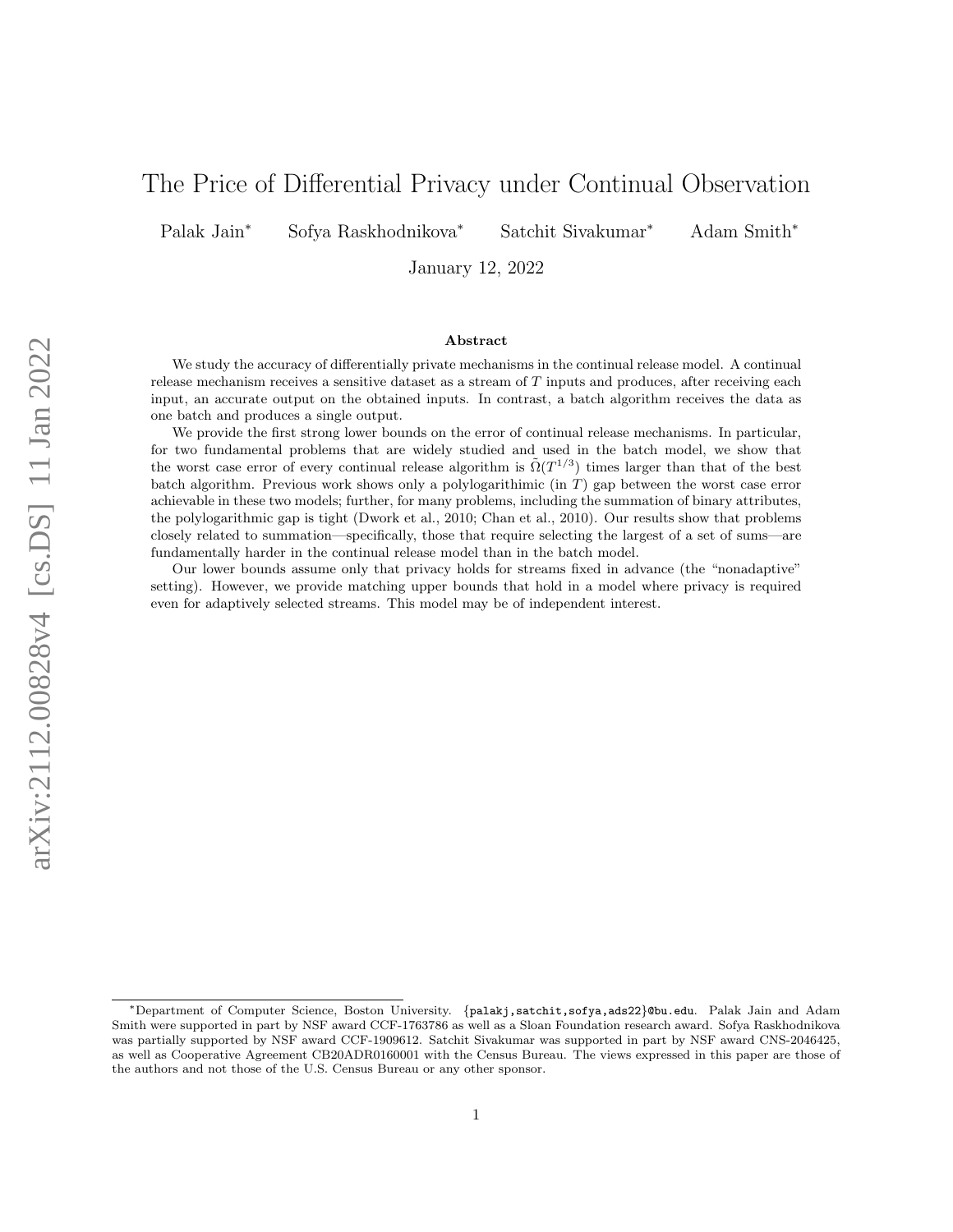# Contents

| $\mathbf{1}$   | Introduction                                                        | 3              |
|----------------|---------------------------------------------------------------------|----------------|
|                | 1.1                                                                 | 3              |
|                | 1.2                                                                 | 5              |
| $\mathbf{2}$   | <b>Definitions</b>                                                  | 5              |
|                | 2.1                                                                 | $\overline{5}$ |
|                | 2.2                                                                 | 6              |
|                | The Continual Release Model with Nonadaptively Chosen Inputs<br>2.3 | $\overline{7}$ |
|                | 2.4                                                                 | 8              |
| 3              | <b>Lower Bounds for MaxSum</b>                                      | 9              |
|                | 3.1                                                                 | 9              |
|                | $3.2\,$                                                             | 9              |
| $\overline{4}$ | Lower Bounds for SumSelect                                          | 11             |
|                | 4.1                                                                 | 11             |
|                | 4.2                                                                 | 13             |
| 5              | <b>Adaptive Upper Bounds</b>                                        | 15             |
|                | 5.1                                                                 | 15             |
|                | 5.2                                                                 | 16             |
|                | 5.3                                                                 | 17             |
|                | 5.4                                                                 | 22             |
|                | <b>References</b>                                                   | 25             |
|                | A Useful Concentration Inequalities                                 | 28             |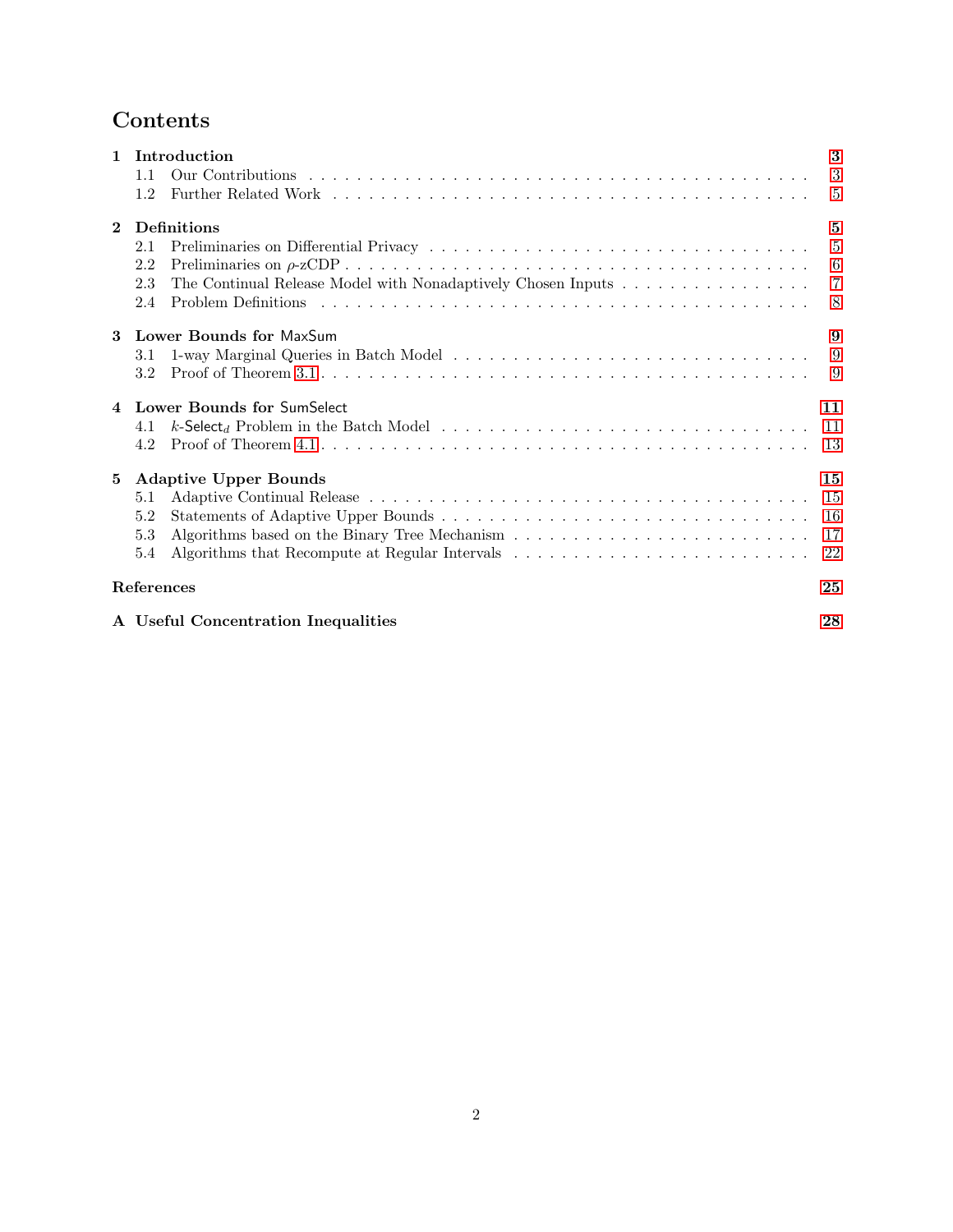### <span id="page-2-0"></span>1 Introduction

In fields ranging from healthcare to criminal justice, sensitive data is being analyzed to identify patterns and draw population-level conclusions. Differentially private (DP) data analysis [\[10\]](#page-25-0) studies the design of algorithms that publish such aggregate statistics about input datasets while preserving the privacy of individuals whose data they contain. Differential privacy has been extensively studied and DP algorithms have been deployed in both industry and government. Current government deployments, notably at the US Census Bureau [\[6\]](#page-25-1), operate in the batch model: that is, they collect their input all at once and produce a single output. However, in many situations, the data are collected over time, and the published statistics need to be updated regularly. An example of such a statistic is the number of COVID-19 cases. To investigate privacy in these situations, Dwork et al. [\[11\]](#page-25-2) and Chan et al. [\[8\]](#page-25-3) introduced the continual release model. In this model, a mechanism receives a sensitive dataset as a stream of T input records and produces, after receiving each record, an accurate output on the obtained inputs. Intuitively, the mechanism is differentially private if releasing the entire vector of  $T$  outputs satisfies differential privacy. The main challenge for privacy is that each individual record contributes to outputs at multiple time steps.

Dwork et al. [\[11\]](#page-25-2) and Chan et al. [\[8\]](#page-25-3) considered the problem of computing summation in the continual release model when each record consists of one bit. They designed a continual release mechanism, called the *binary tree mechanism*, that achieves (additive) error  $O(\log^2 T)$  for this problem. Dwork et al. [\[11\]](#page-25-2) also showed that an error of  $\Omega(\log T)$  is necessary to privately release all running sums. (Further related work is discussed in Section [1.2.](#page-4-0))

#### <span id="page-2-1"></span>1.1 Our Contributions

We ask what price differentially private algorithms must pay in accuracy to solve a problem in the continual release model instead of the batch model. The largest previously known gap in accuracy between the two models is logarithmic in  $T$ , exhibited by the result of [\[11\]](#page-25-2) on summation. We show that for two fundamental problems, which are related to summation and widely studied in the batch model, the gap is exponentially larger.

In the first problem, called MaxSum, each input consists of d binary attributes and the goal is to approximate the maximum of the attribute sums. We define the error of a mechanism as the maximum error over all the time steps. For MaxSum, the error at each time step is the absolute value of the difference between the true answer and the output of the mechanism at that time step. The second problem, SumSelect, is the "argmax" version of MaxSum: the goal is to find the index of the largest attribute sum. The error at a particular time step for this problem is the absolute difference between the maximum sum and the attribute sum at the index returned by the mechanism at that time step. Both problems are abstractions of practically relevant tasks. For instance, if the data collected by a public health agency (e.g., the US CDC) consists of records indicating which of d medical conditions each person suffers from, then MaxSum corresponds to the number of cases of the most common condition that occurred so far, and SumSelect corresponds to the name of this condition. Algorithms for these tasks are key ingredients in differentially private solutions to more complex problems such as synthetic data generation [\[16\]](#page-25-4) and high-dimensional optimization [\[27\]](#page-26-0). We prove tight bounds on the error for these two problems in the continual release model in terms of the parameters T, called the time horizon, and d, called the dimension, discussed above, as well as the privacy parameter  $\varepsilon$ .

To provide a comparison to the continual release model, we assume here that algorithms in the batch model get input datasets of size T. Intuitively, a batch algorithm  $\mathcal A$  is  $(\varepsilon, \delta)$ -differentially private if, for all datasets **x** and **x'** that differ in one record, all events under the distributions  $A(x)$  and  $A(x')$  have similar probabilities. In the case of  $\delta = 0$  (also referred to as *pure differential privacy*), these probabilities differ by at most a factor of  $e^{\varepsilon}$ . In the case of  $\delta > 0$  (referred to as approximate differential privacy), if these probabilities are p and p', they must satisfy  $p \le e^{\varepsilon} \cdot p' + \delta$ . (See Definition [2.2\)](#page-4-3). To give a meaningful privacy guarantee, the parameter  $\delta$  has to be small: in our case,  $\delta = o(\varepsilon/T)$ . For continual release mechanisms, we study event-level privacy, where each user's data appears in a single record, as opposed to user-level privacy, where a user's data could be distributed over multiple records. (See [\[11\]](#page-25-2) for the discussion of these two variants.)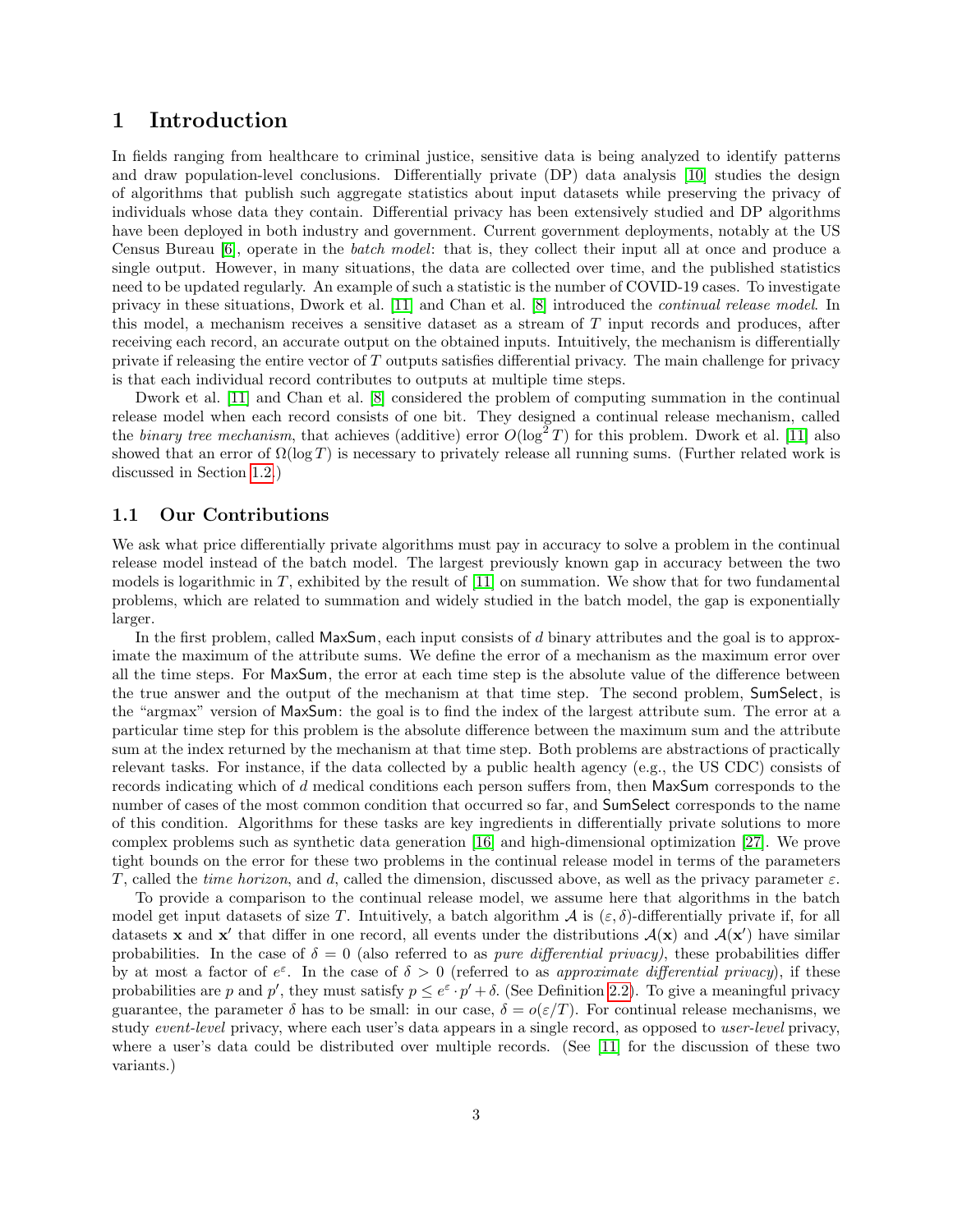|           | Approximate DP $(\delta > 0)$                                                                                                            | Pure DP $(\delta = 0)$                                                                                                       | Reference     |
|-----------|------------------------------------------------------------------------------------------------------------------------------------------|------------------------------------------------------------------------------------------------------------------------------|---------------|
| MaxSum    | $\tilde{\Omega}\left(\min\left\{\sqrt[3]{\frac{T}{\varepsilon^2}},\frac{\sqrt{d}}{\varepsilon},T\right\}\right)$                         | $\tilde{\Omega}\Big(\min\Big\{\sqrt{\frac{T}{\varepsilon}},\frac{d}{\varepsilon},T\Big\}\Big).$                              | Thm. 3.1      |
|           | $\tilde{O}\left(\min\left\{\sqrt[3]{\frac{T}{\varepsilon^2}},\frac{\sqrt{d} \text{ polylog}(T)}{\varepsilon},T\right\}\right)$           | $\tilde{O}\Big(\min\Big\{\sqrt{\frac{T}{\varepsilon}},\frac{d\text{ polylog}(T)}{\varepsilon},T\Big\}\Big)$                  | Cor. 5.6, 5.9 |
| SumSelect | $\tilde{\Omega}\left(\min\left\{\sqrt[3]{\frac{T\log^2 d}{\varepsilon^2}},\frac{\sqrt{d}}{\varepsilon},T\right\}\right)$                 | $\left\{ \Omega \left( \min \left\{ \sqrt{\frac{T \log d}{\varepsilon}}, \frac{d}{\varepsilon}, T \right\} \right) \right\}$ | Thm. 4.1      |
|           | $\tilde{O}\left(\min\left\{\sqrt[3]{\frac{T\log^2 d}{\varepsilon^2}}, \frac{\sqrt{d} \text{ polylog}(T)}{\varepsilon}, T\right\}\right)$ | $\tilde{O}\left(\min\left\{\sqrt{\frac{T\log d}{\varepsilon}},\frac{d\text{ polylog}(T)}{\varepsilon},T\right\}\right)$      | Cor. 5.6, 5.9 |

<span id="page-3-0"></span>Table 1: Our results on the error of  $(\varepsilon, \delta)$ -DP mechanisms in the continual release model. The corresponding upper and lower bounds differ only in the polylog $(T)$  terms, highlighted in blue. For approximate differential privacy, the lower bounds apply when  $\delta = o(\varepsilon/T)$ , and the upper bounds apply when  $\delta > \text{poly}\left(\frac{1}{T}\right)$ .

We demonstrate a strong separation between the continual release and the batch models. For approximate differential privacy, we show that when d is sufficiently large,  $\mathsf{MaxSum}_d$  and  $\mathsf{SumSelect}_d$  require  $\tilde{\Omega}(T^{1/3})$  and  $\tilde{\Omega}((\frac{T}{\log d})^{1/3})$  error blowup, respectively, in the continual release model compared to the batch setting. For pure differential privacy, the blowup (when d is large) is  $\tilde{\Omega}(T^{1/2})$  for MaxSum and  $\tilde{\Omega}(\frac{T^{1/2}}{\log T^{1/2}})$  $\frac{T^{1/2}}{\log^{1/2} d}$ ) for SumSelect.

Our results are summarized in Table [1.](#page-3-0) To put our bounds in context, observe that for both problems we consider, there is a trivial algorithm that ignores its data, always outputs the same value and has error at most  $T$  (since each attribute sum is an integer between 0 and  $T$ ). Our bounds on the error should be contrasted with the error achievable by  $(\varepsilon, 0)$ -differentially private algorithms in the batch model:  $O(\frac{1}{\varepsilon})$  for MaxSum, and  $O(\frac{\log d}{\varepsilon})$  for SumSelect. The former is obtained by an instantiation of the Laplace mechanism from [\[10\]](#page-25-0) and the latter—by an instantiation of the exponential mechanism of McSherry and Talwar [\[22\]](#page-26-1).

We obtain our lower bounds by reductions from problems in the batch model. The key is to consider tasks for which multiple instances of the same base problem on one dataset need to be solved. For MaxSum, the corresponding task in the batch model is to output all marginals. Each marginal can be thought of as an instance of computing the (appropriately rescaled) sum of values in the corresponding coordinate. For SumSelect, the task in the batch model is based on solving independent instances of finding the largest marginal, each on its own subset of coordinates. We use the lower bounds for batch algorithms for these problems by Bun et al. [\[5\]](#page-24-1), Hardt and Talwar [\[17\]](#page-25-5), and Steinke and Ullman [\[26\]](#page-26-2).

Each of our lower bounds is the minimum of three terms, corresponding to different parameter regimes. Our lower bounds are matched (up to polylogarithmic factors in T and  $1/\delta$ ), in each regime, by two simple mechanisms and one trivial mechanism. The trivial mechanism always outputs an arbitrary value in the right range. The first simple mechanism is based on recomputing the value of the desired statistic (e.g., MaxSum) at regular intervals and providing the same answer until it is recomputed again. The second simple mechanism uses the binary tree mechanism to track all d coordinates separately and takes the maximum (or, in the case of SumSelect, argmax) of the noisy values. The guarantees of these mechanisms for MaxSum, SumSelect, and general functions of sensitivity 1 are stated in Section [5.](#page-14-0) Together, our mechanisms and our lower bounds characterize the error for MaxSum and SumSelect up to polylogarithmic factors in T and  $1/\delta$  in all regimes.

Our lower bounds apply to the original continual release model of Dwork et al. [\[11\]](#page-25-2) and Chan et al. [\[8\]](#page-25-3). In this model, which we refer to as the *nonadaptive* setting, privacy is defined for streams fixed in advance. However, our matching upper bounds hold even when privacy and accuracy are required for adaptively selected streams. In the adaptive version of the model, each record in the stream is chosen by an adversary after it sees all the answers of the mechanism from the prior time steps. This model gives more power to the adversary and therefore places more stringent requirements on privacy and accuracy. This model may be of independent interest.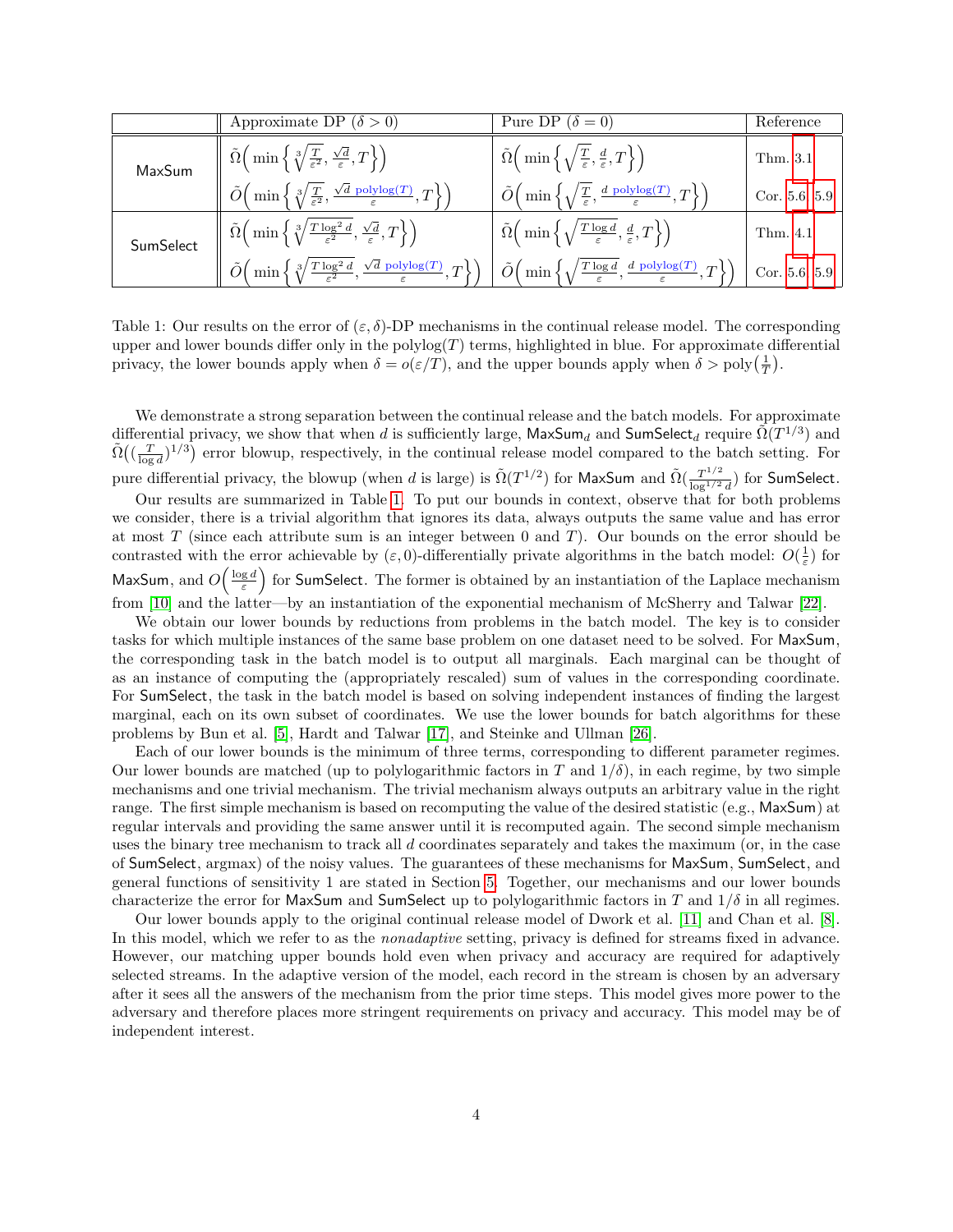#### <span id="page-4-0"></span>1.2 Further Related Work

Event-level privacy Bolot et al. [\[3\]](#page-24-2) and Perrier et al. [\[23\]](#page-26-3) extended the tree mechanism of Dwork et al. [\[11\]](#page-25-2) to work for weighted sums with exponentially decaying coefficients and for sums of bounded real values, respectively. Song et al. [\[25\]](#page-26-4) generalized the model to graph data and obtained a continual release mechanism for graph statistics, such as the degree distribution and subgraph counts, on bounded degree graphs. Fichtenberger et al. [\[14\]](#page-25-6) studied a variety of other graph problems in the continual release setting, including minimum cut and densest subgraph. Differentially private online learning is investigated in a sequence of works [\[19,](#page-26-5) [15,](#page-25-7) [1\]](#page-24-3) that use the summation primitive developed by Dwork et al. to obtain sublinear regret guarantees for many hypothesis classes. The adaptive continual release model arises implicitly in those works, but to our knowledge it was not formulated explicitly. Cardoso and Rogers [\[7\]](#page-25-8) study, among other problems, SumSelect (called top-1 selection with unrestricted  $\ell_0$  sensitivity in their work) in the continual release model. Their focus is on empirical performance on streams that arise in practice, in which the index of the largest sum changes seldom. The recomputation-based algorithm we present for SumSelect can be seen as a special case of their KnownBase algorithm. They evaluate the accuracy of the algorithm empirically whereas our work provides theoretical bounds on the error. One of the contributions of [\[7\]](#page-25-8) is making the algorithms work in a more restrictive computational model, in which the algorithm only stores the current values of the sums at any given time step and the seed of a pseudorandom function. The algorithms we present here can also be implemented in their model using the techniques in their paper.

User-level differential privacy User-level privacy in the *continual release model* was first studied by Dwork et al. [\[11\]](#page-25-2) and Chan et al. [\[8\]](#page-25-3). *User-level* privacy is more stringent than *event-level* privacy, so the lower bounds in our paper apply directly to that model. Even though, in general, event-level privacy does not imply user-level privacy, the recomputation technique used in some of our algorithms gives user-level privacy whenever the mechanism employed for the recomputations is user-level private.

**Pan-Privacy** Pan-privacy, defined by Dwork et al. [\[12\]](#page-25-9), is a model that protects against intrusions into the memory of the algorithm as it processes a stream. In pan-privacy, as in continual release, the input is presented as a stream. However, the requirement of pan-privacy is orthogonal to that of continual release; see [\[12\]](#page-25-9) for details.

### <span id="page-4-1"></span>2 Definitions

#### <span id="page-4-2"></span>2.1 Preliminaries on Differential Privacy

We first introduce the notion of  $(\varepsilon, \delta)$ -indistinguishability.

**Definition 2.1** (( $\varepsilon$ ,  $\delta$ )-Indistinguishability). Random variables  $R_1$  and  $R_2$  over the same outcome space  $\mathcal Y$ are  $(\varepsilon, \delta)$ -indistinguishable (denoted  $R_1 \approx_{\varepsilon, \delta} R_2$ ) if for all subsets  $S \subseteq \mathcal{Y}$ , the following hold:

$$
\Pr[R_1 \in S] \le e^{\varepsilon} \Pr[R_2 \in S] + \delta;
$$
  

$$
\Pr[R_2 \in S] \le e^{\varepsilon} \Pr[R_1 \in S] + \delta.
$$

A dataset  $\mathbf{x} = (x_1, \ldots, x_n) \in \mathcal{X}^n$  is a vector of elements, called *records*, from a universe X. Two datasets are neighbors if they differ in one record (i.e., one coordinate). Informally, differential privacy requires that an algorithm's output distributions are similar on all pairs of neighboring datasets. In the batch model, the algorithm receives datasets as one batch as opposed to in an online fashion.

<span id="page-4-3"></span>**Definition 2.2** (Differential Privacy in Batch Model [\[10,](#page-25-0) [9\]](#page-25-10)). A randomized algorithm  $A: \mathcal{X}^n \to \mathcal{Y}$  is  $(\varepsilon, \delta)$ -differentially private (DP) if for every pair of neighboring datasets  $\mathbf{x}, \mathbf{x}' \in \mathcal{X}^n$ ,

$$
\mathcal{A}(\mathbf{x}) \approx_{\varepsilon,\delta} \mathcal{A}(\mathbf{x}').
$$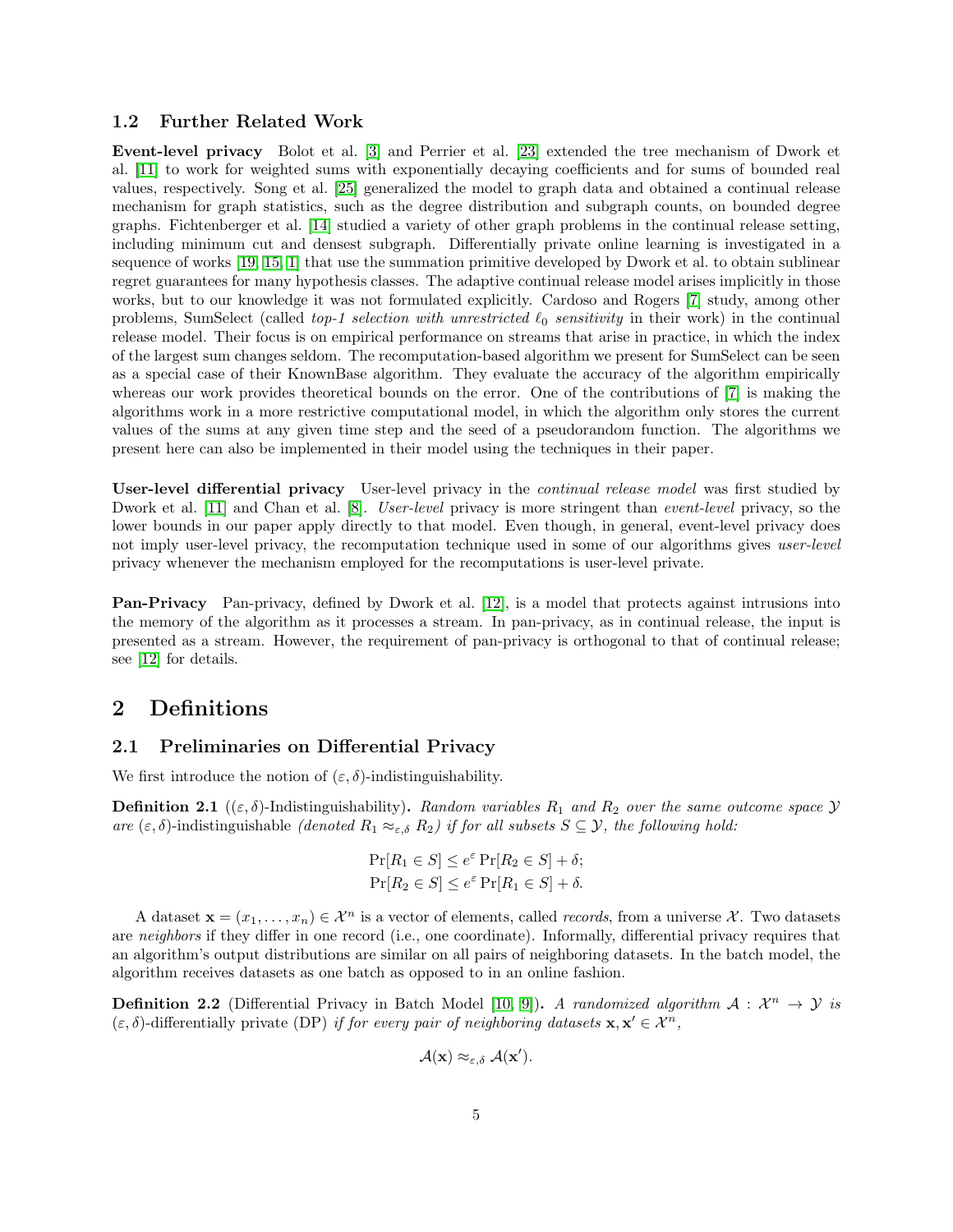The case  $\delta = 0$  is referred to as pure differential privacy, whereas the case  $\delta > 0$  is called approximate differential privacy.

Differential privacy protects groups of individuals.

<span id="page-5-2"></span>**Lemma 2.3** (Group Privacy [\[10\]](#page-25-0)). Every  $(\varepsilon, \delta)$ -DP algorithm A is  $(\ell \varepsilon, \delta')$ -DP for groups of size  $\ell$ , where  $\delta' = \delta \frac{e^{\ell \varepsilon} - 1}{e^{\varepsilon} - 1}$ ; that is, for all datasets **x**, **x'** such that  $\|\mathbf{x} - \mathbf{x}'\|_0 \leq \ell$ ,

$$
\mathcal{A}(\mathbf{x}) \approx_{\ell \varepsilon, \delta'} \mathcal{A}(\mathbf{x}').
$$

Differential privacy is closed under post-processing.

<span id="page-5-1"></span>**Lemma 2.4** (Post-Processing [\[10,](#page-25-0) [4\]](#page-24-4)). If A is an  $(\varepsilon, \delta)$ -DP algorithm with output space Y and B is a randomized map from Y to Z, then the algorithm  $\mathcal{B} \circ \mathcal{A}$  is  $(\varepsilon, \delta)$ -DP.

**Definition 2.5** (Sensitivity). Let  $f: \mathcal{X}^n \to \mathbb{R}^m$  be a function. Its  $\ell_1$ -sensitivity is

$$
\max_{neighbors \mathbf{x}, \mathbf{x}' \in \mathcal{X}^n} \|f(\mathbf{x}) - f(\mathbf{x}')\|_1.
$$

To define  $\ell_2$ -sensitivity, we replace the  $\ell_1$  norm with the  $\ell_2$  norm.

Our algorithms use the standard Laplace mechanism to ensure differential privacy.

Definition 2.6 (Laplace Distribution). The Laplace distribution with parameter b and mean 0, denoted  $\textsf{Lap}(b)$ , has probability density

$$
h(r) = \frac{1}{2b}e^{-\frac{|r|}{b}} \text{ for all } r \in \mathbb{R}.
$$

**Lemma 2.7** (Laplace Mechanism). Let  $f: \mathcal{X}^n \to \mathbb{R}^m$  be a function with  $\ell_1$ -sensitivity at most  $\Delta_1$ . Then the Laplace mechanism is algorithm

$$
\mathcal{A}_f(\mathbf{x}) = f(\mathbf{x}) + (Z_1, \dots, Z_m),
$$

where  $Z_i \sim \text{Lap} \left( \frac{\Delta_1}{\varepsilon} \right)$ . Algorithm  $\mathcal{A}_f$  is  $(\varepsilon, 0)$ -DP.

<span id="page-5-3"></span>**Lemma 2.8** (Exponential Mechanism [\[22\]](#page-26-1)). Let L be a set of outputs and  $g: L \times \mathcal{X}^n \to \mathbb{R}$  be a function that measures the quality of each output on a dataset. Assume that for every  $m \in L$ , the function  $q(m,.)$ has  $\ell_1$ -sensitivity at most  $\Delta$ . Then, for all  $\varepsilon, n > 0$  and for all datasets  $y \in \mathcal{X}^n$ , there exists an  $(\varepsilon, 0)$ -DP mechanism that outputs an element  $m \in L$  such that, for all  $a > 0$ , we have

$$
\Pr\biggl[\max_{i\in[L]} g(i,y)-g(m,y)\geq 2\Delta\frac{(\ln|L|+a)}{\varepsilon}\biggr]\leq e^{-a}.
$$

**Definition 2.9** (Gaussian Distribution). The Gaussian distribution with parameter  $\sigma$  and mean 0, denoted  $\mathcal{N}(0, \sigma^2)$ , has probability density

$$
h(r) = \frac{1}{\sigma\sqrt{2\pi}}e^{-\frac{r^2}{2\sigma^2}} \text{ for all } r \in \mathbb{R}.
$$

#### <span id="page-5-0"></span>2.2 Preliminaries on  $\rho$ -zCDP

This section contains preliminaries about "zero-concentrated differential privacy" (zCDP). The difference between zero-concentrated differential privacy and  $(\varepsilon, \delta)$ -differential privacy is that zCDP requires output distributions on all pairs of neighboring datasets to be  $\rho$ -close (Definition [2.11\)](#page-6-1) instead of  $(\varepsilon, \delta)$ -indistinguishable. In Section [5](#page-14-0) we analyse the privacy of our upper bounds in terms of zCDP and then use the fact that zCDP implies  $(\varepsilon, \delta)$ -differential privacy (Lemma [2.15\)](#page-6-2) to compare our upper and lower bounds.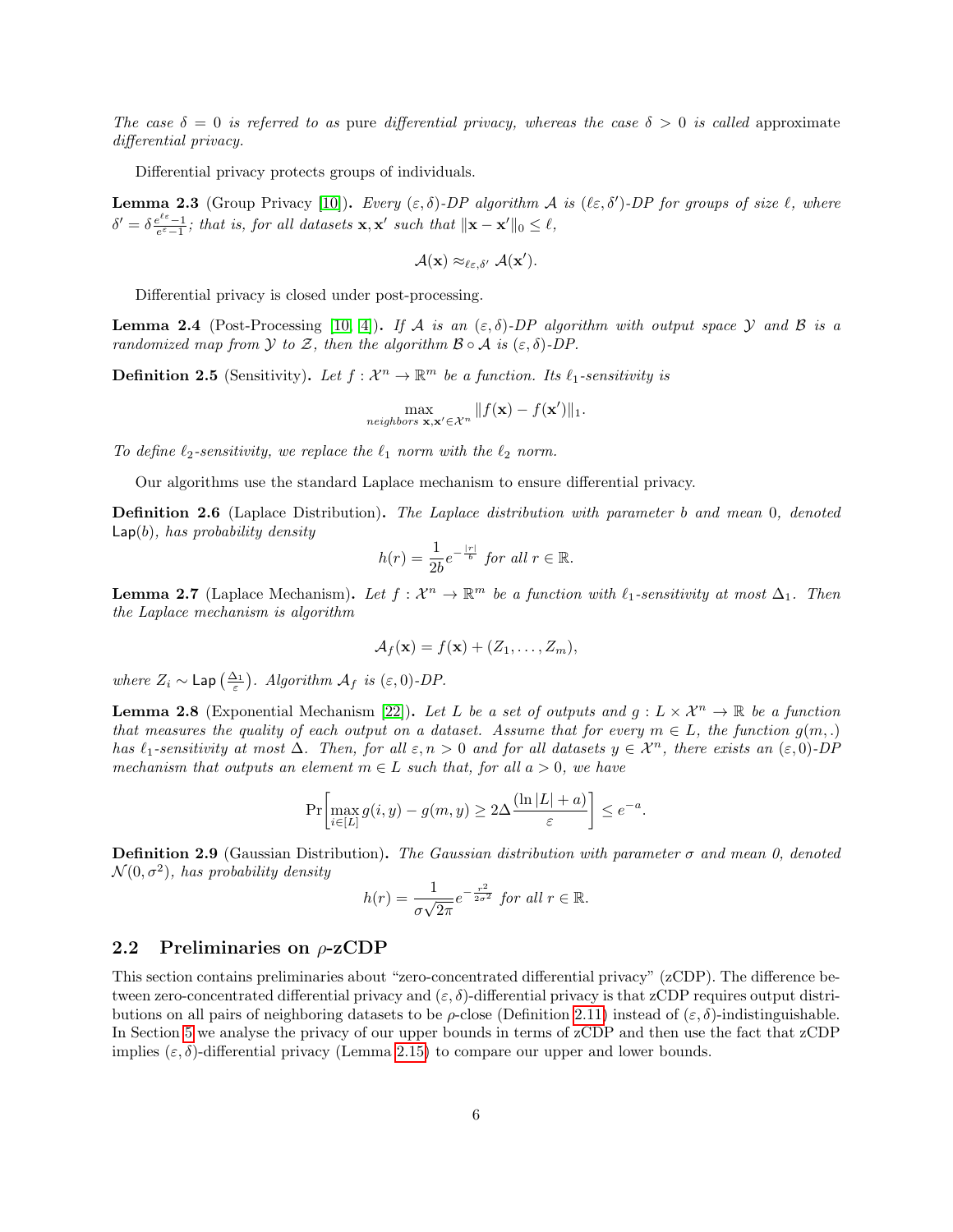**Definition 2.10** (Rényi Divergence [\[24\]](#page-26-6)). Let Q and Q' be distributions on  $\mathcal{Y}$ . For  $\xi \in (1,\infty)$ , the Rényi divergence of order  $\xi$  between  $Q$  and  $Q'$  (also called the  $\xi$ -Rényi Divergence) is defined as

$$
D_{\xi}(Q||Q') = \frac{1}{\xi - 1} \log \left( \mathbb{E}_{r \sim Q'} \left[ \left( \frac{Q(r)}{Q'(r)} \right)^{\xi - 1} \right] \right). \tag{1}
$$

Here  $Q(\cdot)$  and  $Q'(\cdot)$  denote either probability masses (in the discrete case) or probability densities (when they exist). More generally, one can replace  $\frac{Q(.)}{Q'(.)}$  with the the Radon-Nikodym derivative of Q with respect to Q'.

<span id="page-6-1"></span>**Definition 2.11** ( $\rho$ -Closeness). Random variables  $R_1$  and  $R_2$  over the same outcome space  $\mathcal Y$  are  $\rho$ -close (denoted  $R_1 \simeq_{\rho} R_2$ ) if for all  $\xi \in (1, \infty)$ ,

$$
D_{\xi}(R_1||R_2) \leq \xi \rho \text{ and } D_{\xi}(R_2||R_1) \leq \xi \rho,
$$

where  $D_{\xi}(R_1||R_2)$  is the  $\xi$ -Rényi divergence between the distributions of  $R_1$  and  $R_2$ .

**Definition 2.12** (zCDP in Batch Model [\[4\]](#page-24-4)). A randomized batch algorithm  $A: \mathcal{X}^n \to \mathcal{Y}$  is  $\rho$ -zeroconcentrated differentially private ( $\rho$ -zCDP), if, for all neighboring datasets  $y, y' \in \mathcal{X}^n$ ,

$$
\mathcal{A}(\mathbf{y}) \simeq_{\rho} \mathcal{A}(\mathbf{y}').
$$

One major benefit of using zCDP is that this definition of privacy admits a clean composition result. We use it when analysing the privacy of the algorithms in Section [5.](#page-14-0)

<span id="page-6-3"></span>**Lemma 2.13** (Composition [\[4\]](#page-24-4)). Let  $A: \mathcal{X}^n \to \mathcal{Y}$  and  $\mathcal{A}': \mathcal{X}^n \times \mathcal{Y} \to \mathcal{Z}$  be batch algorithms. Suppose A is  $\rho$ -zCDP and A' is  $\rho'$ -zCDP. Define batch algorithm  $\mathcal{A}'' : \mathcal{X}^n \to \mathcal{Y} \times \mathcal{Z}$  by  $\mathcal{A}''(\mathbf{y}) = \mathcal{A}'(\mathbf{y}, \mathcal{A}(\mathbf{y}))$ . Then  $\mathcal{A}''$  is  $(\rho + \rho')$ -zCDP.

The Gaussian mechanism is used in Section [5.](#page-14-0) It estimates a real-valued function on a database by adding Gaussian noise to the value of the function.

<span id="page-6-4"></span>**Lemma 2.14** (Gaussian Mechanism [\[4\]](#page-24-4)). Let  $f: \mathcal{X}^n \to \mathbb{R}$  be a function with  $\ell_2$ -sensitivity at most  $\Delta_2$ . Let A be the batch algorithm that, on input **y**, releases a sample from  $\mathcal{N}(f(\mathbf{y}), \sigma^2)$ . Then A is  $(\Delta_2^2/2\sigma^2)$ -zCDP.

The final lemma in this section relates zero-concentrated differential privacy to  $(\varepsilon, \delta)$ -differential privacy.

<span id="page-6-2"></span>**Lemma 2.15** (Conversion from zCDP to DP [\[4\]](#page-24-4)). For all  $\rho, \delta > 0$ , if batch algorithm A is  $\rho$ -zCDP, then A is  $(\rho + 2\sqrt{\rho \log(1/\delta)}, \delta)$ -DP.

#### <span id="page-6-0"></span>2.3 The Continual Release Model with Nonadaptively Chosen Inputs

A mechanism in the continual release model [\[11,](#page-25-2) [8\]](#page-25-3) is an algorithm that receives its input  $\mathbf{x} = (x_1, \ldots, x_T) \in$  $\mathcal{X}^T$  as a stream. At each time step  $t \in [T]$ , it gets a record  $x_t$  and outputs an answer  $a_t$ . The output stream  $(a_1, \ldots, a_T)$  is denoted by **a**. We use  $\mathbf{x}_{[t]} = (x_1, \ldots, x_t)$  for  $t \in [T]$  to denote the first t records in a stream **x** (similarly,  $\mathbf{a}_{[t]} = (a_1, \ldots, a_t)$ .) The total number of records in the stream, denoted by T, is called the time *horizon*. For simplicity, we assume  $T$  is known to the mechanism.

We consider two variants of the continual release model. In the *nonadaptive* model of  $[11, 8]$  $[11, 8]$ , the input stream x is fixed before the mechanism runs. The *adaptive* model, defined in Section [5.1,](#page-14-1) allows an adversary to choose each input record  $x_t$  for  $t \in \{2, \ldots, T\}$  based on the previous outputs  $a_1, \ldots, a_{t-1}$  of the mechanism. The adaptive model gives the adversary more power. Therefore, the nonadaptive model provides weaker guarantees in terms of both privacy and accuracy. All our lower bounds are for the nonadaptive model and, consequently, imply the same lower bounds for the adaptive model. In contrast, all our algorithmic results are for the adaptive model (and, consequently, they also hold in the nonadaptive model).

We refer to standard algorithms that get their input in one batch and produce one output as *batch* algorithms. For clarity, we refer to continual release algorithms as mechanisms.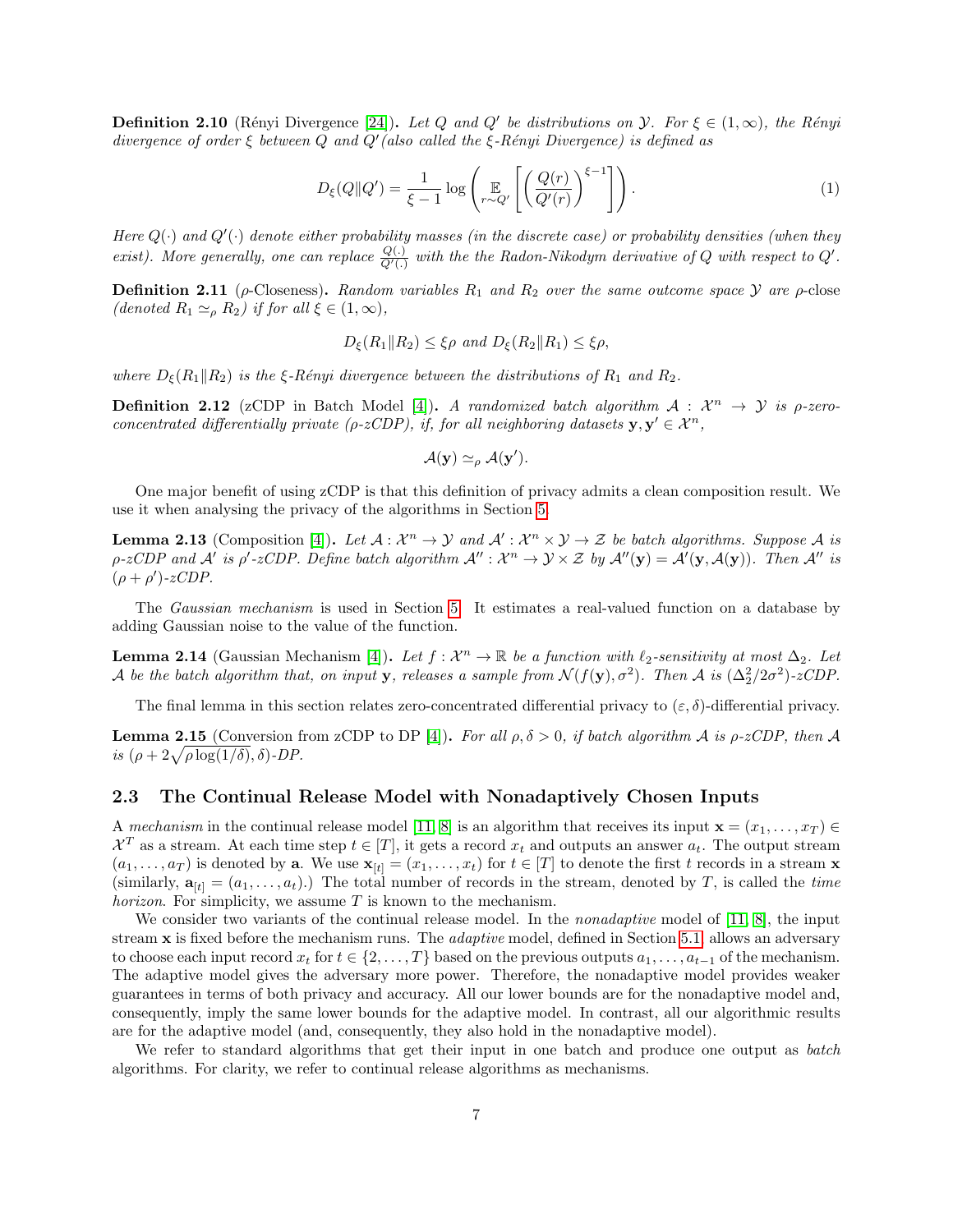Accuracy We start by defining how well a given output approximates the value of a function. We use a notion of error that depends on the function. Given a function  $f: \mathcal{X}^* \to \mathcal{Y}$ , a dataset  $\mathbf{x} \in \mathcal{X}^*$ , and an answer  $a \in \mathcal{Y}$ , let  $\mathsf{ERR}_f(\mathbf{x}, a)$  be a nonnegative number that quantifies how far off a is from  $f(\mathbf{x})$ . Specifically, when  $\mathcal{Y} = \mathbb{R}^k,$ 

<span id="page-7-4"></span>
$$
ERR_f(\mathbf{x}, a) = ||f(\mathbf{x}) - a||_{\infty}.
$$
\n(2)

Later (in [\(3\)](#page-7-1)), we define a different notion of error for the optimization problem **SumSelect**. Intuitively, the error for an optimization problem corresponds to the deficit in the objective function.

<span id="page-7-3"></span>**Definition 2.16** (Accuracy of a Mechanism). In the nonadaptive continual release model, a mechanism M is  $(\alpha, T)$ -accurate for f if, for all fixed input streams  $\mathbf{x} = (x_1, \dots, x_T)$ , the maximum error  $\text{ERR}_f(\mathbf{x}_{[t]}, a_t)$ over the outputs  $a_1, \ldots, a_T$  of mechanism M is bounded by  $\alpha$  with high probability, that is,

$$
\Pr_{\text{cons of } \mathcal{M}}\left[\max_{t \in [T]} \text{ERR}_f(\mathbf{x}_{[t]}, a_t) \le \alpha\right] \ge \frac{2}{3}.
$$

<span id="page-7-2"></span>Privacy Finally, we define privacy in the nonadaptive continual release model.

**Definition 2.17** (Privacy of a Mechanism). Given a mechanism  $M$ , define  $A_M$  to be the batch model algorithm that receives an input dataset  $x$ , runs M on stream  $x$ , and returns the output stream  $a$  of M. The mechanism M is  $(\varepsilon, \delta)$ -differentially private (DP) in the nonadaptive continual release model if  $A_{\mathcal{M}}$  is  $(\varepsilon, \delta)$ -DP in the batch model.

Definition [2.17](#page-7-2) refers to event-level privacy, where each user's data appears in a single record, as opposed to user-level privacy, where a user's data could be distributed over multiple records.

#### <span id="page-7-0"></span>2.4 Problem Definitions

We consider two functions on datasets, where each record consists of  $d$  binary attributes. The first function,  $\mathsf{MaxSum}_d$ , returns the maximum attribute sum for the input records. The second function, SumSelect<sub>d</sub>, returns the index of such a maximum sum.

**Definition 2.18.** Let  $d \in \mathbb{N}$  and  $\mathcal{X} = \{0,1\}^d$ . For a dataset  $\mathbf{x} \in \mathcal{X}^*$  and  $j \in [d]$ , the j<sup>th</sup> attribute of record  $x_i$  is its j<sup>th</sup> coordinate, denoted  $x_i[j]$ . Let  $t \in \mathbb{N}$  and  $\mathbf{x}_{[t]} \in \mathcal{X}^t$ . The function  $\mathsf{MaxSum}_d: \mathcal{X}^* \to \mathbb{N}$  is

$$
\mathsf{MaxSum}_d(\mathbf{x}_{[t]}) \stackrel{\text{\tiny def}}{=} \max_{j \in [d]} \Big( \sum_{i \in [t]} x_i[j] \Big).
$$

The function SumSelect<sub>d</sub> :  $\mathcal{X}^* \to [d]$  is

$$
\mathsf{SumSelect}_d(\mathbf{x}_{[t]}) \stackrel{\text{def}}{=} \argmax_{j \in [d]} \Big( \sum_{i \in [t]} x_i[j] \Big).
$$

If multiple indices j attain the maximum sum, the function value is defined to be the smallest such index.

We study the accuracy of differentially private algorithms for computing these two functions. Our ac-curacy goal, stated in Definition [2.16,](#page-7-3) uses the notion  $ERR_f$ . We define the error  $ERR_{MaxSum}$  as in [\(2\)](#page-7-4). For SumSelect, it is defined by:

<span id="page-7-1"></span>
$$
ERR_{\text{SumSelect}}(\mathbf{x}_{[t]}, a_t) = \text{MaxSum}_d(\mathbf{x}_{[t]}) - \sum_{i \in [t]} x_i [a_t].
$$
\n(3)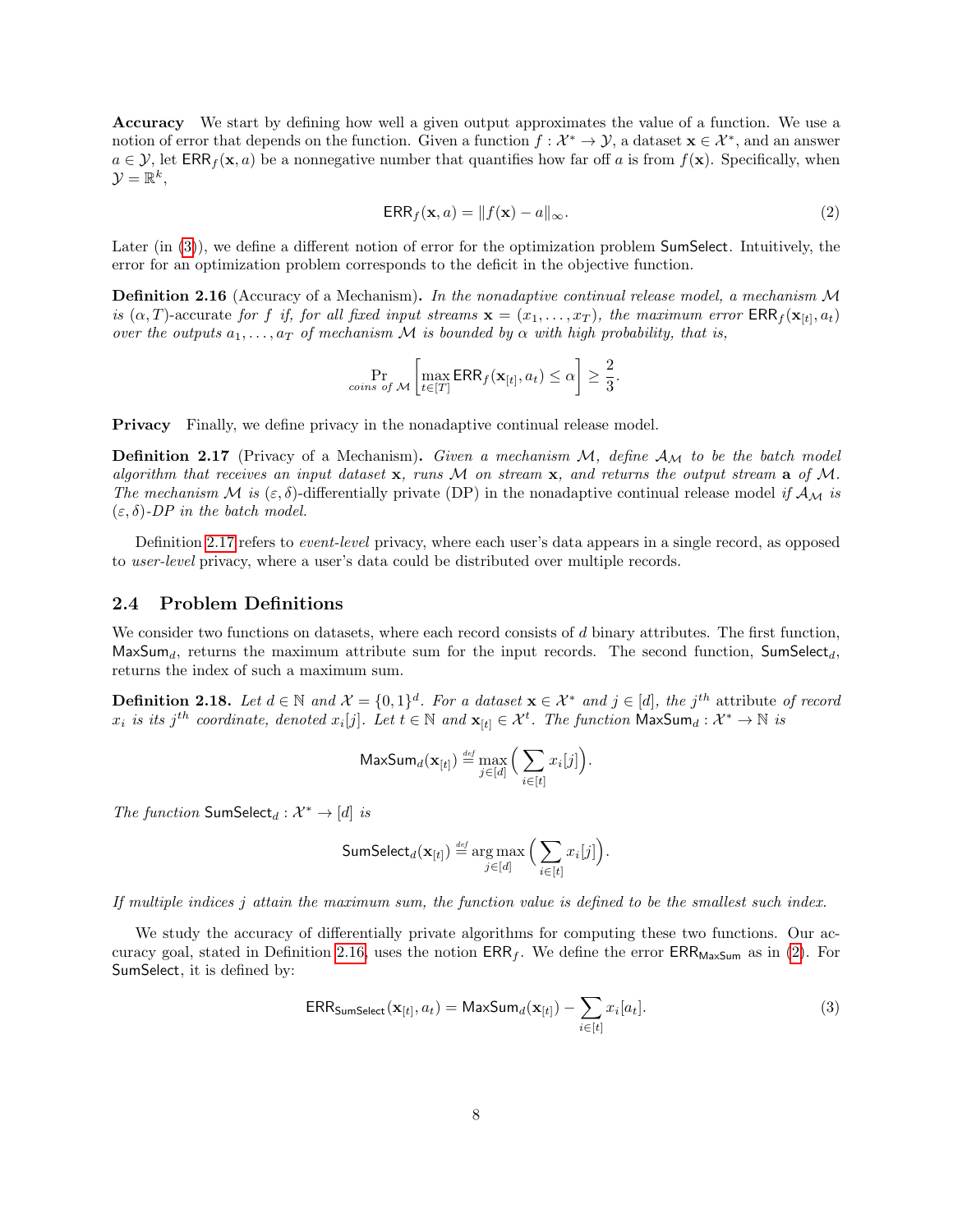### <span id="page-8-0"></span>3 Lower Bounds for MaxSum

In this section, we prove Theorem [3.1](#page-8-2) that provides strong lower bounds on the accuracy parameter  $\alpha$  for any accurate mechanism for  $\text{MaxSum}_d$  in the nonadaptive continual release model. Our lower bounds match the upper bounds from Section [5](#page-14-0) for  $\text{MaxSum}_d$  in the adaptive continual release model up to logarithmic factors in the time horizon  $T$  and the number of coordinates  $d$ .

<span id="page-8-2"></span>**Theorem 3.1.** For all  $\varepsilon \in (0,1], \delta \in [0,1], \alpha > 0, d \in \mathbb{N}$ , sufficiently large  $T \in \mathbb{N}$ , and mechanisms M in the nonadaptive continual release model that are  $(\varepsilon, \delta)$ -differentially private and  $(\alpha, T)$ -accurate for MaxSum<sub>d</sub>, the following statements hold.

1. If 
$$
\delta > 0
$$
 and  $\delta = o(\varepsilon/T)$ , then  $\alpha = \Omega\left(\min\left\{\frac{T^{1/3}}{\varepsilon^{2/3} \log^{2/3}(\varepsilon T)}, \frac{\sqrt{d}}{\varepsilon \log d}, T\right\}\right)$ .  
\n2. If  $\delta = 0$ , then  $\alpha = \Omega\left(\min\left\{\sqrt{\frac{T}{\varepsilon}}, \frac{d}{\varepsilon}, T\right\}\right)$ .

MaxSum<sub>d</sub> can be released in the batch model with  $\alpha = O(1/\varepsilon)$  via the Laplace mechanism [\[10\]](#page-25-0). Hence, Theorem [3.1](#page-8-2) shows a strong separation between the batch model of differential privacy and the continual release model.

#### <span id="page-8-1"></span>3.1 1-way Marginal Queries in Batch Model

To prove our lower bounds for MaxSum, we reduce from the problem of approximating 1-way marginals in the batch model. The function  $Marginals_d: \mathcal{X}^* \to [0,1]^d$  maps a dataset y of any size n to a vector  $(q_1(\mathbf{y}), \ldots, q_d(\mathbf{y}))$ , where  $q_j$ , called the  $j^{th}$  marginal, is defined as  $q_j(\mathbf{y}) = \frac{1}{n} \sum_{i=1}^n \mathbf{y}[j]$ . The error ERR<sub>Marginals</sub> is defined as in [\(2\)](#page-7-4). Next, we define accuracy for batch algorithms.

<span id="page-8-5"></span>**Definition 3.2** (Accuracy of Batch Algorithms). Let  $\gamma \in [0,1]$ ,  $n, d \in \mathbb{N}$ , and  $\mathcal{X} = \{0,1\}^d$ . Let  $f: \mathcal{X}^n \to \mathbb{R}^d$ be a function on datasets. Batch algorithm A is  $(\gamma, n)$ -accurate for f if for all datasets  $y \in \mathcal{X}^n$ ,

$$
\Pr_{\text{coins of } \mathcal{A}}\left[\mathsf{ERR}_f(\mathbf{y}, \mathcal{A}(\mathbf{y})) \le \gamma\right] \ge \frac{2}{3}.
$$

We use the lower bounds from [\[5,](#page-24-1) [17\]](#page-25-5) for the problem of estimating  $Marginals_d$  in the batch model. They are stated in Items 1 and 2 of Lemma [3.3](#page-8-4) for approximate differential privacy and pure differential privacy, respectively. Item 2 in Lemma [3.3](#page-8-4) is a slight modification of the lower bound from [\[17\]](#page-25-5) and follows from a simple packing argument.

<span id="page-8-4"></span>**Lemma 3.3.** For all  $\varepsilon \in (0,1], \delta \in [0,1], \gamma \in (0,1), d, n \in \mathbb{N}$ , and algorithms A that are  $(\varepsilon, \delta)$ -differentially private and  $(\gamma, n)$ -accurate for Marginals<sub>d</sub>, the following statements hold.

1 ([\[5\]](#page-24-1)). If  $\delta > 0$  and  $\delta = o(1/n)$ , then  $n = \Omega\left(\frac{\sqrt{d}}{\gamma \varepsilon \log d}\right)$ . **2** ([\[17\]](#page-25-5)). If  $\delta = 0$ , then  $n = \Omega\left(\frac{d}{\gamma \varepsilon}\right)$ .

#### <span id="page-8-3"></span>3.2 Proof of Theorem [3.1](#page-8-2)

Let M be an  $(\varepsilon, \delta)$ -DP and  $(\alpha, T)$ -accurate mechanism for MaxSum<sub>d</sub> in the nonadaptive continual release model. We use M to construct an  $(\varepsilon, \delta)$ -DP batch algorithm A that is  $(\frac{\alpha}{n}, n)$ -accurate for Marginals<sub>d</sub>. The main idea in the construction, presented in Algorithm [1,](#page-9-0) is to force  $\mathcal M$  to output an estimate of the sum for one attribute at a time by making the sum in that attribute the largest. First, A streams its own dataset y to M. Then it sends n additional records with 1 in the first attribute and 0 everywhere else. After this, the first attribute sum is the largest, and the answer produced by  $\mathcal M$  at this point can be used to estimate the first marginal. Then  $A$  equalizes the number of extraneous 1's for each attribute by sending n additional records with 0 in the first attribute and 1 everywhere else. It repeats this for each attribute, collecting the answers from  $M$ , and then outputs its estimates for the marginals.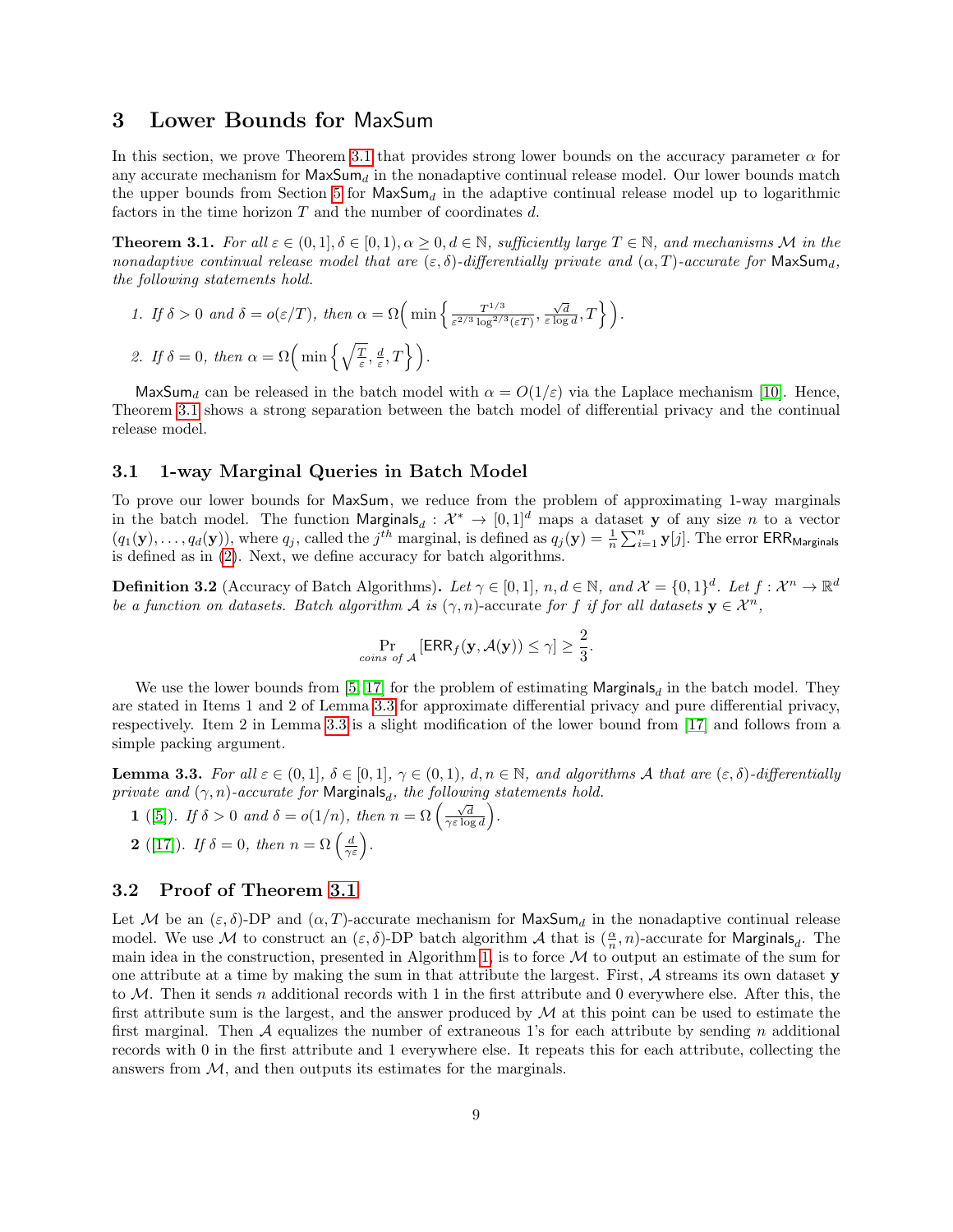#### <span id="page-9-0"></span>Algorithm 1 Algorithm  $\mathcal A$  for estimating all 1-way marginals

**Input:**  $\mathbf{y} = (y_1, \dots, y_n) \in \mathcal{X}^n$ , where  $\mathcal{X} = \{0, 1\}^d$ , and black-box access to mechanism M. **Output:**  $\mathbf{b} = (b_1, \ldots, b_d) \in \mathbb{R}^d$ .

- 1: Let  $\mathbf{e}_i$  be a vector of length d with 1 in coordinate j and 0 everywhere else; let  $\overline{\mathbf{e}_i} \leftarrow (1)^d \mathbf{e}_i$ .
- <span id="page-9-1"></span>2: Construct a stream  $\mathbf{x} \leftarrow \mathbf{y} \circ (\mathbf{e}_1)^n \circ (\overline{\mathbf{e}_1})^n \circ \cdots \circ (\mathbf{e}_{d-1})^n \circ (\overline{\mathbf{e}_{d-1}})^n \circ (\mathbf{e}_d)^n$  with  $2dn$  records.
- 3: for  $t \in [T]$  do
- <span id="page-9-7"></span>4: Send  $x_t$  to M and get the corresponding output  $a_t$ .
- <span id="page-9-6"></span>5: for  $j \in [d]$  do
- <span id="page-9-3"></span>6:  $b_j \leftarrow a_{2jn}/n - j$ .
- <span id="page-9-5"></span>7: Output  $\mathbf{b} \leftarrow (b_1, \ldots, b_d)$ .

For vectors  $\mathbf{u} = (u_1, \ldots, u_\ell)$  and  $\mathbf{v} = (v_1, \ldots, v_m)$ , let  $\mathbf{u} \circ \mathbf{v} = (u_1, \ldots, u_\ell, v_1, \ldots, v_m)$ . For a vector  $\mathbf{v}$ , let  $v^n$  denote the vector  $v \circ v \circ \cdots \circ v$  representing n concatenated copies of v.

<span id="page-9-4"></span>**Lemma 3.4.** Let A be Algorithm [1.](#page-9-0) For all  $\varepsilon > 0, \delta \geq 0, \alpha \in \mathbb{R}^+$  and  $d, n, T \in \mathbb{N}$ , where  $T \geq 2dn$ , if mechanism M is  $(\varepsilon, \delta)$ -DP and  $(\alpha, T)$ -accurate for MaxSum<sub>d</sub> in the nonadaptive continual release model, then batch algorithm  $\mathcal A$  is  $(\varepsilon,\delta)$ -DP and  $(\frac{\alpha}{n},n)$ -accurate for Marginals<sub>d</sub>.

*Proof.* We start by reasoning about privacy. Fix neighboring datasets  $y$  and  $y'$  that are inputs to algorithm A. Let **x** and **x'** be the streams constructed in Step [2](#page-9-1) of A when it is run on **y** and **y'**, respectively. By construction, **x** and **x'** are neighbors. Since M is  $(\varepsilon, \delta)$ -DP, and A only post-processes the outputs received from M, Lemma [2.4](#page-5-1) implies that A is  $(\varepsilon, \delta)$ -DP.

Now we reason about accuracy. Let  $\mathbf{x} = (x_1, \ldots, x_{2dn})$  be the input stream provided to M when A is run on dataset y. By construction of x, the marginals  $q_j(y)$  for all  $j \in [d]$  and MaxSum<sub>d</sub> are related as follows:

<span id="page-9-2"></span>
$$
q_j(\mathbf{y}) = \frac{1}{n} \sum_{i \in [n]} y_i[j] = \frac{1}{n} \Big( \sum_{i \in [2jn]} x_i[j] - jn \Big) = \frac{1}{n} \cdot \text{MaxSum}_d(\mathbf{x}_{[2jn]}) - j. \tag{4}
$$

The attribute with the largest sum in  $\mathbf{x}_{[2jn]}$  is j because  $(\mathbf{e}_1)^n \circ (\overline{\mathbf{e}_1})^n \circ \cdots \circ (\mathbf{e}_{j-1})^n \circ (\overline{\mathbf{e}_{j-1}})^n \circ (\mathbf{e}_j)^n$ contributes jn ones to this attribute and  $(j-1)n$  ones to each attribute in  $[n]/\{j\}$ , whereas the maximum sum of any attribute in  $\bf{v}$  is n.

Since the transformation from  $\mathcal M$  to  $\mathcal A$  is deterministic, the coins of  $\mathcal A$  are the same as the coins of  $\mathcal M$ . By [\(4\)](#page-9-2) and the computation of the estimates for the  $\mathsf{Marginals}_d$  in Step [6](#page-9-3) of Algorithm [1,](#page-9-0)

$$
\Pr_{\text{cois of } \mathcal{A}} \left[ \text{ERRMarginals}(\mathbf{y}, \mathcal{A}(\mathbf{y})) \leq \frac{\alpha}{n} \right] = \Pr_{\text{cois of } \mathcal{A}} \left[ \max_{j \in [d]} |q_j(\mathbf{y}) - b_j| \leq \frac{\alpha}{n} \right]
$$
\n
$$
= \Pr_{\text{cois of } \mathcal{M}} \left[ \max_{t \in \{2n, \dots, 2dn\}} |\text{MaxSum}_d(\mathbf{x}_{[t]}) - a_t| \leq \alpha \right] \geq \Pr_{\text{cois of } \mathcal{M}} \left[ \max_{t \in [T]} |\text{MaxSum}_d(\mathbf{x}_{[t]}) - a_t| \leq \alpha \right]
$$
\n
$$
= \Pr_{\text{cois of } \mathcal{M}} \left[ \max_{t \in [T]} \text{ERR}_{\text{MaxSum}}(\mathbf{x}_{[t]}, a_t) \leq \alpha \right] \geq \frac{2}{3},
$$

where we used that M is  $(\alpha, T)$ -accurate for MaxSum<sub>d</sub>. Thus, A is  $(\frac{\alpha}{n}, n)$ -accurate for Marginals<sub>d</sub>.  $\Box$ 

Now, we are ready to prove Theorem [3.1.](#page-8-2)

Proof of Theorem [3.1.](#page-8-2) Observe that the accuracy parameter  $\alpha$  is nondecreasing as a function of d, since a mechanism M for  $\mathsf{MaxSum}_d$  can be used to approximate  $\mathsf{MaxSum}_{d'}$  for all  $d' < d$  with the same accuracy and privacy guarantees by padding each length- $d'$  input record with  $d - d'$  zeroes.

Recall that both lower bounds on  $\alpha$  stated in Theorem [3.1](#page-8-2) are the minimum of three terms. To prove them, it suffices to show that, for all ranges of parameters, one of the terms is a lower bound on  $\alpha$ .

First, consider the case when  $\varepsilon \leq \frac{2}{T}$ . We will show that in this case (for both pure and approximate differential privacy),  $\alpha > T/9$ . Since  $\alpha$  is a nondecreasing function of d, it is sufficient to show this for  $d = 1$ .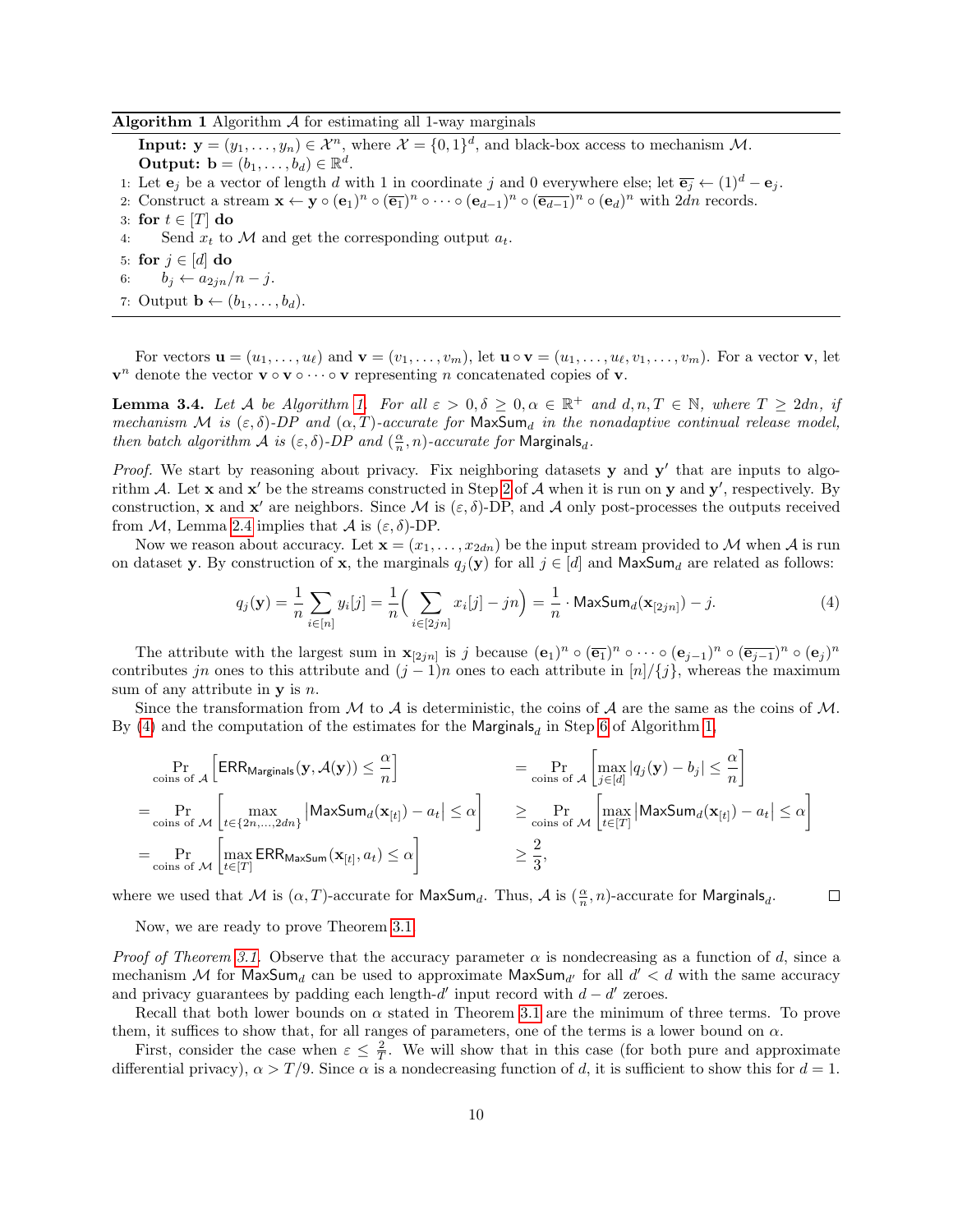Suppose for the sake of contradiction that  $\alpha \leq T/9$ . Let  $\mathbf{x} = (0)^T$  and  $\mathbf{x}' = (0)^{3T/4} (1)^{T/4}$  be datastreams that differ on  $T/4$  records. Let  $a_T$  and  $a'_T$  be the final outputs of M on input streams **x** and **x'**, respectively. By accuracy of M, we have  $Pr[a_T \le T/9] \ge 2/3$ . Applying Lemma [2.3](#page-5-2) on group privacy with  $\varepsilon \le 2/T$  and  $\ell = T/4$ , we get  $Pr[a'_T > T/9] \leq \sqrt{e} \cdot Pr[a_t > T/9] + \frac{2\delta}{\varepsilon} < 2/3$  for sufficiently large T, since  $\delta = o(\varepsilon/T)$ . But MaxSum<sub>d</sub>(x') = T/4, so M is not  $(T/9, T)$ -accurate, a contradiction. Hence,  $\alpha = \Omega(T)$ .

Now assume  $\varepsilon > \frac{2}{T}$ , i.e.,  $\varepsilon T > 2$ . We start by proving Item 1 (when  $\delta = o(\varepsilon/T)$ ). Let A be the algorithm for Marginals<sub>d</sub> with black-box access to M, as defined in Algorithm [1.](#page-9-0) If  $T \geq 2dn$  and  $\frac{\alpha}{n} < 1$ , then by Lemma [3.4,](#page-9-4) algorithm  $\mathcal A$  is  $(\varepsilon, \delta)$ -differentially private and  $(\frac{\alpha}{n}, n)$ -accurate for Marginals<sub>d</sub>. (We require  $\frac{\alpha}{n} < 1$ for the accuracy guarantee on A to be meaningful.) We can then use Lemma [3.3](#page-8-4) to lower bound  $\alpha$ .

**Case 1:**  $d \leq (\varepsilon T \log(\varepsilon T))^{2/3}$ . If there exists a dataset size  $n \in (\alpha, \frac{T}{2d})$ , then by Item 1 of Lemma [3.3,](#page-8-4)  $n = \Omega\left(\frac{n\sqrt{d}}{\alpha \cdot \varepsilon \log d}\right)$ , and hence  $\alpha = \Omega\left(\frac{\sqrt{d}}{\varepsilon \log d}\right)$ . If no such n exists, then  $\alpha + 1 \geq \frac{T}{2d}$ , and hence  $\alpha =$  $\Omega(\frac{T}{d}) \; = \; \Omega\big(\frac{T^{1/3}}{\varepsilon^{2/3} \log^{2/3}}\big)$  $\frac{T^{1/3}}{\epsilon^{2/3} \log^{2/3}(\epsilon T)}$ ). Combining the expressions for the two parameter ranges, we get that  $\alpha =$  $\Omega\left(\min\left\{\frac{T^{1/3}}{c^{2/3}\log^{2/3}}\right\}\right)$  $\frac{T^{1/3}}{\varepsilon^{2/3} \log^{2/3}(\varepsilon T)}, \frac{\sqrt{d}}{\varepsilon \log d}$ }).

**Case 2:**  $d > (\varepsilon T \log(\varepsilon T))^{2/3}$ . Set  $d' = |(\varepsilon T \log(\varepsilon T))^{2/3}|$ . Observe that  $d \ge 1$  because  $\varepsilon T > 2$ . By our previous padding argument, a mechanism for  $MaxSum_d$  can be used to approximate  $MaxSum_{d'}$  for  $d' =$  $(\varepsilon T)^{2/3}$  with the same accuracy and privacy guarantees. Therefore,  $\alpha = \Omega \left( \min \left\{ \frac{T^{1/3}}{e^{2/3} \log(2)} \right\} \right)$  $\frac{T^{1/3}}{\varepsilon^{2/3} \log^{2/3}(\varepsilon T)}, \frac{\sqrt{d'}}{\varepsilon \log d'} \bigg\}$  =  $\Omega\left(\frac{T^{1/3}}{\epsilon^{2/3}\log^{2/3}}\right)$  $\frac{T^{1/3}}{\varepsilon^{2/3} \log^{2/3}(\varepsilon T)}$ . This completes the proof of Item 1.

The proof of Item 2 (with  $\delta = 0$ ) proceeds along the same lines, except that we consider the cases The proof of Item 2 (with  $\delta = 0$ ) proceeds along the same lines, except that we consider the cases  $d \leq \sqrt{\varepsilon T}$  and  $d > \sqrt{\varepsilon T}$  and use Item 2 from Lemma [3.3](#page-8-4) instead of Item 1. If a dataset size  $n \in (\alpha, \frac{T}{2d}]$  exists by Item 2 of Lemma [3.3,](#page-8-4) we get  $n = \Omega\left(\frac{nd}{\alpha \varepsilon}\right)$ , and hence  $\alpha = \Omega\left(\frac{d}{\varepsilon}\right)$ . If no such n exists, then  $\alpha + 1 \ge \frac{T}{2d}$ , and by Henr 2 of Lemma 5.5, we get  $h = \Omega(\frac{\overline{\alpha \varepsilon}}{B})$ , and hence  $\alpha = \Omega(\frac{\varepsilon}{\varepsilon})$ . If ho such h exists, then<br>hence  $\alpha = \Omega(\frac{\overline{T}}{\varepsilon})$ . If  $d > \sqrt{\varepsilon T}$ , a padding argument gives that  $\alpha = \Omega(\sqrt{\overline{T}/\varepsilon})$ .

### <span id="page-10-0"></span>4 Lower Bounds for SumSelect

In this section, we prove Theorem [4.1](#page-10-2) that provides strong lower bounds on the accuracy parameter  $\alpha$  of any  $(\alpha, T)$ -accurate algorithm M for SumSelect<sub>d</sub> in the nonadaptive continual release model. Our lower bounds match the upper bounds from Section [5](#page-14-0) for  $SumSelect_d$  in the adaptive continual release model up to logarithmic factors in the time horizon  $T$  and the number of coordinates  $d$ .

<span id="page-10-2"></span>**Theorem 4.1.** For all  $\varepsilon \in (0,1], \delta \in [0,1), \alpha > 0, d \in \mathbb{N}$  such that  $d > 1$ , sufficiently large  $T \in \mathbb{N}$ , and mechanisms M in the nonadaptive continual release model that are  $(\varepsilon, \delta)$ -DP and  $(\alpha, T)$ -accurate for SumSelect $_d$ , the following statements hold.

1. If 
$$
0 < \delta = o(\frac{\varepsilon}{T})
$$
, then  $\alpha = \tilde{\Omega} \Big( \min \Big\{ \frac{T^{1/3} \log^{2/3} d}{\varepsilon^{2/3}}, \frac{\sqrt{d}}{\varepsilon}, T \Big\} \Big)$ .  
\n2. If  $\delta = 0$ , then  $\alpha = \Omega \Big( \min \Big\{ \sqrt{\frac{T}{\varepsilon} \log \Big( 2 + \frac{d}{\sqrt{\varepsilon T}} \Big)}, \frac{d}{\varepsilon}, T \Big\} \Big) = \tilde{\Omega} \Big( \min \Big\{ \sqrt{\frac{T \log(d)}{\varepsilon}}, \frac{d}{\varepsilon}, T \Big\} \Big)$ .

#### <span id="page-10-1"></span>4.1 *k*-Select<sub>d</sub> Problem in the Batch Model

To prove our lower bounds for SumSelect in the nonadaptive continual release model, we reduce from the problem called k-Select that solves k disjoint instances of the problem of selecting the index of the largest marginal in the batch model.

To define the function k-Select, let  $n, d, k \in \mathbb{N}$ , and  $\mathcal{X} = \{0, 1\}^{kd}$ . Let  $\mathbf{y}[i : j]$  denote the dataset  $\mathbf{y} \in \mathcal{X}^n$ with each record restricted to the coordinates between (and including) i and j. The function k-Select<sub>d</sub>:  $\mathcal{X}^n \to [d]^k$  corresponds to dividing the dataset into k blocks  $\mathbf{y}[1:d, \mathbf{y}[d+1:2d], \ldots, \mathbf{y}[(k-1)d+1:k d],$ with n records each, and applying  $SumSelect_d$  independently on each block. It maps a dataset y of size n to a vector  $(h_1(\mathbf{y}),...,h_k(\mathbf{y}))$ , where  $h_r$  is defined as the **SumSelect**<sub>d</sub> function applied to block r:

$$
h_r(\mathbf{y}) = \mathsf{SumSelect}_d\Big(\mathbf{y} \left[ (r-1)d + 1 : rd \right] \Big).
$$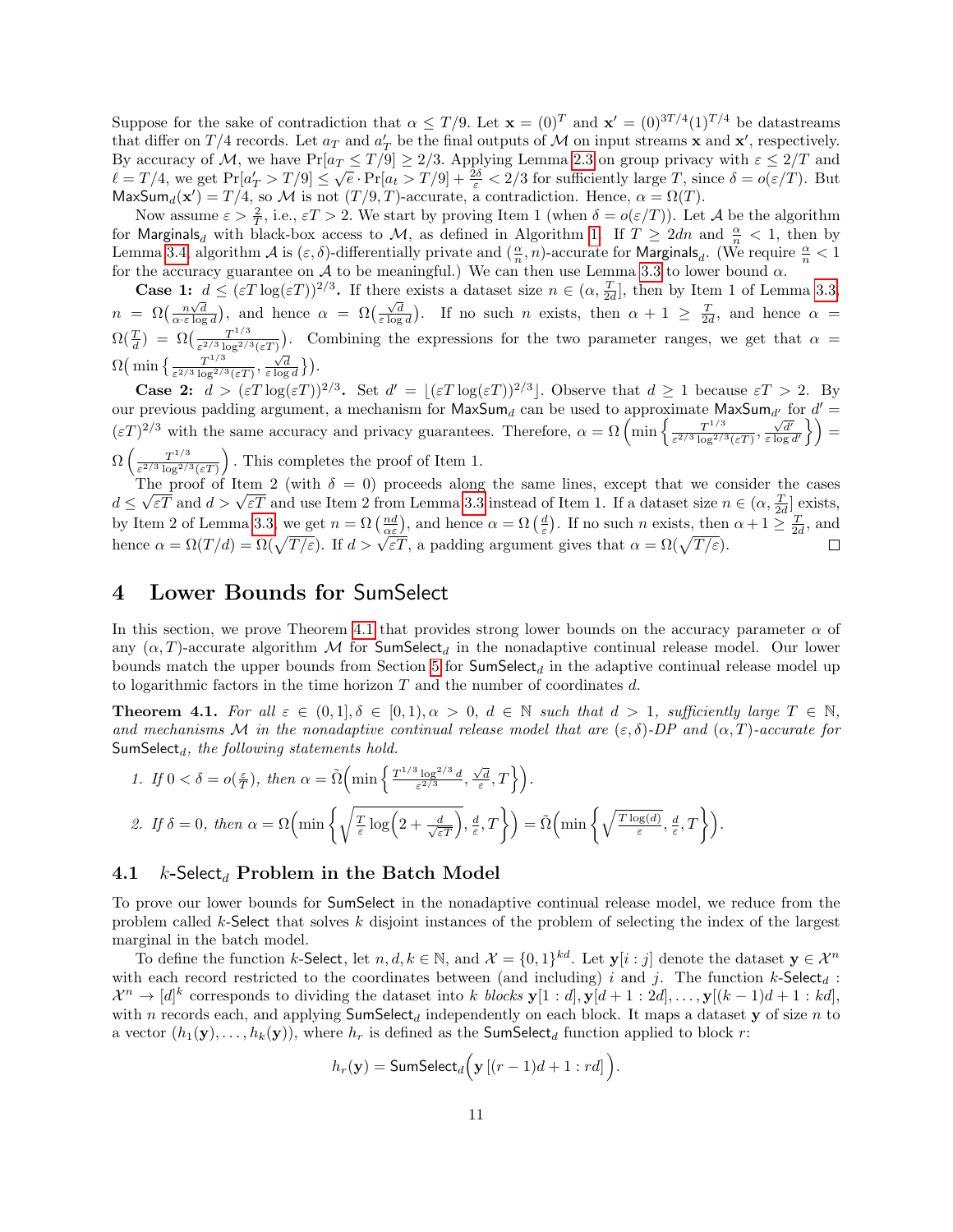The accuracy for k-Select is defined as in Definition [3.2.](#page-8-5) To apply it, we define the error  $\text{ERR}_{k-Select}$ . Note that the error is scaled differently than for SumSelect because the goal is to select the index of the largest marginal in each block, not of the largest sum. For  $\mathbf{b} = (b_1, \ldots, b_k) \in [d]^k$ , define  $\text{ERR}_{k\text{-Select}}(\mathbf{y}, \mathbf{b})$ 

$$
= \max_{r \in [k]} \left( \frac{1}{n} \cdot \mathsf{ERR_{SumSelect}}(\mathbf{y}[r(d-1)+1:r d], b_r) \right).
$$

Next, we state lower bounds for  $(\varepsilon, \delta)$ -differentially private approximation of k-Select in the batch model.

<span id="page-11-0"></span>**Lemma 4.2.** For all  $\varepsilon \in (0,1], \delta \in [0,1], \gamma \in [0,\frac{1}{20}], d, k, n \in \mathbb{N}$ , and batch algorithms A that are  $(\varepsilon, \delta)$ differentially private and  $(\gamma, n)$ -accurate for k-Select<sub>d</sub>, the following statements hold.

- 1. If  $\delta > 0$  and  $\delta = o(1/n)$ , then  $n = \Omega(n)$  $\frac{\sqrt{k}\cdot\log d}{\varepsilon\gamma\log(k+1)}$ ).
- 2. If  $\delta = 0$ , then  $n = \Omega\left(\frac{k \cdot \log d}{\varepsilon \gamma}\right)$ .

Item 1 in Lemma [4.2](#page-11-0) follows from Theorem [4.3](#page-11-1) below.

<span id="page-11-1"></span>**Theorem 4.3** ([\[26,](#page-26-2) [28\]](#page-26-7)). For all  $\varepsilon \in (0,1], \delta \in (0,1/n]$ ,  $\gamma \in [0, \frac{1}{20}]$ ,  $d, n, k \in \mathbb{N}$ , if Algorithm A is  $(\varepsilon, \delta)$ differentially private and  $(\gamma, n)$ -accurate for k-Select<sub>d</sub>, then  $n = \Omega$  $\frac{\sqrt{k} \log d}{\gamma \varepsilon \log (k+1)}$ ).

Proof Sketch. We are aware of two proofs of this result, both of which were communicated to us by Jonathan Ullman [\[28\]](#page-26-7). The first uses the top-k selection lower bound of Steinke and Ullman [\[26\]](#page-26-2). In that problem, there is a single collection of d coordinates and the goal is to return the indices of  $k < d$  coordinates whose sums are roughly largest.

For the specific distribution over instances that arises in the lower bound of [\[26\]](#page-26-2), if one divides the coordinates into k equal groups, there is a constant probability that the collection of coordinates with the largest sum in each group is a good approximate solution for the top- $k$  selection problem. An algorithm for k-Select<sub>d</sub> can thus be used to solve the top-k selection (out of dk coordinates) problem for such instances with roughly the same error and privacy parameter. The lower bound of [\[26\]](#page-26-2) on n then applies.

Another approach is to use the composition framework of Bun, Ullman and Vadhan [\[5\]](#page-24-1). One can use a folklore result that selection among  $d > 2<sup>m</sup>$  coordinates can be used to mount a reconstruction attack on an appropriate dataset of size  $m$ . Composed with the lower bound for 1-way marginals in [\[5\]](#page-24-1), one obtains a lower bound for  $k$ -Select<sub>d</sub>.  $\Box$ 

To complete the proof of Lemma [4.2,](#page-11-0) we prove Item 2 via a standard packing argument.

*Proof of Item 2 in Lemma [4.2.](#page-11-0)* For  $\mathbf{u} \in [d]^k$ , define  $y_{\mathbf{u}}^* \in \{0,1\}^{dk}$  to be the record where each block  $r \in [k]$ of d coordinates has a 1 in coordinate  $u_r$  and all zeros everywhere else. Let  $y_u$  be the dataset that consists of  $2\gamma n$  copies of  $y_{\mathbf{u}}^*$  and  $(1-2\gamma)n$  copies of the all-zero record (assuming, for simplicity, that  $2\gamma n$  is an integer). Since  $\mathcal A$  is  $(\gamma, n)$ -accurate,  $Pr_{\text{coins of }\mathcal A}$  [ERR<sub>k-Select</sub>( $\mathbf{y}_u$ ,  $\mathcal A(\mathbf{y}_u)$ )  $\leq \gamma$ ]  $\geq \frac{2}{3}$  for all  $\mathbf{u} \in [d]^k$ . This means that for all  $\mathbf{u} \in [d]^k$ ,

<span id="page-11-2"></span>
$$
\Pr_{\text{coints of } \mathcal{A}}\left[\mathcal{A}(\mathbf{y_u}) = \mathbf{u}\right] \ge \frac{2}{3}.
$$

For all  $\mathbf{u}, \mathbf{u}' \in [d]$ , by group privacy,  $\mathcal{A}(\mathbf{y}_{\mathbf{u}}) \approx_{(\gamma \in n,0)} \mathcal{A}(\mathbf{y}_{\mathbf{u}'})$ , which implies that

$$
\Pr\left[\mathcal{A}(\mathbf{y}_{\mathbf{u}}) = \mathbf{u}'\right] \ge e^{-\gamma \varepsilon n} \Pr\left[\mathcal{A}(\mathbf{y}_{\mathbf{u}'}) = \mathbf{u}'\right] \ge \frac{2}{3} e^{-\gamma \varepsilon n}.\tag{5}
$$

Since the probability of any event is at most 1,

$$
1 \geq \Pr_{\text{cions of } \mathcal{A}}\left[\mathcal{A}(\mathbf{y}_{\mathbf{u}}) \neq \mathbf{u}\right] = \sum_{\mathbf{u}' \neq \mathbf{u}} \Pr\left[\mathcal{A}(\mathbf{y}_{\mathbf{u}}) = \mathbf{u}'\right] \geq \frac{2}{3} e^{-\gamma \varepsilon n} (d^k - 1),
$$

where the last inequality holds by [\(5\)](#page-11-2). We get that  $e^{\gamma \varepsilon n} \geq \frac{d^k-1}{2} \cdot \frac{2}{3}$ , and thus  $n = \Omega\left(\frac{k \log d}{\gamma \varepsilon}\right)$ .  $\Box$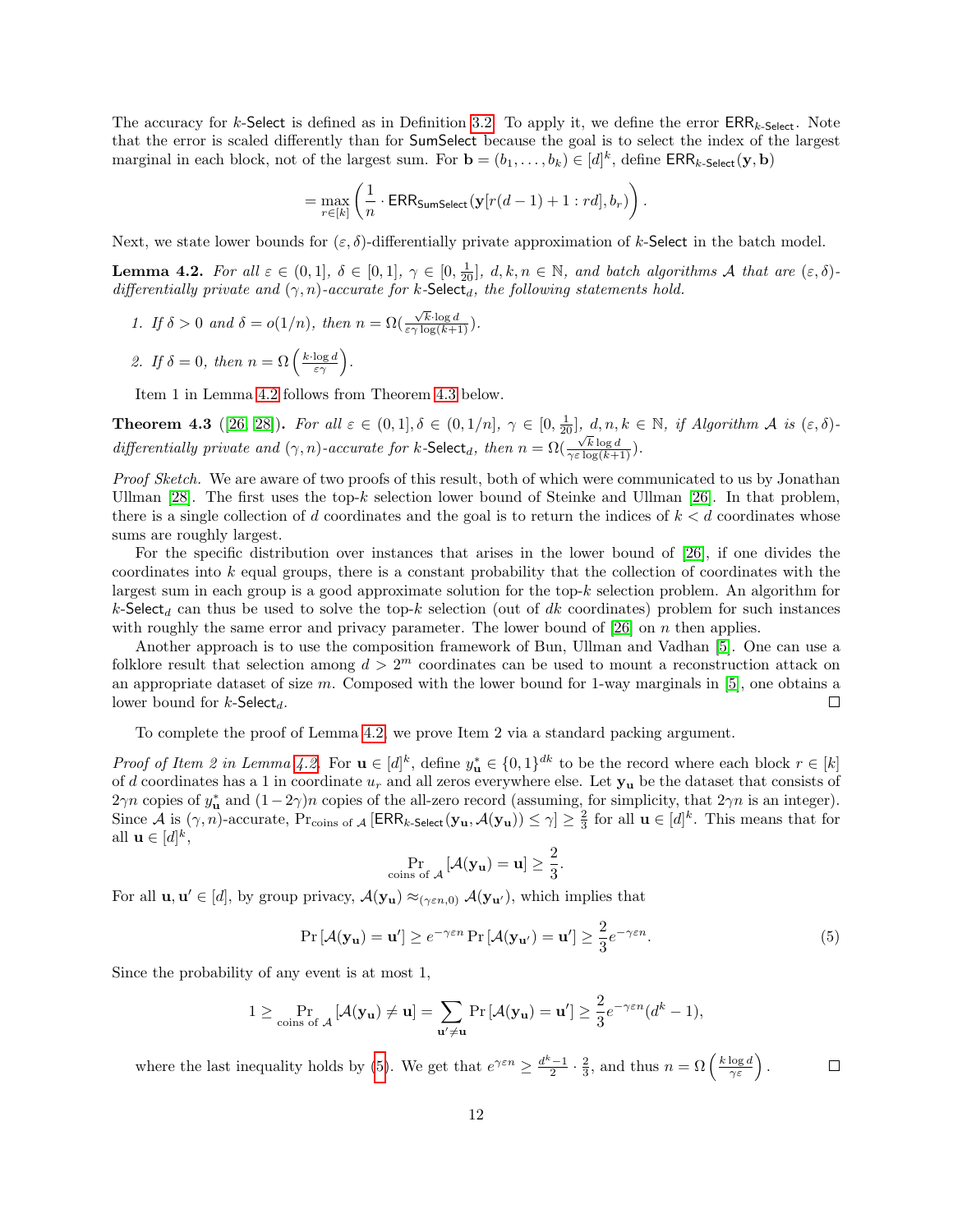#### <span id="page-12-0"></span>4.2 Proof of Theorem [4.1](#page-10-2)

Let M be an  $(\varepsilon, \delta)$ -DP and  $(\alpha, T)$ -accurate mechanism for **SumSelect** in the nonadaptive continual release model. We use M to construct an  $(\varepsilon, \delta)$ -DP algorithm A that is  $(\frac{\alpha}{n}, n)$ -accurate for k-Select<sub>d</sub> in the batch model. We motivate our approach by first discussing an idea that doesn't quite work. Let  $M$  be an accurate mechanism for SumSelect<sub>d</sub> in the nonadaptive continual release model and y be a dataset with n records from  $\{0,1\}^{dk}$ . A naive approach to solving k-Select<sub>d</sub> in the batch model is to run k instantiations of M for  $n$  time steps each, one on each block of  $d$  coordinates, to select the coordinate with the maximum sum in that block. However, running k instantiations of  $M$ , as described, would result in a significant degradation of privacy, because every datapoint is used  $k$  times, once for each instantiation of  $M$ . We instead reduce to SumSelect<sub>dk</sub> and run a single instantiation of M for about nk time steps, where each datapoint in y is sent to M only once. This approach doesn't suffer from privacy degradation.

Algorithm A proceeds in k stages; the  $r^{th}$  stage is dedicated to selecting the coordinate with the maximum sum in the  $r^{th}$  block. In the first stage, A streams y to M. In order to select the coordinate with the maximum sum from the first block, A then sends 2n records of the form  $(1^d 0^d \dots 0^d)$  to M. Then the sums of the coordinates in the first block of y become much larger than the sums in the other blocks. This ensures that at the end of the first stage,  $M$  selects the coordinate with the maximum sum in the first block. In the second stage, A sends 2n records of the form  $(0^d 1^d \dots 1^d)$  to M in order to balance out the number of extraneous 1's for each coordinate. In order to select the coordinate with the maximum sum from the second block, A sends 2n records of the form  $(0^d 1^d 0^d \dots 0^d)$  to M. At the end of the second stage, M selects the coordinate with the maximum sum in the second block. Algorithm A proceeds similarly for every block.

The details of the algorithm appear in Algorithm [2.](#page-12-1) For ease of indexing, A sends all-zero records in time steps  $n + 1$  to  $2n$  in Line [2](#page-9-1) of Algorithm [2,](#page-12-1) to ensure that all stages have  $4n$  time steps.

#### <span id="page-12-1"></span>Algorithm 2 Batch algorithm  $A$  for  $k$ -Select

**Input:**  $k, y = (y_1, \ldots, y_n) \in \mathcal{X}^n$ , where  $\mathcal{X} = \{0, 1\}^{dk}$ , and black-box access to mechanism M. **Output:**  $\mathbf{b} = (b_1, \ldots, b_k) \in [d]^k$ .

- 1: Let  $\mathbf{v}_j$  be a vector of length dk with d ones in coordinates  $[dj] \setminus [d(j-1)]$  and 0 everywhere else; let  $\overline{\mathbf{v}_j} \leftarrow 1^{dk} - \mathbf{v}_j.$
- 2: Construct a stream  $\mathbf{x} \leftarrow \mathbf{y} \circ (\mathbf{0}^{dk})^n \circ (\mathbf{v}_1)^{2n} \circ (\overline{\mathbf{v}_1})^{2n} \circ \cdots \circ (\mathbf{v}_{k-1})^{2n} \circ (\overline{\mathbf{v}_{k-1}})^{2n} \circ (\mathbf{v}_k)^{2n}$  with  $4kn$  records. 3: for  $t \in [T]$  do
- 4: Send the record  $x_t$  to M and get the corresponding output  $a_t$ .
- 5: for  $r \in [k]$  do
- 6:  $b_r \leftarrow a_{4rn} d(r-1)$ . If  $b_r \notin [d]$ , then  $b_r \leftarrow 1$ .
- 7: Output  $\mathbf{b} \leftarrow (b_1, \ldots, b_k)$ .

<span id="page-12-2"></span>**Lemma 4.4.** Let A be Algorithm [2.](#page-12-1) For all  $\varepsilon > 0$ ,  $\delta \ge 0$ ,  $\alpha \in \mathbb{R}^+$ , and  $T, d, k, n \in \mathbb{N}$ , where  $T \ge 4kn$ , if mechanism M is  $(\varepsilon, \delta)$ -differentially private and  $(\alpha, T)$ -accurate for SumSelect<sub>dk</sub> in the nonadaptive continual release model, then batch algorithm A is  $(\varepsilon, \delta)$ -differentially private and  $(\frac{\alpha}{n}, n)$ -accurate for k-Select<sub>d</sub>.

Proof. We start by reasoning about privacy. Fix neighboring datasets  $y$  and  $y'$  that are inputs to algorithm A. Let  $x$  and  $x'$  be the streams constructed in Step [2](#page-9-1) of A when it is run on  $y$  and  $y'$ , respectively. By construction, x and x' are neighboring streams. Since  $\mathcal M$  is  $(\varepsilon, \delta)$ -DP, and  $\mathcal A$  only post-processes the outputs received from M, Lemma [2.4](#page-5-1) implies that A is  $(\varepsilon, \delta)$ -DP.

Next, we reason about accuracy. Fix a dataset y and the corresponding data stream  $x$  sent to  $M$ . Consider a setting  $\tau$  of the random coins of A. Since the transformation from M to A is deterministic, they correspond to coins used by M when A runs it as a subroutine. Let  $\alpha_{\tau}$  be the realized error of M with coins  $\tau$ , that is,

$$
\alpha_{\tau} = \max_{t \in [4kn]} (\text{ERRSumselect}_{dk}(\mathbf{x}_{[t]}, a_t)),
$$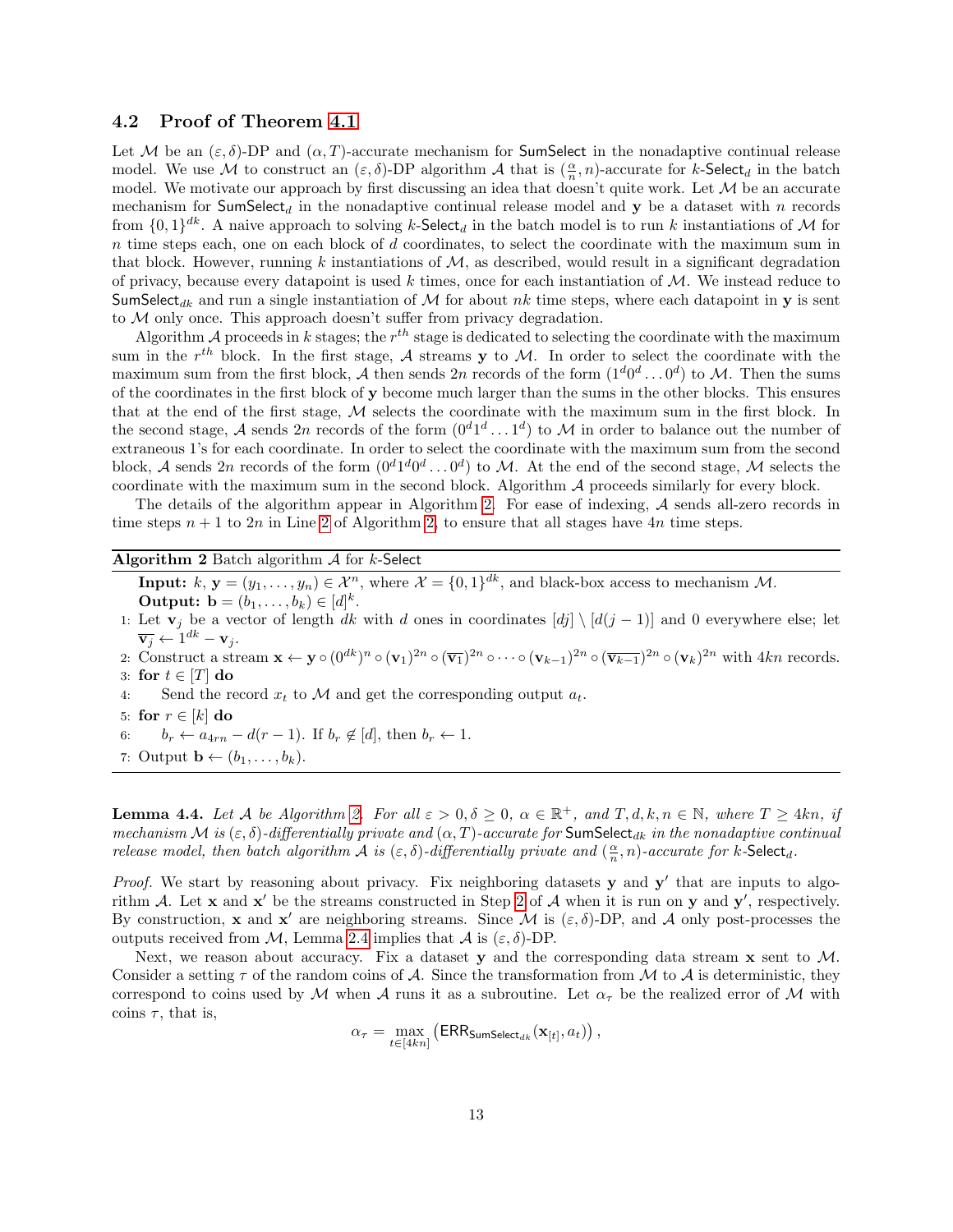where  $a_t$  are the answers with coins  $\tau$ . Similarly, let  $\gamma_\tau$  be the realized error of A with coins  $\tau$ , that is,

$$
\gamma_{\tau} = \text{ERR}_{k\text{-Select}_{dk}}(\mathbf{y}, \mathbf{b})
$$
  
= 
$$
\frac{1}{n} \cdot \max_{r \in [k]} (\text{ERR}_{\text{SumSelect}_d}(\mathbf{y}[(r-1)d+1:r d], b_r)),
$$

where  $\mathbf{b} = (b_1, \ldots, b_k)$  is the output of A run with coins  $\tau$ .

The main observation in the accuracy analysis is that if  $\alpha_{\tau}$  is small, so is  $\gamma_{\tau}$ . Note that if  $\alpha \geq n$ , the accuracy guarantee for A is vacuous. Now assume  $\alpha < n$ . For all blocks  $r \in [k]$ , the sums in  $\mathbf{x}_{[4rn]}$  $\mathbf{y} \circ (0^{dk})^n \circ (\mathbf{v}_1)^{2n} \circ (\overline{\mathbf{v}_1})^{2n} \circ \cdots \circ (\mathbf{v}_{r-1})^{2n} \circ (\overline{\mathbf{v}_{r-1}})^{2n} \circ (\mathbf{v}_r)^{2n}$  of all coordinates not in block  $r$  are smaller than the sums of coordinates in block r by at least n. Consider coins  $\tau$  with  $\alpha_{\tau} \leq \alpha$ . Since  $\alpha_{\tau} < n$ , the index  $a_{4rn}$  returned by M is in block r for all  $r \in [k]$ . Moreover, the error for each block is at most  $\frac{\alpha_r}{n}$ . Therefore,  $\gamma_{\tau} \leq \frac{\alpha_{\tau}}{n} \leq \frac{\alpha}{n}$ . Considering the probability of this event over all coins  $\tau$ , we get

$$
\Pr_{\text{coins }\tau \text{ of }\mathcal{A}}\left[\gamma_\tau \leq \frac{\alpha}{n}\right] \geq \Pr_{\text{coins }\tau \text{ of }\mathcal{M}}[\gamma_\tau \leq \alpha] \geq \frac{2}{3},
$$

where the last inequality holds because  $\mathcal M$  is  $(\alpha, T)$ -accurate. We conclude that  $\mathcal A$  is  $(\frac{\alpha}{n}, n)$ -accurate.  $\Box$ 

Finally, we prove Theorem [4.1.](#page-10-2)

*Proof of Theorem [4.1.](#page-10-2)* This proof's structure resembles that of Theorem [3.1.](#page-8-2) First, for the case of  $\varepsilon \leq \frac{2}{T}$ , we prove that  $\alpha = \Omega(T)$ . Let  $\mathbf{e}_j$  be a record of length d with 1 in coordinate j and 0 everywhere else. Let  $\mathbf{x} = (\mathbf{e}_1)^{T/4} \circ (0^d)^{3T/4}$  and  $\mathbf{x}' = (\mathbf{e}_2)^{T/4} \circ (0^d)^{3T/4}$ . Proceeding as in the proof of Theorem [3.1](#page-8-2) (using group privacy and the error associated with selection) yields  $\alpha = \Omega(T)$ .

For all other values of  $\varepsilon$ , we reduce from k-Select, relying on the lower bounds for k-Select from Lemma [4.2.](#page-11-0) Fix T, d,  $\varepsilon$ . Given an integer k, the reduction of Lemma [4.4](#page-12-2) maps a batch instance of k-Select<sub>d'</sub> of size n to an instance of  $\mathsf{SumSelect}_d$  with  $d = d'k$  and  $T = 4nk$ . The reduction applies as long as  $d' = \frac{d}{k} \geq 2$  and  $n = \frac{T}{4k} \geq 1$  are integers. We will ignore the integrality requirement (which can be addressed by appropriate padding) and allow any k between 1 and  $\min(\frac{d}{2}, \frac{T}{4})$ .

When  $\delta > 0$ , the reduction leads to a lower bound on the error of min  $\left(\Omega\left(\frac{\sqrt{k}\log d}{\epsilon\log k}\right)\right)$  $(\frac{k \log d'}{\varepsilon \log k}), n)$  when k and d' are sufficiently large constants. In our setting, this translates to a lower bound of  $\Omega(\alpha_k)$  for  $\alpha_k =$  $\min \left( \frac{\sqrt{k} \log(2+d/k)}{\epsilon \log(2+k)} \right)$  $\frac{k \log(2+d/k)}{\varepsilon \log(2+k)}, \frac{T}{k}$ . (We add 2 inside the logarithms to avoid 0 or subconstant log terms; this does not change the asymptotics.) Our goal is to select the value of  $k \in [1, \min(\frac{d}{2}, \frac{T}{4})]$  that maximizes  $\alpha_k$ . For fixed  $T, d, \varepsilon$ , let  $k^* = k^*(T, d, \varepsilon) = \max(1, k')$  where k' denotes the largest value of k where the two terms defining  $\alpha_k$  equalize (that is, k' satisfies  $k'\sqrt{k'}\log(2+d/k')/\log(2+k') = \varepsilon T$ ). We use two basic facts about  $\alpha_k$ : first, for  $d > 15,000$ , the function  $\alpha_k$  is increasing on  $[1, k^*)$  and decreasing on  $(k^*, \infty)$ . Second, its maximum value  $\alpha_{k^*}$  is  $\tilde{\Omega}(\frac{T^{1/3} \log^{2/3} d}{\epsilon^{2/3}})$  $\frac{\log^{-(\circ)} a}{\varepsilon^{2/3}}$ ).

We consider four regimes for the triple  $(T, d, \varepsilon)$ :

(a)  $k^*(T, d, \varepsilon) = 1$ : In this case,  $\alpha_k$  is maximized at  $k = 1$  and we obtain a lower bound of  $\Omega(T/k) = \Omega(T)$ .

- (b)  $k^*(T, d, \varepsilon) > \min(\frac{d}{2}, \frac{T}{4})$  and  $2d \leq T$ : In this case, we set  $k = d/2$  and get a lower bound of  $\alpha_k =$  $k \log(2+d/k)$  $\frac{\overline{k} \log(2+d/k)}{\epsilon \log(2+k)}$  (since  $k \leq k^*$ ), which is  $\Omega(\frac{\sqrt{d}}{\epsilon \log(2+d)}) = \tilde{\Omega}(\frac{\sqrt{d}}{\epsilon})$ .
- (c)  $k^*(T, d, \varepsilon) > \min(\frac{d}{2}, \frac{T}{4})$  and  $2d > T$ : This case is not possible for large T. For it to occur, we must have  $k^* > T/4$ , which implies that  $\alpha_{k^*} < 4$ . Since  $\alpha_{k^*} = \tilde{\Omega} \left( \frac{T^{1/3} \log^{2/3} d}{\epsilon^{2/3}} \right)$  $\frac{\log^{2} 2}{\epsilon^{2/3}}$ , we get that  $\epsilon > 1$  (for sufficiently large T), contradicting our assumptions.
- (d)  $k^*(T, d, \varepsilon) \in [1, \min(\frac{d}{2}, \frac{T}{4})]$ : In this case, we set  $k = k^*$  and obtain a lower bound of  $\alpha_{k^*} = \tilde{\Omega}(\frac{T^{1/3} \log^{2/3} d}{\varepsilon^{2/3}})$  $\frac{\log^{-(\circ)} a}{\varepsilon^{2/3}}$ ).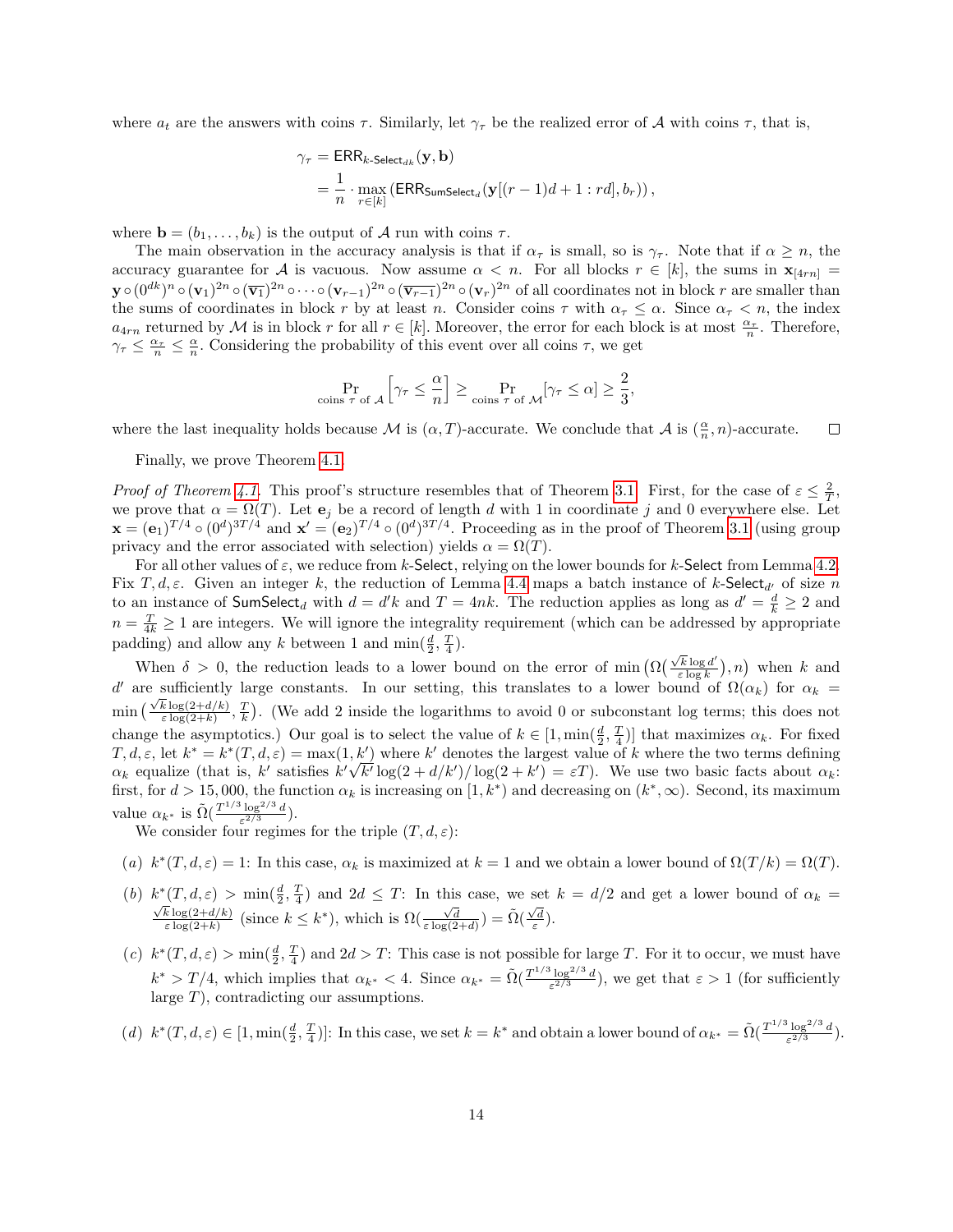Thus, for all possible relationships between T, d and  $\varepsilon$ , we obtain a lower bound that is one of three terms in the theorem statement.

The setting in which  $\delta = 0$  is similar. For a given  $k \in [1, \min(\frac{d}{2}, \frac{T}{4})]$ , we obtain a lower bound of  $\Omega(\alpha_k)$ for  $\alpha_k = \min\left(\frac{k \log(2+\frac{d}{k})}{\varepsilon}, \frac{T}{k}\right)$ . The remaining calculations parallel the case where  $\delta > 0$ , except that now  $\alpha_{k^*} = \Theta\left(\sqrt{\frac{T \log d}{\varepsilon}}\right).$  $\Box$ 

### <span id="page-14-0"></span>5 Adaptive Upper Bounds

In this section, we define the adaptive continual release model and describe differentially private mechanisms for two types of problems in this model:  $SumSelect_d$  and approximating functions with bounded sensitivity  $(\ell_2$  sensitivity in the case of approximate differential privacy and  $\ell_1$  sensitivity in the case of pure DP). Our mechanisms are  $(\alpha, T)$ -accurate, where the upper bounds for  $\alpha$  match the lower bounds obtained in previous sections in the nonadaptive continual release model up to logarithmic factors in the time horizon  $T$ , the number of coordinates d, and the inverse of the privacy parameter  $\frac{1}{\delta}$ .

#### <span id="page-14-1"></span>5.1 Adaptive Continual Release

In the adaptive continual release model, the input stream given to a mechanism  $\mathcal M$  is chosen adversarially. That is, M interacts with a randomized adversarial process  $\mathcal{A}dv$  that runs for T timesteps; at timestep  $t \in [T]$ , the process  $Adv$  receives  $a_t$  from M, updates its internal state, and produces input record  $x_{t+1}$  that is sent to M at timestep  $t + 1$ . Process  $\mathcal{A}dv$  can choose  $x_{t+1}$  based on the previous input records  $\mathbf{x}_{[t]}$  and M's previous outputs  $a_{[t]}$ . We make no assumptions on  $\mathcal{A}dv$  regarding running time or complexity; its only limitation is that it does not see the internal coins of M.

**Definition 5.1.** A mechanism M is  $(\alpha, T)$ -accurate for a function f in the adaptive continual release model if for all processes Adv, the error of M with respect to Adv is at most  $\alpha$  with high probability, that is,

$$
\Pr_{\text{cons of }M,\mathcal{A} \text{dv}}\left[\max_{t \in [T]} \text{ERR}_f(a_t; \mathbf{x}_{[t]}) \leq \alpha\right] \geq \frac{2}{3}.
$$

A similar notion of accuracy was considered in work on adversarial streaming [\[2,](#page-24-5) [18,](#page-25-11) [20\]](#page-26-8), though those articles do not directly address privacy.

Next, we define *(event-level)* privacy in the adaptive continual release model, which is trickier than in the nonadaptive continual release model . This concept is implicit in [\[15\]](#page-25-7), but to our knowledge has not been previously defined. Privacy is defined with respect to the game  $\Pi_{\mathcal{M},\mathcal{A}dv}$ , described in Algorithm [3,](#page-15-1) between mechanism  $M$  and an adversary  $Adv$ . In all timesteps except one,  $Adv$  outputs a single input record which  $\Pi_{\mathcal{M},\mathcal{A}dv}$  simply forwards to M. However, there is a special *challenge timestep*  $t^* \in [T]$ , selected by  $Adv$ , in which  $Adv$  provides two records  $x_{t^*}^{(L)}$  and  $x_{t^*}^{(R)}$ . The game comes in two versions, specified by its input parameter side  $\in \{L, R\}$  which is not known to  $\mathcal{A}dv$  or  $\mathcal{M}$ : in one version, the record  $x_{t^*}^{(L)}$  is handed to M at timestep  $t^*$ ; in the other, the record  $x_{t^*}^{(R)}$  is handed to M instead. The mechanism is private if the distributions on the adversary's view, which consists of its internal randomness and the transcript of messages it sends and receives, are close in the two versions of the game.

When the adversary decides in advance on all  $T+1$  records that it outputs over the course of the game, the resulting definition is equivalent to the nonadaptive version (Definition [2.17\)](#page-7-2). The version we give here captures a richer class of settings.

Intuitively, we may think of  $x_{t^*}^{(L)}$  as the data of person  $t^*$ , and of  $x_{t^*}^{(R)}$  as a dummy value (say, all 0's). The parameter side then controls whether the data of person  $t^*$  is included in the computation or not. The privacy requirement is that an outside attacker cannot tell whether  $t^*$ 's data was used, even if the attacker has full knowledge of the process generating the data stream. The adversary  $Adv$  combines the data generation process and the attack itself in one entity, so that our model allows for an arbitrary relationship between them.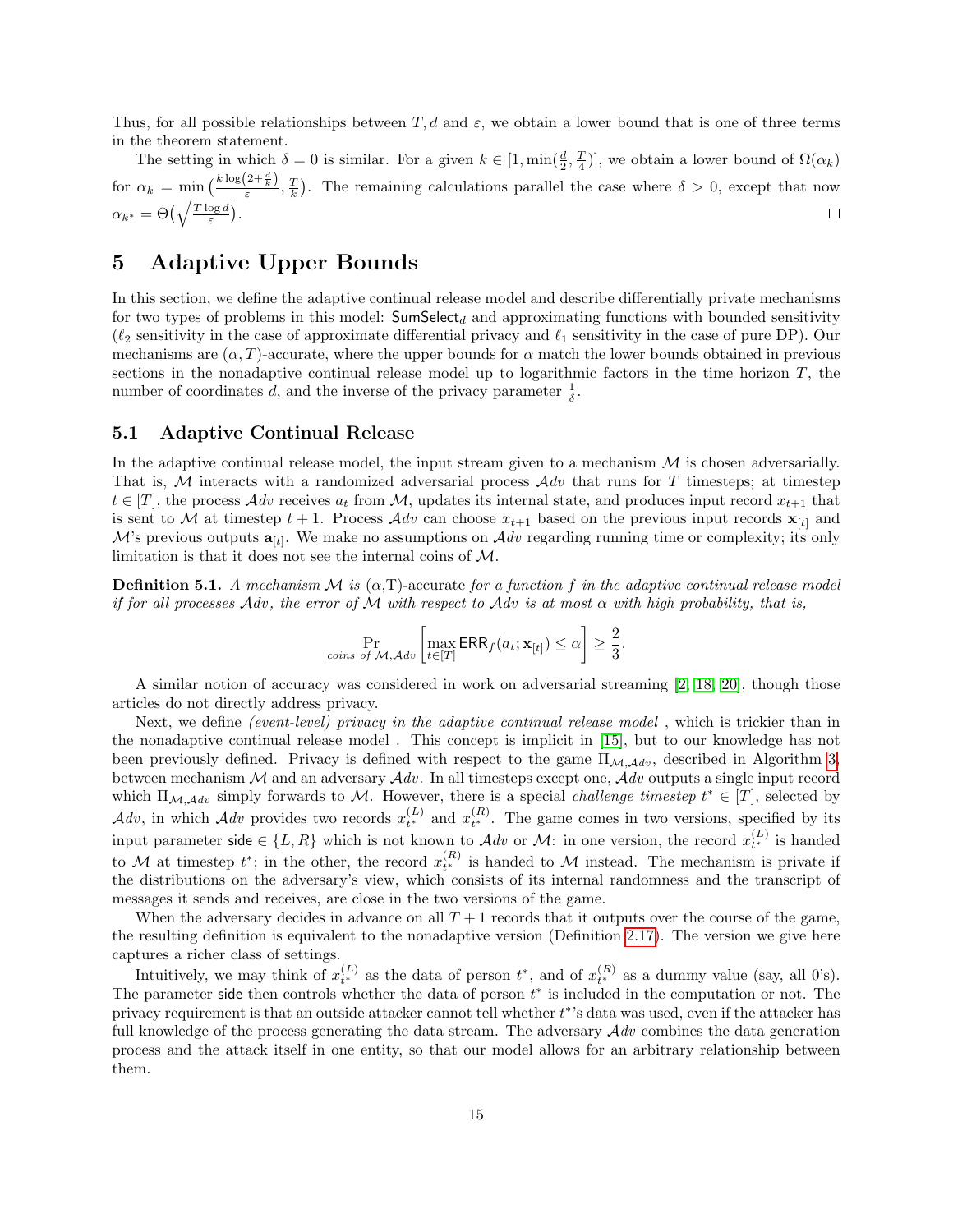<span id="page-15-1"></span>Algorithm 3 Privacy game  $\Pi_{\mathcal{M},\mathcal{A}dv}$  for the adaptive continual release model

**Input:** time horizon  $T \in \mathbb{N}$ , side  $\in \{L, R\}$  (not known to  $\mathcal{A}dv$ ).

1: for  $t = 1$  to T do 2: Adv outputs type<sub>t</sub> ∈ {challenge, regular}, where challenge is chosen once during the game. 3: if type<sub>t</sub> = regular then 4:  $\mathcal{A} dv$  outputs  $x_t \in \mathcal{X}$  which is sent to M.

- 5: if type<sub>t</sub> = challenge then
- 6:  $t^* \leftarrow t$ . 7:  $\mathcal{A} dv$  outputs  $(x_t^{(L)}, x_t^{(R)}) \in \mathcal{X}^2$ .
- <span id="page-15-4"></span>8:  $x_t^{(\text{side})}$  is sent to M.
- 9:  $\mathcal M$  outputs  $a_t$  which is given to  $\mathcal A dv$ .

**Definition 5.2.** The view of Adv in privacy game  $\Pi_{\mathcal{M},\mathcal{A}dv}$  consists of Adv's internal randomness and the transcript of messages it sends and receives. Let  $V_{\mathcal{M},\mathcal{A}dv}^{(\text{side})}$  denote  $\mathcal{A}dv$ 's view at the end of the game run with input side  $\in \{L, R\}.$ 

One could also define the adversary's view as its internal state at the end of the game. The version we define contains enough information to compute that internal state, but is simpler to work with.

In addition to  $(\varepsilon, \delta)$ -DP, we consider a related notion, called zCDP [\[4\]](#page-24-4). See Appendix [2.2](#page-5-0) for background on zCDP and the notion of  $\rho$ -closeness of random variables  $(\simeq_{\rho})$ .

**Definition 5.3.** A mechanism M is  $(\varepsilon, \delta)$ -DP in the adaptive continual release model if, for all adversaries  $Adv,$ 

$$
V_{\mathcal{M},\mathcal{A}dv}^{(L)} \approx_{\varepsilon,\delta} V_{\mathcal{M},\mathcal{A}dv}^{(R)}.
$$

A mechanism M is  $\rho$ -zCDP in the adaptive continual release model if for all adversaries  $Adv$ .

$$
V_{\mathcal{M},\mathcal{A}dv}^{(L)} \simeq_{\rho} V_{\mathcal{M},\mathcal{A}dv}^{(R)}.
$$

The symbol  $\simeq_{\rho}$  denotes  $\rho$ -closeness (Definition [2.11\)](#page-6-1).

#### <span id="page-15-0"></span>5.2 Statements of Adaptive Upper Bounds

In this subsection, we state theorems that summarize the performance guarantees of our mechanisms for  $MaxSum<sub>d</sub>$  and SumSelect<sub>d</sub>. We prove these theorems in the following subsections. The upper bounds in these theorems are attained by two simple mechanisms: one uses the binary tree mechanism and the other recomputes the target function at regular intervals. We first state results for the binary-tree-based approach.

<span id="page-15-3"></span>**Theorem 5.4** (zCDP, Binary-Tree-Based Mechanisms). For all  $\rho \in (0,1]$ ,  $d \in \mathbb{N}$ , and sufficiently large  $T > 0$ , there exist  $\rho$ -zCDP mechanisms  $\mathcal{M}, \mathcal{M}'$  in the adaptive continual release model such that  $\mathcal{M}$  is ( $\alpha$ , T)-accurate for MaxSum<sub>d</sub> and M' is ( $\alpha$ , T)-accurate for SumSelect<sub>d</sub>, where  $\alpha = O\left(\frac{\sqrt{d}\log T\sqrt{\log(dT)}}{\sqrt{\rho}}\right)$  $\setminus$ .

The next theorem uses the idea of recomputing at regular intervals, which applies quite generally. Item 1 of Theorem [5.5](#page-15-2) applies for general sensitivity-1 functions (which include  $MaxSum_d$ ); a similar result holds for bounded-sensitivity functions with output space  $\mathbb{R}^d$ .

<span id="page-15-2"></span>**Theorem 5.5** (zCDP, Mechanisms via Recomputing at Regular Intervals). For all  $\rho \in (0,1], d \in \mathbb{N}$ , sufficiently large  $T > 0$ , and all functions  $f: \mathcal{X}^* \to \mathbb{R}$  with  $\ell_2$ -sensitivity at most 1, there exist  $\rho$ -zCDP mechanisms  $M$  and  $M'$  in the adaptive continual release model such that

1. Mechanism M is  $(\alpha, T)$ -accurate for f for  $\alpha = O\left(\min\left\{\sqrt[3]{\frac{T \log T}{\rho}}, T\right\}\right)$ ;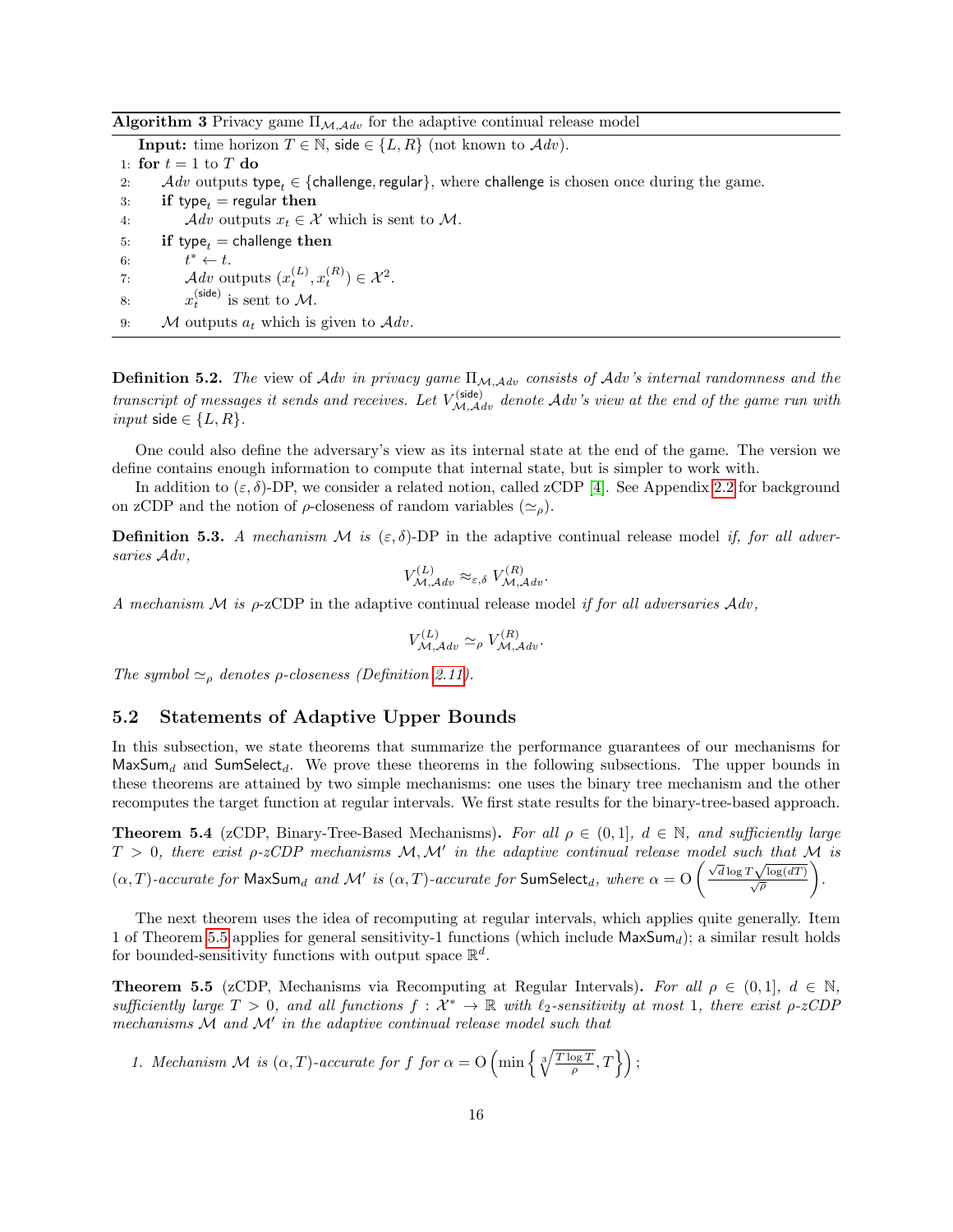2. Mechanism M' is  $(\alpha, T)$ -accurate for SumSelect<sub>d</sub> for  $\alpha = O\left(\min\left\{\frac{T^{1/3}\log^{2/3}(dT)}{a^{1/3}}\right\}\right)$  $\frac{\log^{2/3}(dT)}{\rho^{1/3}},T$  \delta ).

Combining Theorems [5.4–](#page-15-3)[5.5,](#page-15-2) using the conversion from zCDP to  $(\varepsilon, \delta)$ -DP from Lemma [2.15](#page-6-2) and substituting  $\rho = \frac{\varepsilon^2}{16 \log \theta}$  $\frac{\varepsilon^2}{16 \log(1/\delta)}$ , we get the following corollary.

<span id="page-16-1"></span>Corollary 5.6. For all  $\varepsilon \in (0,1], \delta \in (0,\frac{1}{2}], d \in \mathbb{N}$ , and sufficiently large  $T > 0$ , there exist  $(\varepsilon,\delta)$ -DP √

mechanisms M and M' in the adaptive continual release model such that  
\n(1) M is 
$$
(\alpha, T)
$$
-accurate for MaxSum<sub>d</sub> for  $\alpha = O\left(\min\left\{\frac{\sqrt[3]{T \log(1/\delta) \log T}}{\varepsilon^{2/3}}, \frac{\sqrt{d \log(dT) \log(1/\delta)} \log T}{\varepsilon}, T\right\}\right);$   
\n(2) M' is  $(\alpha, T)$ -accurate for SumSelect<sub>d</sub> for  $\alpha = O\left(\min\left\{\frac{\sqrt[3]{T \log^2(dT) \log(1/\delta)}}{\varepsilon^{2/3}}, \frac{\sqrt{d \log(dT) \log(1/\delta)} \log T}{\varepsilon}, T\right\}\right).$ 

Simple variants of our mechanisms can be used to get the following theorems for  $(\varepsilon, 0)$ -differential privacy.

<span id="page-16-3"></span>**Theorem 5.7** (Pure DP, Binary-Tree-Based Mechanisms). For all  $\varepsilon \in (0,1]$ ,  $d \in \mathbb{N}$ , and sufficiently large  $T > 0$ , there exist  $(\varepsilon, 0)$ -DP mechanisms M and M' in the adaptive continual release model such that M is  $(\alpha, T)$ -accurate for MaxSum<sub>d</sub> and M' is  $(\alpha, T)$ -accurate for SumSelect<sub>d</sub> for  $\alpha = O\left(\frac{d(\log d)\log^3 T}{\varepsilon}\right)$  $\frac{\log^3 T}{\varepsilon}\bigg).$ 

<span id="page-16-4"></span>**Theorem 5.8** (Pure DP, Mechanisms via Recomputing at Regular Intervals). For all  $\varepsilon \in (0,1], d \in \mathbb{N}$ , sufficiently large  $T > 0$ , and all functions  $f: \mathcal{X}^* \to \mathbb{R}$  with  $\ell_1$ -sensitivity at most 1, there exist  $(\varepsilon, 0)$ -DP mechanisms  $M$  and  $M'$  in the adaptive continual release model such that

- 1. Mechanism M is  $(\alpha, T)$ -accurate for f for  $\alpha = O\left(\min\left\{\sqrt{\frac{T \log T}{\varepsilon}}, T\right\}\right)$ ;
- 2. Mechanism M' is  $(\alpha, T)$ -accurate for SumSelect<sub>d</sub> for  $\alpha = O\left(\min\left\{\sqrt{\frac{T \log(dT)}{\varepsilon}}\right\}\right)$  $\overline{g(\frac{dT}{\varepsilon})},T\bigg\}\bigg).$

Theorems [5.7–](#page-16-3)[5.8](#page-16-4) yield the following corollary.

<span id="page-16-2"></span>Corollary 5.9. For all  $\varepsilon \in (0,1], d \in \mathbb{N}$ , and sufficiently large  $T > 0$ , there exist  $(\varepsilon, 0)$ -DP mechanisms M and  $\mathcal{M}'$  in the adaptive continual release model such that

1. M is 
$$
(\alpha, T)
$$
-accurate for MaxSum<sub>d</sub> for  $\alpha = O\left(\min\left\{\sqrt{\frac{T \log T}{\varepsilon}}, T, \frac{d(\log d) \log^3 T}{\varepsilon}\right\}\right);$ 

2. Mechanism M' is  $(\alpha, T)$ -accurate for SumSelect<sub>d</sub> for  $\alpha = O\left(\min\left\{\sqrt{\frac{T \log(dT)}{\varepsilon}}\right\}\right)$  $\sqrt{\frac{g(dT)}{\varepsilon}}, T, \frac{d(\log d)\log^3 T}{\varepsilon} \}$ .

#### <span id="page-16-0"></span>5.3 Algorithms based on the Binary Tree Mechanism

In this section, we prove Theorem [5.4](#page-15-3) for  $SumSelect_d$ . Theorem 5.4 for  $MaxSum_d$  follows from the same analysis by considering the binary tree mechanism that outputs the highest noisy sum instead of the coordinate that achieves it.

In order to approximate  $SumSelect_d$  on a dataset with d attributes, we use the binary tree mechanism from [\[8,](#page-25-3) [11\]](#page-25-2) to privately sum each of the attributes of the records  $\mathbf{x}_{[t]}$  received so far, and then choose the attribute with the highest sum. For simplicity of exposition, in this section, we assume that T is a power of 2. In general, we can work with the smallest power of 2 greater than T. Throughout this section,  $[i : j]$ , where  $i, j \in \mathbb{N}$ , denotes the set of natural numbers  $\{i, \ldots, j\}$ .

At the high level, the binary tree mechanism constructs a complete binary tree with T leaves. The leaves correspond to the input records  $\mathbf{x}_{[t]}$ , where each record  $x_i \in \{0,1\}^d$ . Each internal node in the tree corresponds to the sum of all the leaves in its subtree. Each node stores the noisy version of the corresponding sum computed by adding a noise vector drawn from  $\mathcal{N}(0, \sigma^2 \mathbb{I}^{d \times d})$  with  $\sigma = \sqrt{\frac{d(\log T + 1)}{2\rho}}$ . The algorithm that releases the noisy sum is  $\frac{\rho}{\log T+1}$ -zCDP. Since each  $x_t$  participates in only  $\log_2 T + 1$  sums in the tree, by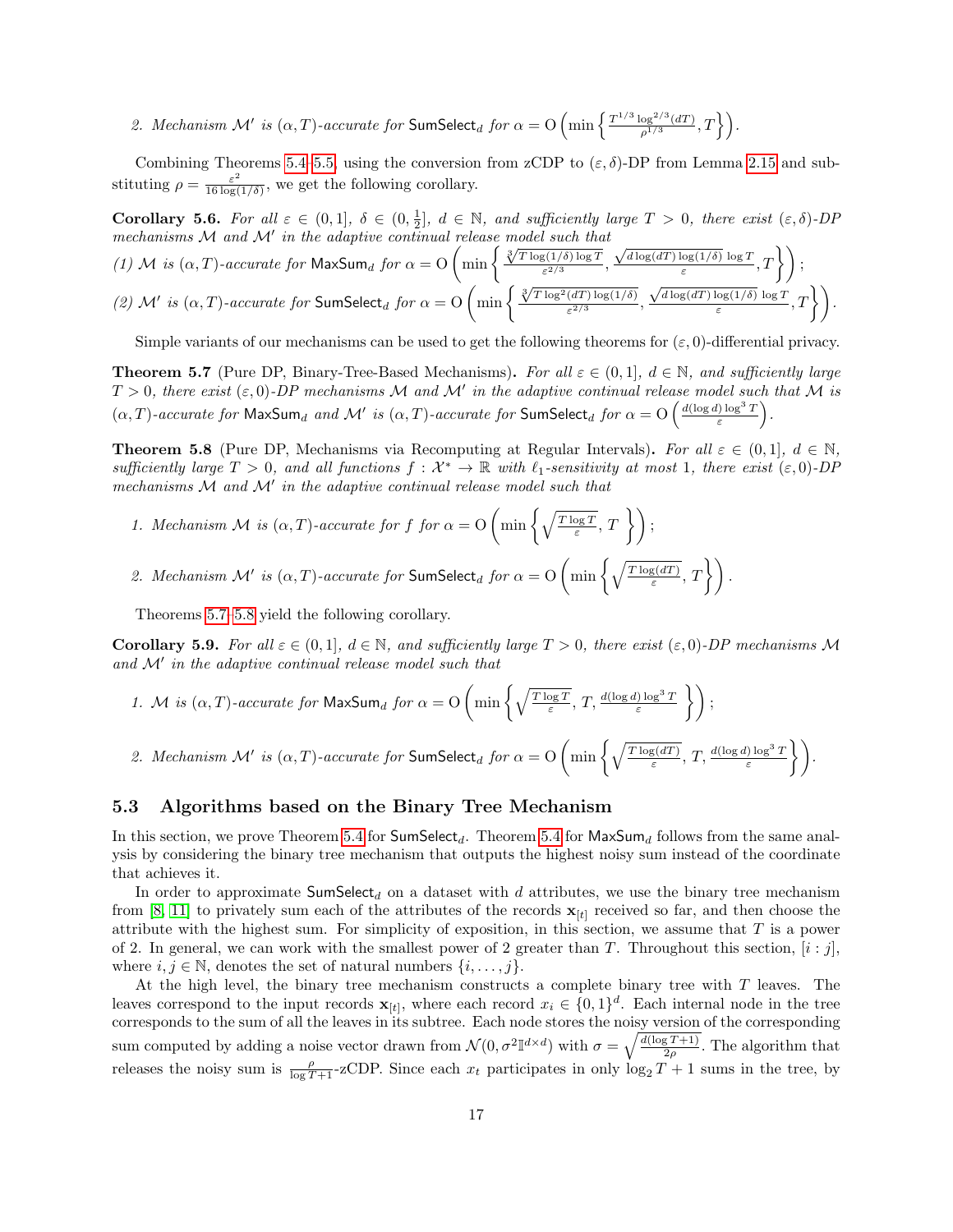<span id="page-17-0"></span>**Input:** time horizon  $T \in \mathbb{N}$ , privacy parameter  $\rho$ , stream  $\mathbf{x} = (x_1, \dots, x_T) \in \mathcal{X}^T$ , where  $\mathcal{X} = \{0, 1\}^d$ . **Output:** stream  $(a_1, \ldots, a_T) \in [d]^T$ .

- 1: **Initialization:** Construct a complete binary tree with T leaves labeled  $v_{[1:1]}, \ldots, v_{[T:T]}$ . Label every internal node  $v_{[\ell:r]}$  if the subtree rooted at that node has leaves  $v_{[\ell:\ell]}, \ldots, v_{[r:r]}$ . Initialize the partial sum  $s_{\lbrack \ell :r\rbrack} \leftarrow 0^d$  for each node  $v_{\lbrack \ell :r\rbrack}$  in the tree.
- 2: for  $t = 1$  to T do
- 3: Get record  $x_t$  from  $\mathcal{A} dv$ .

 $\triangleright$  Compute noisy sums for nodes completed at time t

4: **for** each node  $v_{[\ell:t]}$  **do** 

5: Draw noise 
$$
Z \sim \mathcal{N}(0, \sigma^2 \mathbb{I}^{d \times d})
$$
, where  $\sigma = \sqrt{\frac{d(\log T + 1)}{2\rho}}$ , and set  $s_{[\ell:t]} \leftarrow \sum_{i=\ell}^r x_i + Z$ .

 $\triangleright$  Output Steps:

- 6:  $I_t \leftarrow$  collection of at most  $\log t + 1$  disjoint intervals whose union is  $[1 : t]$  and where each interval labels a node in the binary tree. (See Remark [5.3.](#page-15-4))
- 7:  $\mathsf{sum}_t \gets \sum_{[\ell : r] \in I_t} s_{[\ell : r]}.$
- 8: Output  $a_t \leftarrow \arg \max_{j \in [d]} \operatorname{\mathsf{sum}}_t[j].$

adaptive composition of zCDP (Lemma [2.13\)](#page-6-3), the complete mechanism is  $\rho$ -zCDP (Theorem [5.4\)](#page-15-3). The sum of all the attributes at any timestep can be calculated by adding at most  $\log T$  of the sums stored in the tree, one at each level. The algorithm that adds the corresponding noisy sums is  $(\alpha, T)$ -accurate for  $\alpha \approx O\left(\frac{\sqrt{d}\log T \log(Td)}{\sqrt{\rho}}\right)$ . The formal description of the algorithm appears in Algorithm [4.](#page-17-0) The algorithm uses a dyadic decomposition (described in Remark [5.3\)](#page-15-4) to decide which nodes of the tree it accesses to compute any particular output.

**Remark** (Dyadic Decomposition). For any natural number  $t > 1$ , the interval  $[1 : t]$  can be expressed as a union of at most  $\log t + 1$  disjoint intervals as follows. Consider the binary expansion of t (which has at most  $\log t + 1$  bits), and express t as a sum of distinct powers of 2 ordered from higher to lower powers. Then, the first interval  $[1:r]$  will have size equal to the largest power of 2 in the sum. The second interval will start at  $r+1$  and its size will be equal to the second largest power of 2 in the sum. Similarly, the remaining intervals are defined until all terms in the summation have been exhausted. For example, for  $t = 7 = 4 + 2 + 1$ , the intervals are  $[1:4]$ ,  $[5:6]$  and  $\{7\}$ .

We present the privacy and accuracy analysis for Algorithm [4](#page-17-0) in Lemmas [5.10](#page-17-1) and [5.11,](#page-19-0) respectively, which together prove Theorem [5.4](#page-15-3) for **SumSelect**.

<span id="page-17-1"></span>**Lemma 5.10.** For all  $\rho \in \mathbb{R}^+$ ,  $d, T \in \mathbb{N}$ , mechanism M described in Algorithm [4](#page-17-0) is  $\rho$ -zCDP in the adaptive continual release model.

*Proof.* Consider an adversary  $Adv$  interacting with the privacy game  $\Pi_{M,Adv}$ . We want to argue that the adversary's view is  $\rho$ -close in the two versions of the privacy game (for the two possible values of side  $\in \{L, R\}$ .) We will achieve this by introducing a  $\rho$ -zCDP mechanism  $\mathcal{M}_{\text{gauss}}$  with input side and reducing our goal to the privacy of  $\mathcal{M}_{\text{gauss}}$ .

For this, we use a simulation argument similar to those used in cryptography. Specifically, our proof defines two algorithms: (a) a  $\rho$ -zCDP mechanism  $\mathcal{M}_{\text{gauss}}$  that gets input side  $\in \{L, R\}$  and (b) a simulator Sim with query access to  $\mathcal{M}_{\text{gauss}}$  that does not know the value of side. The simulator Sim interacts with adversary  $\mathcal{A}dv$  and satisfies a key guarantee:

The view of the adversary  $\mathcal{A}dv$  in its interaction with  $\mathcal{S}$ im is identically distributed to its view in the privacy game  $\Pi_{\mathcal{M},\mathcal{A}dv}$ , defined in Algorithm [3.](#page-15-1) (Figure [1](#page-19-1) illustrates the structure of these two kinds of interaction.)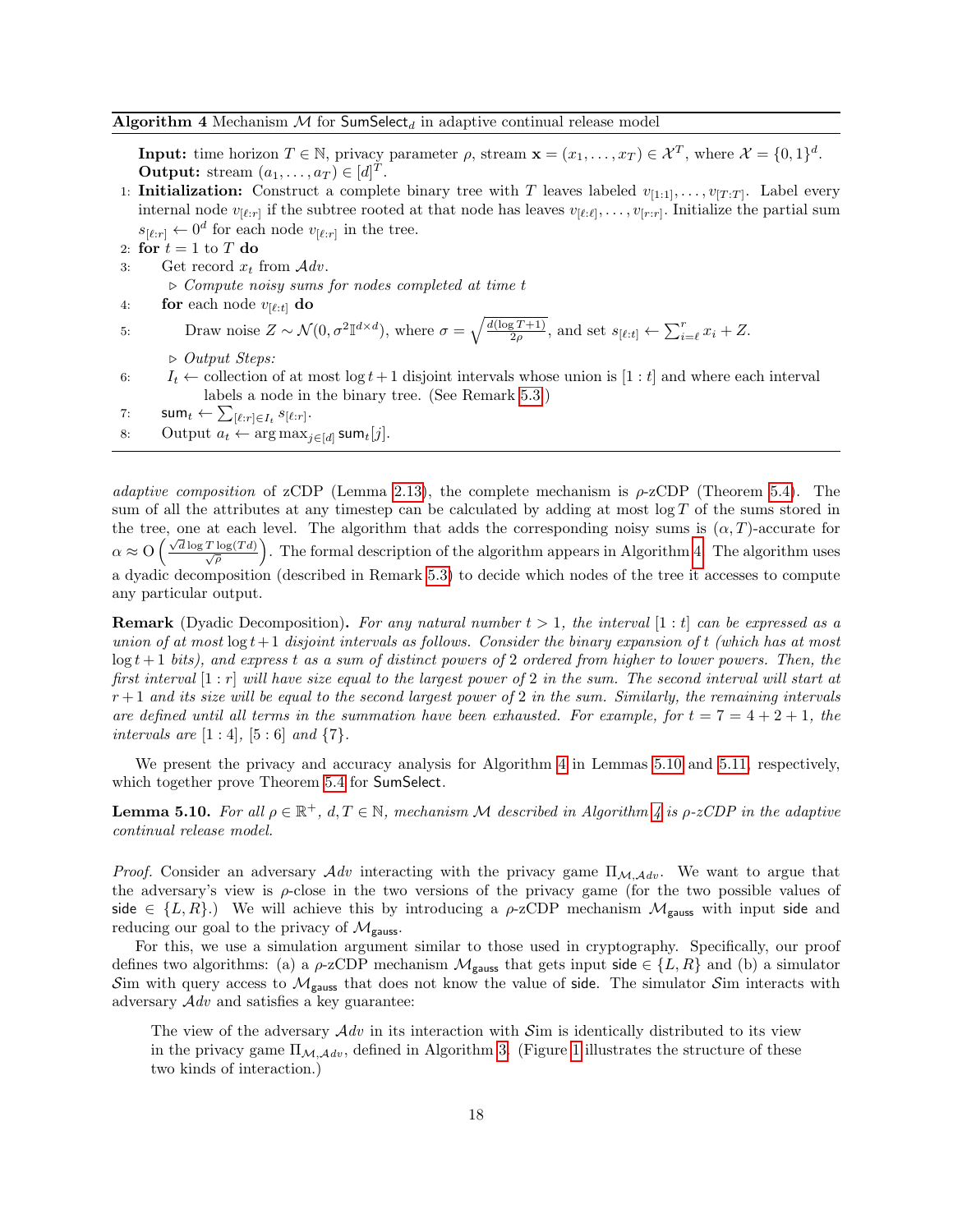#### <span id="page-18-1"></span>Algorithm 5 Simulator Sim for the proof of Lemma [5.10](#page-17-1)

**Input:** time horizon  $T \in \mathbb{N}$ , privacy parameter  $\rho \in \mathbb{R}^+$ , black-box access to an adversary  $Adv$  and a mechanism  $\mathcal{M}_{\text{gauss}}$ . **Output:** stream  $(a_1, \ldots, a_T) \in [d]^T$ . **Adv:** At each timestep  $t \in [T] \setminus \{t^*\}$ , Adv provides Sim with record  $x_{t, \epsilon} \in \mathcal{X}$ , where  $\mathcal{X} = \{0, 1\}^d$ . At the challenge timestep  $t^*$  (chosen by  $\mathcal{A}dv$ ), it provides records  $x_{t^*}^{(L)}$ ,  $x_{t^*}^{(R)} \in \mathcal{X}$ . At each timestep  $t \in [T]$ , Sim provides  $\mathcal{A}dv$  with output  $a_t \in [d]$ .  $\mathcal{M}_{\text{gauss}}$ : Sim exchanges  $\log_2 T + 1$  messages with  $\mathcal{M}_{\text{gauss}}$ . 1: Initialization: Perform Step 1 (the initialization phase) of Algorithm [4.](#page-17-0) 2:  $j \leftarrow 1$ . 3: for  $t \in [T]$  do 4: if  $t = t^*$  then 5: Get input  $(x_{t^*}^{(L)}, x_{t^*}^{(R)})$  from  $\mathcal{A}dv$ . 6: **for**  $i \in [\log T + 1]$  do 7: Send  $(x_{t^*}^{(L)}, x_{t^*}^{(R)})$  to  $\mathcal{M}_{\text{gauss}}$ , and get back a response  $p_i$ . 8: else 9: Get record  $x_t$  from  $\mathcal{A}dv$ . 10: **for** each node  $v_{\ell,t}$  **do** 11: **if**  $t^* \notin [\ell : t]$  where  $[\ell : t]$  denotes the integers  $\{\ell, ..., t\}$  then 12: Draw noise  $Z \sim \mathcal{N}(0, \sigma^2 \mathbb{I}^{d \times d})$ , where  $\sigma = \sqrt{\frac{d(\log T + 1)}{2\rho}}$ . 13:  $s_{[\ell:t]} \leftarrow Z + \sum_{i=\ell}^{r} x_i$ 14: else 15:  $v_{[\ell:t]} \leftarrow \sum_{i \in [\ell:t] \setminus \{t^*\}} x_i + p_j.$ 16:  $j \leftarrow j + 1$ . 17: Output Steps: Perform Steps [6](#page-9-3)[–8](#page-15-4) (the output steps) of Algorithm [4.](#page-17-0)

#### <span id="page-18-0"></span>Algorithm 6 Mechanism  $\mathcal{M}_{\text{gauss}}$

**Input:** side  $\in \{L, R\}$  (not known to  $\mathcal{S}$ im). Output: A natural number. 1: for  $i = 1$  to  $\log T + 1$  do 2: Get records  $v_i^{(L)}$ ,  $v_i^{(R)} \in \{0,1\}^d$  from Sim. 3: Draw noise from a multivariate Gaussian distribution  $Z \sim \mathcal{N}(0, \sigma^2 \mathbb{I}^{d \times d})$ , where  $\sigma = \sqrt{\frac{d(\log T + 1)}{2\rho}}$ . 4: Output  $v_i^{(\text{side})} + Z$ 

Since the simulator's outputs to  $\mathcal{A}dv$  are a post-processing of the query responses from  $\mathcal{M}_{gauss}$ , we can argue that the adversary's view is  $\rho$ -close in the two versions of the privacy game  $\Pi_{\mathcal{M},\mathcal{A}dv}$ .

To see why this is helpful, recall that we want to show that the probability of  $Adv$  guessing the value of side in the privacy game is small. If the probability of  $Adv$  guessing the value of side is the same in the privacy game as in its interaction with  $\mathcal{S}$ im, then—since the simulator doesn't know the value of side— $\mathcal{A}$ dv can only learn as much about side from its interaction with Sim as one can learn by querying  $\mathcal{M}_{\text{gauss}}$ . Intuitively, if  $M_{\text{gauss}}$  does not reveal much about the value of side then neither does M. We now describe  $M_{\text{gauss}}$  and the simulator, and formalize the argument.

The mechanism  $\mathcal{M}_{\text{gauss}}$  (described in Algorithm [6\)](#page-18-0) gets an input side  $\in \{L, R\}$ . It receives at most  $\log T + 1$  queries of the form  $v^{(L)}$ ,  $v^{(R)}$  from Sim to which it responds with  $p = v^{(\text{side})} + Z$  where the noise Z is drawn from  $\mathcal{N}(0, \sigma^2 \mathbb{I}^{d \times d})$  for  $\sigma = \sqrt{\frac{d(\log T + 1)}{2\rho}}$ . Observe that if  $\mathcal{M}_{\text{gauss}}$  has only a single interaction with Sim and outputs a single noised value, then by the privacy guarantee of the Gaussian mechanism (Lemma [2.14\)](#page-6-4),  $\mathcal{M}_{\text{gauss}}$  is  $\frac{\rho}{\log T+1}$ -zCDP. This can be seen by imagining that  $\mathcal{M}_{\text{gauss}}$  is computing a function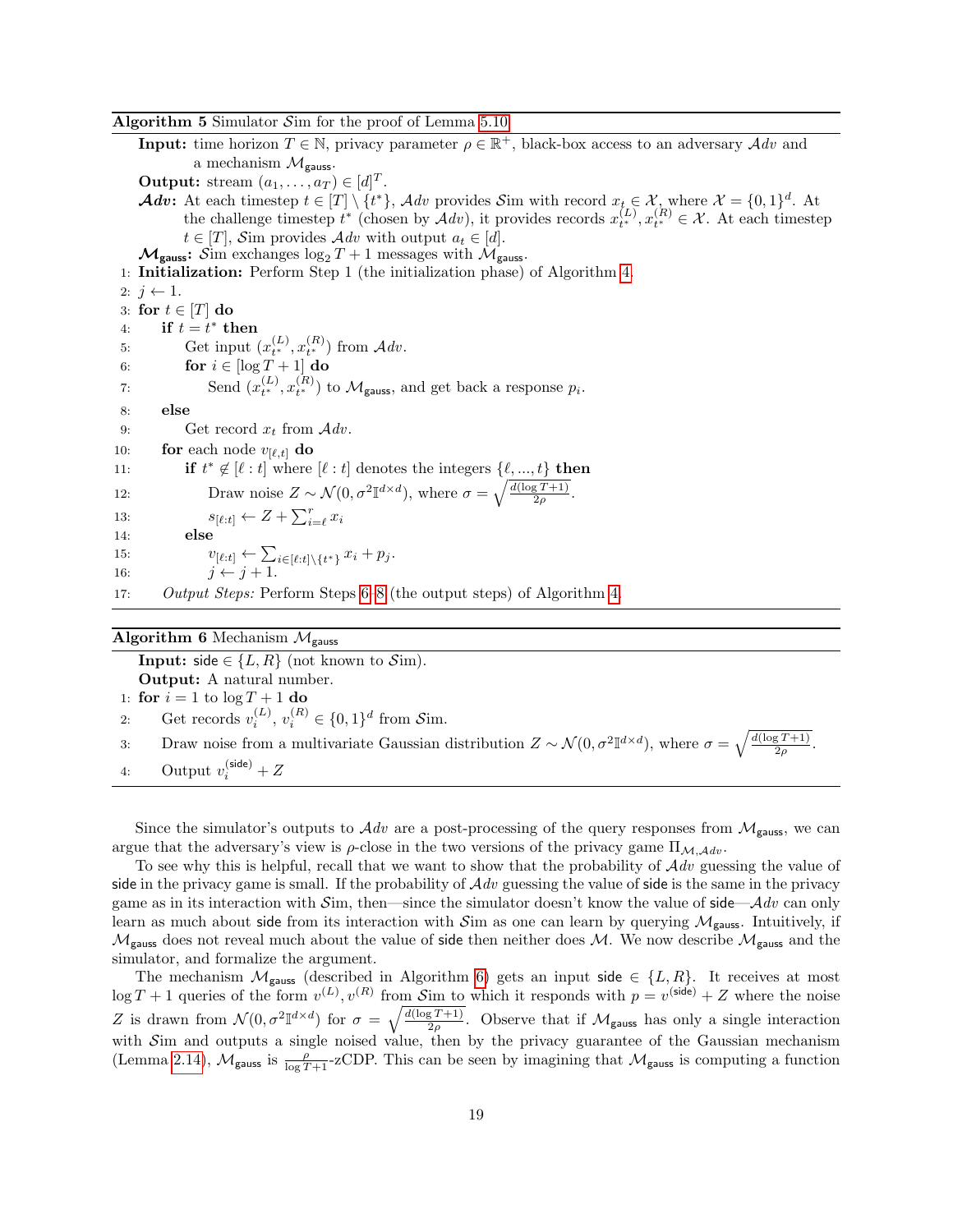

<span id="page-19-1"></span>Figure 1: An illustration of the simulation argument from the proof of Lemma [5.10.](#page-17-1) The left-hand side shows the game used to define privacy with adaptively selected inputs. The right-hand side shows the simulation structure described in the proof. For each value of side, the adversary's view is identical in these two settings.

 $f(\text{side}) = x_i^{\text{side}}$  and observing that the  $\ell_2$ -sensitivity of f is  $\sqrt{d}$ . Since there are  $\log T + 1$  interactions between  $\mathcal{M}_{\text{gauss}}$  and  $\mathcal{S}$ im,  $\mathcal{M}_{\text{gauss}}$  is an adaptive composition of log T + 1 algorithms, each of which is  $\frac{\rho}{\log T+1}$ -zCDP. By Lemma [2.13](#page-6-3) on composition,  $\mathcal{M}_{\text{gauss}}$  is  $\rho$ -zCDP.

The simulator  $\mathcal{S}$ im (described in Algorithm [5\)](#page-18-1) interacts with the adversary without knowing the input side  $\in \{L, R\}$  that is given to  $\mathcal{M}_{\text{gauss}}$ . It queries  $\mathcal{M}_{\text{gauss}}$  exactly  $\log T + 1$  times and uses the query responses to provide outputs to the adversary. The aim of the simulator is to mimic the behaviour of  $\Pi_{\mathcal{M},\mathcal{A}dv}$  even though it doesn't know side. The simulator constructs a binary tree as described in Algorithm [4.](#page-17-0) For all nodes in the binary tree except for those whose interval contains the challenge timestep  $t^*$ , the computation of the noisy subtree sums can be done by  $\mathcal{S}$ im without any help from  $\mathcal{M}_{\text{gauss}}$ . For the nodes whose interval does contain  $t^*$ , the simulator sends  $(x_{t^*}^{(L)}, x_{t^*}^{(R)})$  to  $\mathcal{M}_{\text{gauss}}$  and gets a noisy value of  $x_{t^*}^{\text{side}}$ . It can then compute the corresponding subtree sum by adding the input records corresponding to the remaining leaves. Notice that the simulator can produce these outputs online—at the same time that  $\Pi_{\mathcal{M},\mathcal{A}dv}$  would.

The crucial point to note is that the view of the adversary  $\mathcal{A}dv$  in the privacy game  $\Pi_{\mathcal{M},\mathcal{A}dv}$  is identically distributed to its view in the interaction with  $\mathcal{M}_{\text{gauss}}$  and  $\mathcal{S}$ im. Furthermore, the view of the adversary  $\mathcal{A}dv$ when interacting with Sim and  $\mathcal{M}_{\text{gauss}}$  is simply a post-processing of the outputs provided to it by Sim, which are a post-processing of the outputs provided to  $\mathcal{S}_{\text{im}}$  by  $\mathcal{M}_{\text{gauss}}$ . Hence,

$$
\mathcal{M}_{\text{gauss}} \text{ is } \rho\text{-zCDP} \implies V_{\mathcal{M},\mathcal{A}dv}^{(L)} \simeq_{\rho} V_{\mathcal{M},\mathcal{A}dv}^{(R)}.
$$

It remains to argue that exactly  $\log T + 1$  nodes have a subtree sum that depends on the inputs from the challenge timestep  $t^*$ . Each node  $v_{[\ell,r]}$  whose subtree sum depends on the inputs from timestep  $t^*$  satisfies  $t^* \in [\ell : r]$ . This holds only for one node at each level of the binary tree created by Sim (because the intervals represented by the nodes at a particular level are disjoint.) Since the binary tree has depth  $\log T + 1$ , exactly  $\log T + 1$  nodes have a subtree sum that depends on the inputs from the challenge timestep  $t^*$ .  $\Box$ 

<span id="page-19-0"></span>**Lemma 5.11.** For all  $\rho > 0$  and sufficiently large  $T \in \mathbb{N}$ , mechanism M is  $(\alpha, T)$ -accurate for SumSelect **EXECUTE:** For all  $p > 0$  and sufficiently large  $I \in \mathbb{N}$ , method<br>in the adaptive continual release model for  $\alpha = O\left(\frac{\sqrt{d}\log T\sqrt{\log(Td)}}{\sqrt{\rho}}\right)$ .

*Proof.* Consider any adversarial process  $\mathcal{A}dv$  interacting with  $\mathcal{M}$ . We first argue that, at every timestep t, the random variable  $\mathsf{ERR_{SumSelect}}(\mathbf{x}_{[t]}, a_t)$  corresponding to the error at any timestep  $t$  can be upper bounded by a random variable that is the sum of at most  $2 \log t$  independent Gaussian random variables. We then use tail bounds for Gaussian random variables, along with a union bound, to argue that, with high probability,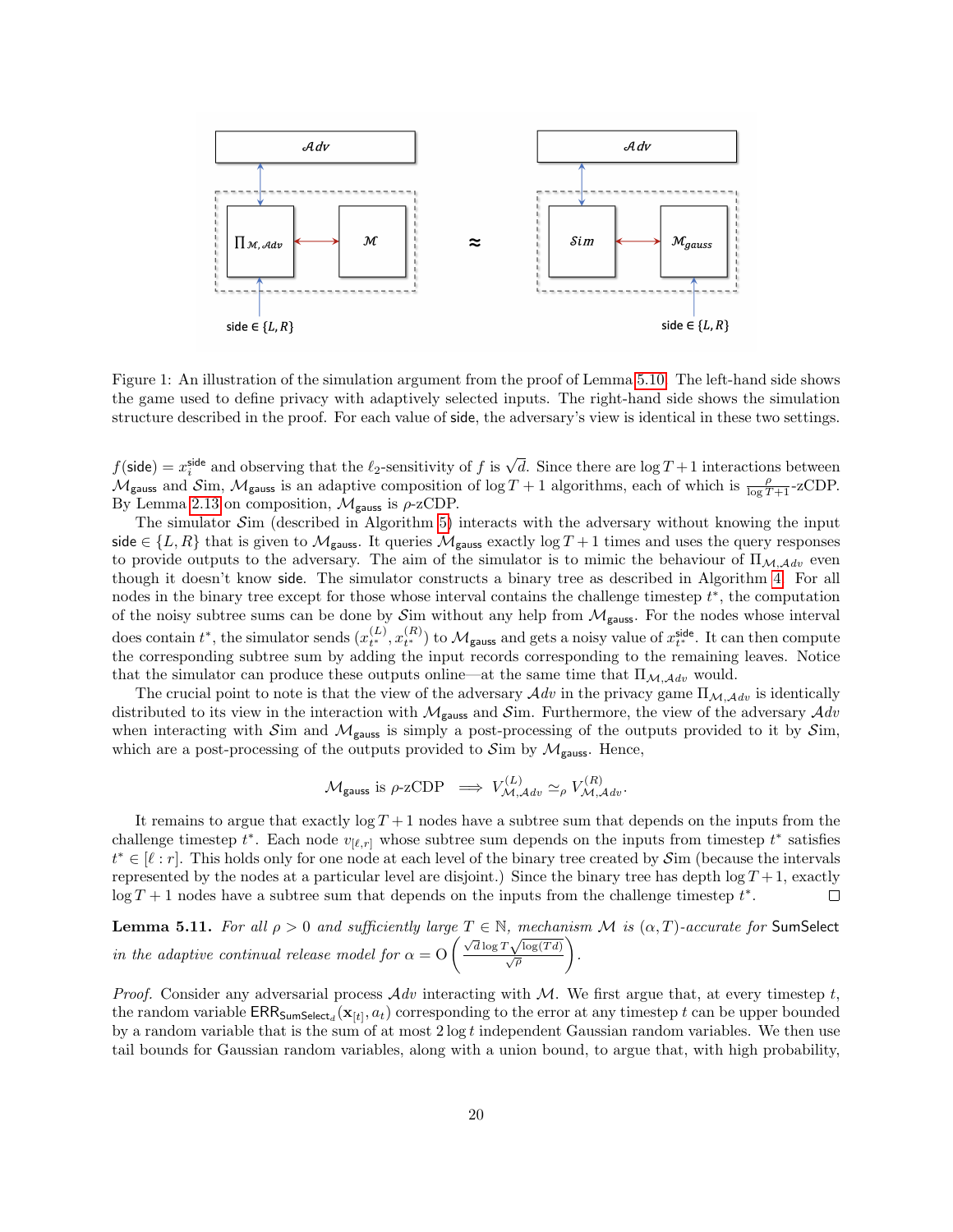the maximum value of this random variable is not too large. Finally, we take a union bound over timesteps to argue that, with high probability,  $\max_{t \in [T]} \text{ERR}_{\text{SumSelect}_d}(\mathbf{x}_{[t]}, a_t)$  is not too large.

First, at any timestep  $t$ , let  $sum_t$  represent the vector of noisy sums defined in Step [7](#page-9-5) of Algorithm [4.](#page-17-0) Therefore, each coordinate of this sum,  $sum_t[j] = \sum_{i \in [t]} x_t[j] + \sum_{i \in [|I_t|]} Z_i$  is the sum of at most  $\log t + 1$  noisy interval sums. Here,  $Z_i$  is a Gaussian random variable with mean 0 and standard deviation  $\sigma = \sqrt{\frac{d(\log T + 1)}{2\rho}},$ and all  $Z_i$ s are mutually independent. Hence, by the linearity of expectation, and by the linearity of the variance of independent random variables, we get that  $\sum_{i\in[|I_t|]}Z_i$  is a Gaussian random variable with mean 0 and standard deviation  $\sqrt{\frac{d(\log T + 1)|I_t|}{2\rho}} \leq \sqrt{\frac{d(\log T + 1)(\log t + 1)}{2\rho}}$ . Consider the vector N consisting of the absolute values of d random variables independently drawn from the distribution  $\mathcal{N}(0, \sigma^2)$  where  $\sigma = \sqrt{\frac{d|I_t|(\log T + 1)}{2\rho}}$ . The distribution of N is identical to the component-wise absolute values of the Gaussian noise vector  $sum_t - \sum_{i \in [t]} x_i$ . Then,

$$
\sum_{i \in [t]} x_i [a_t] + \max_{j \in [d]} N[j] \geq \mathsf{MaxSum}_d(\mathbf{x}_{[t]}) - \max_{j \in [d]} N[j],
$$

since if  $a_t$  is selected at timestep t, the noisy sum of coordinate  $a_t$  at timestep t is larger than the noisy sums of all other coordinates at timestep  $t$  (see Step [8](#page-15-4) in Algorithm [4\)](#page-17-0). Thus,

$$
\mathsf{ERR_{SumSelect_d}}(\mathbf{x}_{[t]}, a_t) = \mathsf{MaxSum_d}(\mathbf{x}_{[t]}) - \sum_{i \in [t]} x_i [a_t] \leq 2 \max_{j \in [d]} N[j].
$$

Next, we reason about  $\max_{j \in [d]} N[j]$  using standard probability tools. Set  $\ell = \sqrt{10 \frac{d(\log T + 1)(\log t + 1) \log(dT)}{2\rho}}$ . By Lemma [A.2](#page-27-1) on concentration of the maximum of the absolute values of Gaussian random variables, and since  $\sigma \leq \sqrt{\frac{d(\log T + 1)(\log t + 1)}{2\rho}}$ , we get that

$$
\Pr\left[\max_{j\in[d]}N[j] > \ell\right] \leq 2d e^{-\frac{\ell^2}{2\sigma^2}} \leq 2d e^{-5\log(dT)} \leq \frac{2}{T^5}.
$$

Then, with probability at most  $\frac{2}{T^5}$  (over the coins of the algorithm A and the adversarial process  $Adv$ ),

$$
\begin{aligned} \textsf{ERR}(\mathbf{x}_{[t]}, a_t) &> 20 \sqrt{\frac{d(\log T + 1)(\log t + 1)\log(dT)}{2\rho}} \\ &\geq 20 \sqrt{\frac{d(\log T + 1)^2\log(dT)}{2\rho}}, \end{aligned}
$$

since  $t \leq T$ . By a union bound over all  $t \in [T]$ , we get that  $\max_{t \in [T]} \textsf{ERR}_{\textsf{SumSelect}_d}(\mathbf{x}_{[t]}, a_t) > 20\sqrt{\frac{d(\log T + 1)^2\log(dT)}{2\rho}}$ with probability at most  $\frac{2}{T^4} \leq \frac{1}{3}$  for sufficiently large T. This proves the lemma.

*Proof Sketch of Theorem [5.7.](#page-16-3)* The proof of Theorem [5.7](#page-16-3) for SumSelect<sub>d</sub> closely follows the exposition above. The mechanism used is the same as Algorithm [4,](#page-17-0) except that in Line [5,](#page-9-6) Z is drawn from  $Lap(\frac{d(\log T+1)}{s})$  $\frac{\frac{(T+1)}{\varepsilon}}$ instead of a Gaussian distribution. The privacy proof is exactly as in Lemma [5.10,](#page-17-1) except that we use that the composition of  $\log T + 1$  mechanisms that are  $\left(\frac{\varepsilon}{\log T + 1}, 0\right)$ -DP is  $(\varepsilon, 0)$ -DP instead a composition theorem for  $\rho$ -zCDP. The accuracy proof closely follows that of Lemma [5.11,](#page-19-0) with the main difference being that the the vector  $N$  is defined as the component-wise absolute value of  $d$  random variables independently drawn from the distribution of the sum of  $|I_t|$  independent random variables distributed as  $Lap\left(\frac{d(\log(T)+1)}{\varepsilon}\right)$  $\left(\frac{T+1}{\varepsilon}\right)$ . We then use the concentration inequality for the maximum of the absolute values of independent Laplace random variables over  $d|I_t|$  random variables in Lemma [A.3](#page-27-2) with  $a = 2 \log T$  to argue that the absolute value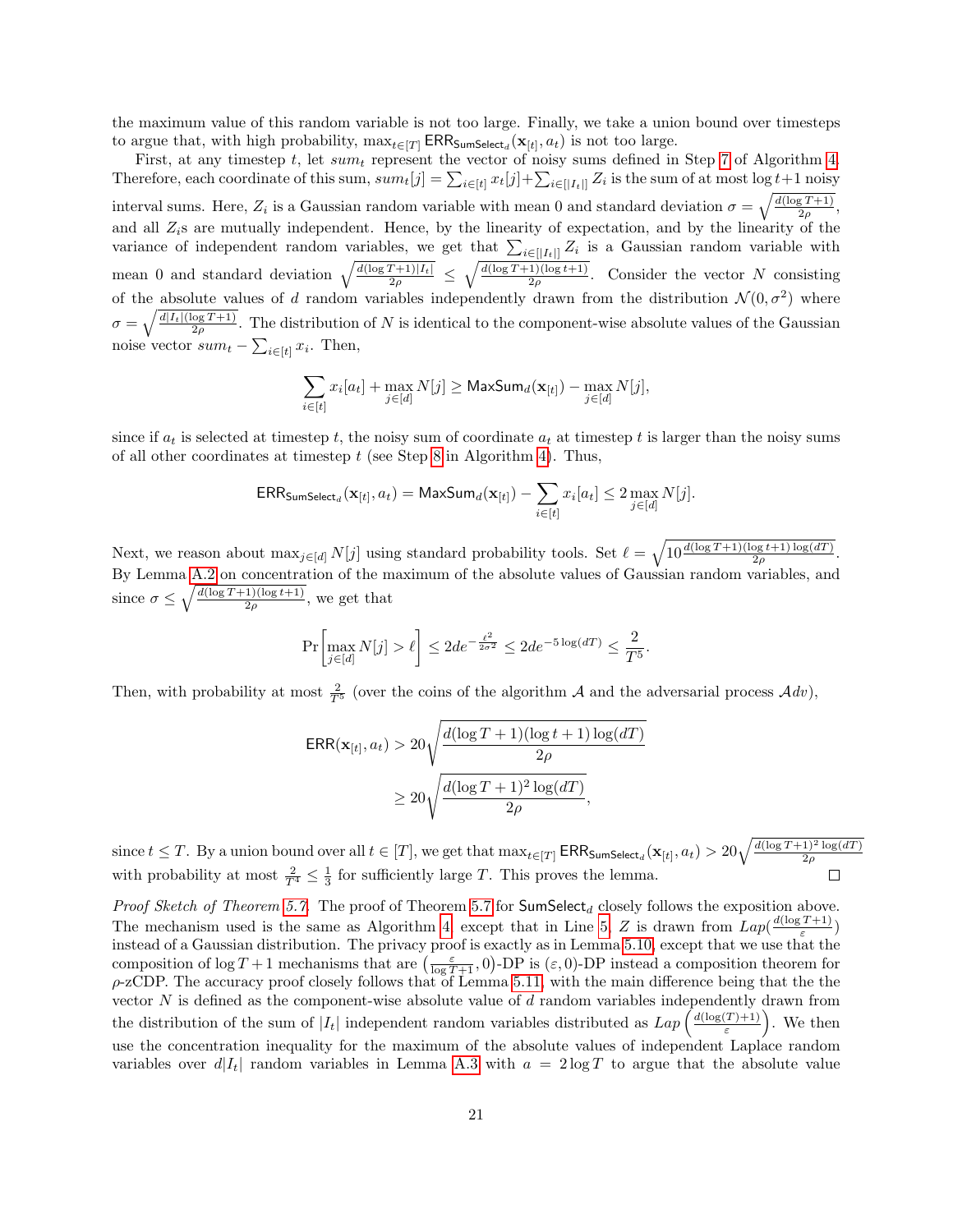of each Laplace random variable is smaller than  $\frac{d(\log T + 1)}{\varepsilon}(\log(d|I_t|) + 10 \log T)$  with probability at least  $\frac{1}{T^{10}}$ . This implies that  $\max_{j \in [d]} N[j]$  is smaller than  $\frac{d(\log T + 1)^2}{\varepsilon} (\log(d(\log T + 1)) + 10 \log T)$  with probability at least  $\frac{1}{T^{10}}$ , upper bounding  $|I_t|$  by  $\log T + 1$ . Taking a union bound over T and using the fact that  $\log(d(\log T + 1)) \leq \log d(\log T + 1)$  for sufficiently large T completes the proof.

Theorems [5.4](#page-15-3) and [5.7](#page-16-3) for  $MaxSum_d$  are proved analogously. The main difference is that we output  $\max_{j \in [d]} sum_t[j]$  instead of  $\arg \max_{j \in [d]} sum_t[j]$  in Line [8](#page-15-4) of Algorithm [4.](#page-17-0)

#### <span id="page-21-0"></span>5.4 Algorithms that Recompute at Regular Intervals

In this section, we prove Item 1 of Theorem [5.5](#page-15-2) for sensitivity-1 functions. The proof of Item 2 of Theorem [5.5](#page-15-2) builds on the same idea of recomputing  $SumSelect_d$  every  $T/m$  timesteps, but it uses the report noisy max (with exponential noise) algorithm for  $SumSelect_d$  [\[21\]](#page-26-9) instead of adding Gaussian noise to the function. We omit the details, since the argument is essentially the same as in the rest of this section.

The mechanism recomputes the function every  $r$  timesteps. Between recomputations, it outputs the most recently computed value. We select  $r$  to balance the privacy cost of composition with the error due to returning stale values between recomputations.

<span id="page-21-1"></span>**Algorithm 7** Mechanism  $M$  for sensitivity-1 functions in adaptive continual release model

**Input:** time horizon T, privacy parameter  $\rho > 0$ , recompute period  $r \in [T-1]$ , function f, stream  $\mathbf{x} = (x_1, \dots, x_T) \in \mathcal{X}^n$  where  $\mathcal{X} = \{0, 1\}^d$ . Output: stream  $(a_1, \ldots, a_T) \in \mathbb{R}^T$ . 1:  $m \leftarrow \lfloor \frac{T-1}{r} \rfloor$ . 2: for  $k = 1$  to m do 3: Get input record  $x_{(k-1)r+1}$ . 4: Draw  $Z_k \sim \mathcal{N}(0, \sigma^2)$ , where  $\sigma = \sqrt{\frac{m}{2\rho}}$ . 5: Output  $a_{(k-1)r+1} \leftarrow f(\mathbf{x}_{[(k-1)r+1]}) + Z_k$ . 6: **for**  $t = (k-1)r + 2$  to kr **do** 7: Get input record  $x_t$ . 8: Output  $a_t \leftarrow a_{(k-1)r+1}$ .

<span id="page-21-3"></span>Claim 5.12. For all  $\rho, T > 0, r \in [T-1]$ , mechanism M defined in Algorithm [7](#page-21-1) is  $\rho$ -zCDP in the adaptive continual release model.

*Proof.* Consider an adversary  $Adv$  interacting with M. We define a mechanism  $M_{\text{comp}}$ , similar to Algo-rithm [6,](#page-18-0) and a simulator Sim that interacts with the adversary  $Adv$  such that the view of adversary  $Adv$ in the interaction with  $\mathcal{M}_{\text{comp}}$  and Sim is identically distributed to its view in the privacy game  $\Pi_{\mathcal{M},\mathcal{A}dv}$ . defined in Algorithm [3.](#page-15-1)

<span id="page-21-2"></span>

| Algorithm 8 Mechanism $\mathcal{M}_{\text{comp}}$                                                                                                |  |  |  |  |
|--------------------------------------------------------------------------------------------------------------------------------------------------|--|--|--|--|
| <b>Input:</b> side $\in \{L, R\}$ (not known to Sim)                                                                                             |  |  |  |  |
| <b>Output:</b> A natural number.                                                                                                                 |  |  |  |  |
| 1: Get neighboring datasets $\mathbf{y}^{(L)}$ , $\mathbf{y}^{(R)} \in \{0,1\}^d$ and a function f with $\ell_2$ sensitivity at most 1 from Sim. |  |  |  |  |
| 2: Draw noise $Z \sim \mathcal{N}(0, \sigma^2)$ , where $\sigma = \sqrt{\frac{m}{2\rho}}$ .                                                      |  |  |  |  |
| 3: Output $f(y^{(\text{side})}) + Z$                                                                                                             |  |  |  |  |

The mechanism  $\mathcal{M}_{\text{comp}}$  is defined in Algorithm [8.](#page-21-2) Since the function f has  $\ell_2$  sensitivity at most 1, then by the privacy of the Gaussian mechanism, and since the variance of the noise added is  $\frac{m}{2\rho}$ ),  $\mathcal{M}_{\text{comp}}$  is  $\frac{\rho}{m}$ -zCDP with respect to the dataset consisting of side  $\in \{L, R\}.$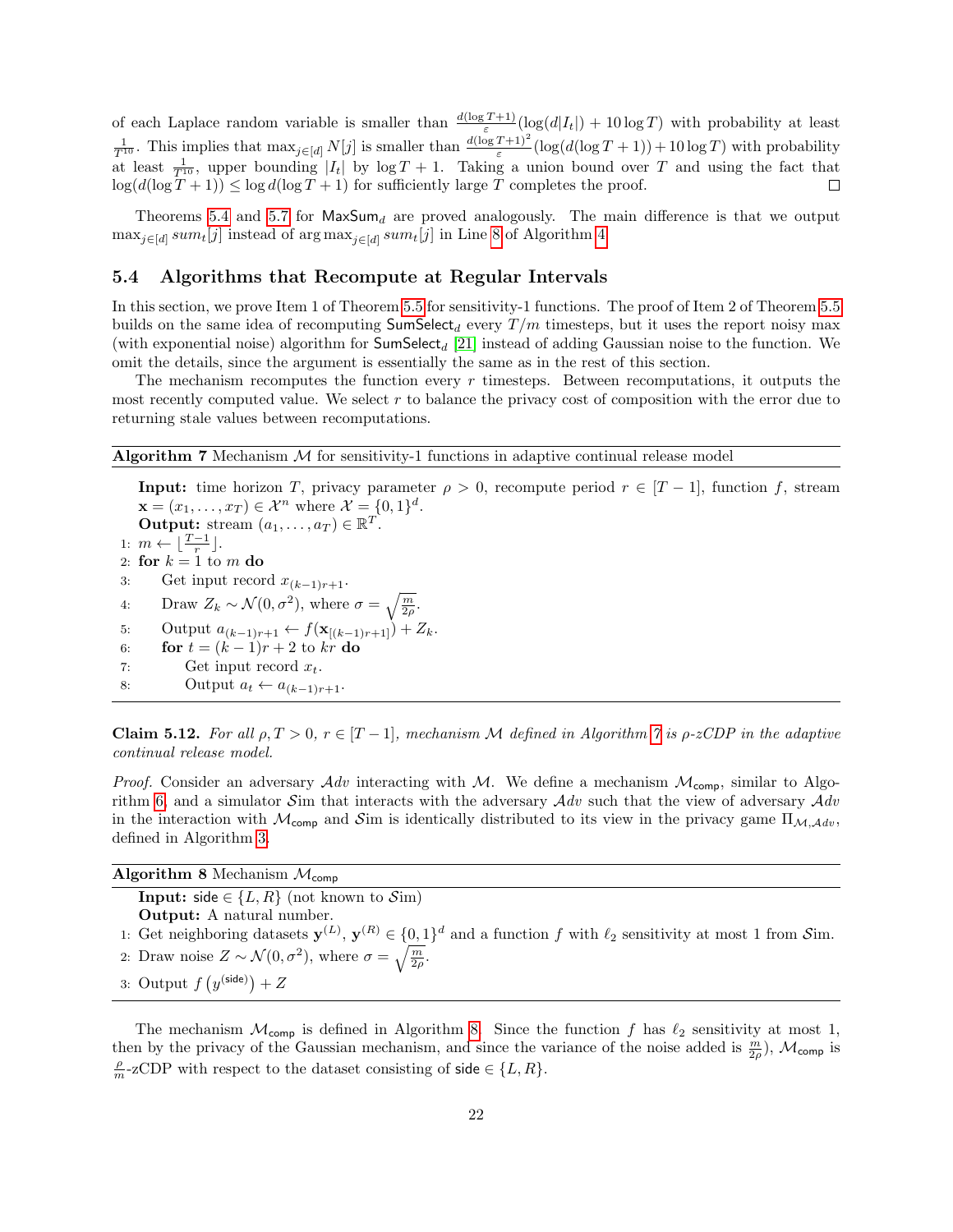#### <span id="page-22-0"></span>**Algorithm 9** Simulator  $\mathcal{S}$  im for the proof of Claim [5.12](#page-21-3)

**Input:** time horizon T, privacy parameter  $\rho > 0$ , recompute period  $r \in [T-1]$ , function f. Sim also has black-box access to an adversary  $\mathcal{A}dv$  and a process  $\mathcal{M}_{\mathsf{comp}}$ . **Output:** stream  $(a_1, \ldots, a_T) \in \mathbb{R}^T$ Adv: At each timestep  $t \in [T] \setminus \{t^*\}$ , Adv provides  $\mathcal{S}_{\text{im}}$  with record  $x_t \in \mathcal{X}$ . At the challenge timestep  $t^*$ (chosen by  $\mathcal{A}dv$ ), it provides two records  $x_{t^*}^{(L)}$ ,  $x_{t^*}^{(R)} \in \mathcal{X}$ . At every timestep  $t \in [T]$ , Sim provides Adv with output  $a_t \in \mathbb{R}$ .  $\mathcal{M}_{\text{comp}}$ : Sim exchanges  $T/r$  messages with  $\mathcal{M}_{\text{comp}}$ . 1: Initialization:  $m \leftarrow \lceil \frac{T}{r} \rceil, j \leftarrow 1$ . 2: For timesteps  $t < t^*$ , run mechanism M in Algorithm [7](#page-21-1) with inputs from  $Adv$ , with the same  $T, \rho, r, f$ . Let  $a_t$  be M's output at timestep t. 3: for  $t \geq t^*$  do 4: if  $t = t^*$  then 5: Get input  $(x_{t^*}^{(L)}, x_{t^*}^{(R)})$  from  $\mathcal{A}dv$ . 6: if  $t \neq t^*$  then 7: Get record  $x_t$  from  $\mathcal{A}dv$ . 8: if t mod  $r = 1$  then 9: Let  $\mathbf{y}_t^{(\text{side})} = \{x_1, \ldots, x_{t^*-1}, x_{t^*}^{(\text{side})}, x_{t^*+1}, \ldots, x_t\}$  for each side  $\in \{L, R\}$ 

10:  $a_t \leftarrow \mathcal{M}_{\text{comp}}\left(f, \mathbf{y}_t^{(L)}, \mathbf{y}_t^{(R)}\right).$ 

11: else

12:  $q \leftarrow \lfloor \frac{t}{r} \rfloor$ ; output  $a_t \leftarrow a_{q+1}$ .

The simulator  $\mathcal{S}$ im (described in Algorithm [9\)](#page-22-0) gets inputs from  $\mathcal{A}dv$ , but it does not know the input side  $\in \{L, R\}$  that is given to  $\mathcal{M}_{\text{comp}}$ . It interacts with  $\mathcal{M}_{\text{comp}}$  to provide outputs to the adversary  $\mathcal{A}dv$ . The aim of the Simulator is to mimic the behaviour of  $\Pi_{\mathcal{M},\mathcal{A}dv}$  even though it doesn't know side. For all timesteps  $t < t^*$  before the challenge timestep, the simulator behaves exactly like M. Starting at the challenge timestep, for every  $t \in [t^* : T]$  where M would recompute the noised value of the sum, Sim sends  $\mathcal{M}_{\text{comp}}$  the function f as well as neighboring datasets  $\mathbf{y}_t^{(L)}, \mathbf{y}_t^{(R)}$  defined by

$$
\mathbf{y}_t^{(\text{side})} = \{x_1, \dots, x_{t^*-1}, x_{t^*}^{(\text{side})}, x_{t^*+1}, \dots, x_t\}.
$$

Since Sim queries  $M_{\text{comp}}$  at most m times, by adaptive composition, the output transcript of  $M_{\text{comp}}$  is  $\rho$ -zCDP with respect to the dataset consisting of side.

The view of the adversary  $\mathcal{A}dv$  in the real privacy game  $\Pi_{\mathcal{M},\mathcal{A}dv}$  is identically distributed to its view in the interaction with  $\mathcal{M}_{\text{comp}}$  and  $\mathcal{S}$ im. Furthermore, the view of the adversary  $\mathcal{A}dv$  when interacting with Sim and  $\mathcal{M}_{\text{comp}}$  is simply a post-processing of the outputs provided to it by Sim, which are a post-processing of the outputs provided to Sim by  $M_{\text{comp}}$ . As argued previously, the output of  $M_{\text{comp}}$  when side = L is  $\rho$ -close to its output transcript when side = R. Hence we have that  $V_{\mathcal{M},\mathcal{A}dv}^{(L)} \simeq_{\rho} V_{\mathcal{M},\mathcal{A}dv}^{(R)}$ .  $\Box$ 

<span id="page-22-1"></span>**Claim 5.13.** Fix  $\rho > 0$ , sufficiently large  $T > 0$ , and  $2 \leq m \leq T$ . Let  $f : \mathcal{X}^* \to \mathcal{Z}$  be a function with  $\ell_2$ -sensitivity at most 1. Then mechanism M, defined in Algorithm [7](#page-21-1) is  $(\alpha, T)$ -accurate for f in the adaptive continual release model where  $\alpha = \frac{T}{m} + \sqrt{\frac{10m \log m}{\rho}}$ .

*Proof.* Consider any adversarial process  $Adv$  interacting with M. Fix a timestep  $t \in [T]$ . Consider time horizon T divided into m stages, where the stage  $k \in [m]$  is from timestep  $(k-1)r+1$  to kr. Let timestep t be in stage k. Intuitively, since  $M$ , defined in Algorithm [7,](#page-21-1) corresponds to recomputing the noisy sum every  $r$  timesteps (and using each recomputed value for the next  $r$  timesteps), the error can be decomposed into two parts: one caused by the drift in the true value of the function since the last recomputation and the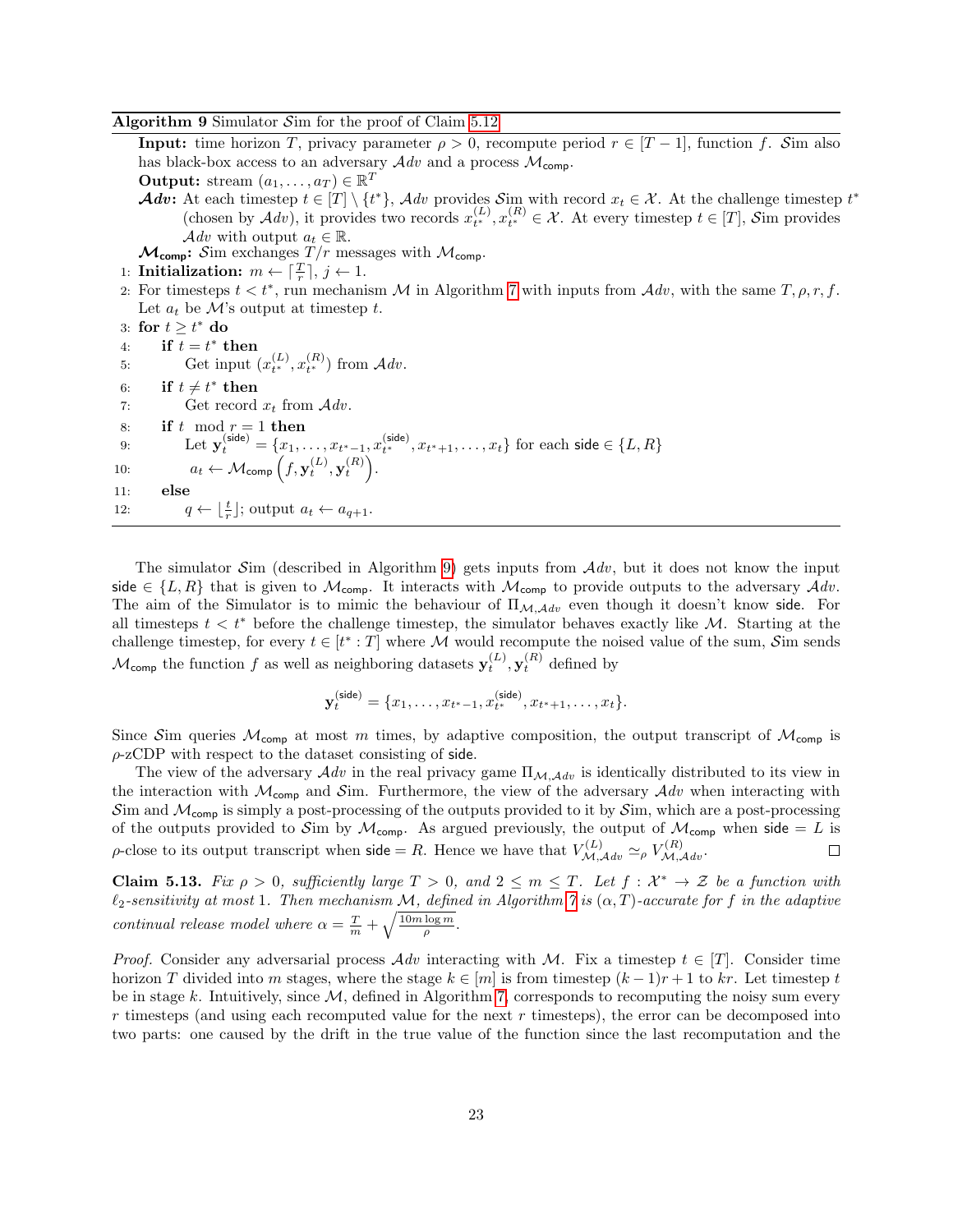other caused by noise addition. By the triangle inequality,

$$
\begin{aligned} \textsf{ERR}_f(\mathbf{x}_{[t]}, a_t) &= \left| a_t - f(\mathbf{x}_{[t]}) \right| \\ &\le \left| f(\mathbf{x}_{[t]}) - f(\mathbf{x}_{[(k-1)r+1]}) \right| + \left| a_t - f(\mathbf{x}_{[(k-1)r+1]}) \right| \\ &\le T/m + \left| a_{(k-1)r+1} - f(\mathbf{x}_{[(k-1)r+1]}) \right| \le \frac{T}{m} + |Z_k|. \end{aligned}
$$

The second inequality above holds because the  $\ell_2$ -sensitivity of f is at most 1, and since we recompute every  $r = T/m$  timesteps, the maximum change in the function f since the last recomputation is  $T/m$ . The third inequality follows from Steps [5](#page-9-6) and [8](#page-15-4) in Algorithm [7.](#page-21-1) Finally, observe that  $Z_k$  for  $k \in [m]$ are mutually independent Gaussian random variables with mean 0 and standard deviation  $\sqrt{\frac{m}{2\rho}}$ . Hence, applying Lemma [A.2](#page-27-1) on the concentration of the maximum of the absolute values of Gaussian random variables (setting  $\ell = \sqrt{\frac{10m \log m}{\rho}}$ ), and using the fact that  $m \geq 2$ ,

$$
\Pr_{\text{coins of }A, Adv} \left( \max_{t \in [T]} \text{ERR}_f(\mathbf{x}_{[t]}, a_t) \ge \frac{T}{m} + \sqrt{\frac{10m \log m}{\rho}} \right) = \Pr_{\text{coins of }A, Adv} \left( \max_{k \in [m]} |Z_k| \ge \sqrt{\frac{10m \log m}{\rho}} \right) \le \frac{2}{m^9} \le \frac{1}{3}.
$$

*Proof of Item 1 in Theorem [5.5.](#page-15-2)* By Claim [5.12,](#page-21-3) the mechanism  $\mathcal M$  is  $\rho$ -zCDP in the adaptive continual release model.

For  $\rho \leq \frac{\log T}{T^2}$ , consider the mechanism that doesn't touch the data and always outputs 0. Clearly it is 0-zCDP. Additionally, for this mechanism,  $\alpha = O(T)$ . For  $\rho > \frac{\log T}{T^2}$ , by Claim [5.13,](#page-22-1) mechanism M is  $(\alpha, T)$ accurate for f in the adaptive continual release model, where  $\alpha = T/m + 10\sqrt{\frac{m \log m}{\rho}}$ . Setting  $m = \lfloor \frac{\rho^{1/3} T^{2/3}}{\log^{1/3} T} \rfloor$  $\frac{\log^{1/3}T}{\log^{1/3}T}\Big]$ gives  $\alpha = O\left(\min\left\{T, \sqrt[3]{\frac{T\log T}{\rho}}\right\}\right)$ , where the min comes from the option of using the trivial mechanism.

Proof Sketch of Item 1 in Theorem [5.8.](#page-16-4) The mechanism  $M$  used is a variant of Algorithm [7.](#page-21-1) The only difference is that in Line [4,](#page-9-7) instead of the random variable  $Z_k$  being distributed as a Gaussian, it is distributed as  $Lap(\frac{m}{\varepsilon})$ . The privacy proof follows a structure similar to that of Claim [5.12,](#page-21-3) with the main difference being that instead of using a composition theorem for  $\rho$ -zCDP, we instead use that the composition of m mechanisms that are  $(\frac{\varepsilon}{m}, 0)$ -DP is  $(\varepsilon, 0)$ -DP.

For accuracy, we can prove a claim phrased exactly as Claim [5.13,](#page-22-1) with  $\alpha = \frac{T}{m} + \frac{m}{\varepsilon} [\log m + 2 \log T]$  instead of  $\alpha = \frac{T}{m} + \sqrt{\frac{10m \log m}{\rho}}$ . The proof is similar, with the only difference being that instead of using Lemma [A.2](#page-27-1) on the maximum of i.i.d. Gaussian random variables, we instead use Lemma [A.3](#page-27-2) on the maximum of i.i.d. Laplace random variables, with  $t = 2 \log T$ .

Finally, we prove the theorem as follows: for  $\varepsilon > \frac{\log T}{T}$ , setting  $m = \lfloor \sqrt{\frac{\varepsilon T}{\log T}} \rfloor$  in the accuracy claim gives  $\alpha = O(\sqrt{\frac{T}{\varepsilon} \log T})$ . For  $\varepsilon \leq \frac{\log T}{T}$ , we can consider the mechanism that always outputs 0 at every timestep. This mechanism is  $(0, 0)$ -DP and  $(\alpha, T)$ -accurate for f in the adaptive continual release model with  $\alpha = O(T)$ . This completes the proof.  $\Box$ 

Proof Sketch of Item 2 in Theorems [5.5](#page-15-2) and [5.8.](#page-16-4) We sketch the proof of Item 2 of Theorem [5.5.](#page-15-2) The proof of Item 2 of Theorem [5.8](#page-16-4) is essentially the same. The upper bound mechanism  $M$  used for this proof is a variant of Algorithm [7](#page-21-1) where we recompute  $\textsf{SumSelect}_d$  using the exponential mechanism [\[22\]](#page-26-1) with  $\varepsilon' = \sqrt{\frac{2\rho}{m}}$ (for Item 2 of Theorem [5.8](#page-16-4) on pure DP, we use  $\varepsilon' = \frac{\varepsilon}{m}$ ). The quality function of an attribute and dataset pair is defined to be the sum of that attribute over all entries in the dataset. The exponential mechanism instantiated as described above is used to privately compute  $SumSelect_d$  every  $T/m$  timesteps. Between recomputations, the attribute index produced at the last recomputation is used as the output.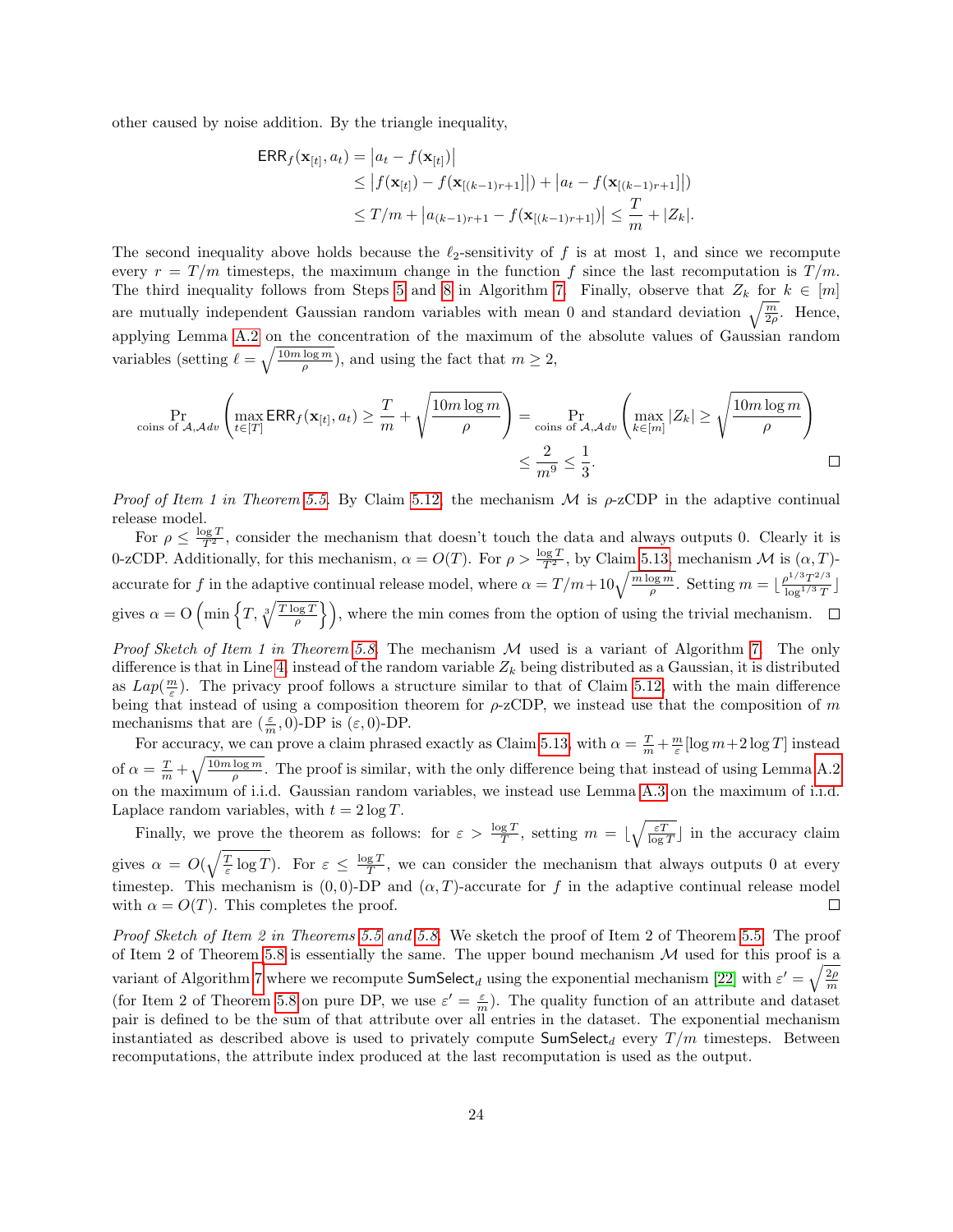The privacy proof follows a structure similar to that of Claim [5.12.](#page-21-3) The main difference for this proof is that the simulator will now interact with an ideal mechanism that takes as input a differentially private algorithm as well as neighboring datasets to run the algorithm on. In particular, the neighboring datasets will be the inputs  $x_{t^*}^{(L)}$  and  $x_{t^*}^{(R)}$  from the challenge timestep, and the algorithm will be the exponential mechanism hardcoded with all the inputs of the adversary so far (except for the inputs from the challenge timestep.) The ideal mechanism will run the algorithm with challenge input  $x_{t^*}^{(\text{side})}$  and output the result. The adversary's view in the privacy game is clearly identical to its view when interacting with the simulator. Finally, the closeness of the adversary's view in the simulated world when side = L and when side = R follows directly from the privacy of the exponential mechanism and adaptive composition [\[13,](#page-25-12) [4\]](#page-24-4).

For accuracy, we prove a claim akin to Claim [5.13,](#page-22-1) with  $\alpha = \frac{T}{m} + 2\sqrt{\frac{m}{2\rho}}[\log d + 5 \log m]$ . The proof is similar to that of Claim [5.13;](#page-22-1) here, we define  $|Z_k|$  as the error incurred by the  $k^{th}$  instantiation of the exponential mechanism, and use Lemma [2.8](#page-5-3) on the accuracy of the exponential mechanism (setting  $a = 5 \log m$ ) and take a union bound over the m recomputations to argue that the maximum error is greater than  $\alpha = \frac{T}{m} + 2\sqrt{\frac{m}{2\rho}}[\log d + 5\log m]$  with probability at most  $\frac{1}{m^4}$ .

For  $\rho > (\frac{\log(dT)}{T})$  $\frac{(dT)}{T}$ )<sup>2</sup>, by the accuracy claim, mechanism M is  $(\alpha, T)$ -accurate for f in the adaptive continual release model, where  $\alpha = \frac{T}{m} + 2\sqrt{\frac{m}{2\rho}}[\log d + 2\log m]$ . Setting  $m = \lfloor \frac{\rho^{1/3}T^{2/3}}{(\log(dT)^{2\rho})} \rfloor$  $\frac{\rho^{1/3} T^{2/3}}{(\log(dT)^{2/3}}$  yields  $\alpha = O\left(\frac{T^{1/3} \log(dT)^{2/3}}{\rho^{1/3}}\right)$  $\frac{\log(dT)^{2/3}}{\rho^{1/3}}\bigg).$ Finally, for  $\rho \leq (\frac{\log(dT)}{T})$  $\frac{d(T)}{T}$ )<sup>2</sup>, consider the mechanism that doesn't touch the data and always outputs 0. It is clearly 0-zCDP, and has  $\alpha = O(T)$ .  $\Box$ 

### <span id="page-24-0"></span>Acknowledgments

We are grateful to Kobbi Nissim for being part of the conversations that got this work started and for subsequent helpful comments. We are also grateful to Jon Ullman for insights into the difficulty of the top- $k$ selection problem.

### References

- <span id="page-24-3"></span>[1] Naman Agarwal and Karan Singh. The price of differential privacy for online learning. In Doina Precup and Yee Whye Teh, editors, *Proceedings of the 34th International Conference on Machine Learning*, volume 70 of Proceedings of Machine Learning Research, pages 32–40. PMLR, 06–11 Aug 2017.
- <span id="page-24-5"></span>[2] Omri Ben-Eliezer, Rajesh Jayaram, David P. Woodruff, and Eylon Yogev. A framework for adversarially robust streaming algorithms. In Proceedings of the 39th ACM SIGMOD-SIGACT-SIGAI Symposium on Principles of Database Systems, PODS'20, page 63–80, New York, NY, USA, 2020. Association for Computing Machinery.
- <span id="page-24-2"></span>[3] Jean Bolot, Nadia Fawaz, S. Muthukrishnan, Aleksandar Nikolov, and Nina Taft. Private decayed predicate sums on streams. In Proceedings of the 16th International Conference on Database Theory, ICDT '13, page 284–295, New York, NY, USA, 2013. Association for Computing Machinery.
- <span id="page-24-4"></span>[4] Mark Bun and Thomas Steinke. Concentrated differential privacy: Simplifications, extensions, and lower bounds. In Martin Hirt and Adam D. Smith, editors, *Theory of Cryptography - 14th International* Conference, TCC 2016-B, Beijing, China, October 31 - November 3, 2016, Proceedings, Part I, volume 9985 of Lecture Notes in Computer Science, pages 635–658, 2016.
- <span id="page-24-1"></span>[5] Mark Bun, Jonathan Ullman, and Salil Vadhan. Fingerprinting codes and the price of approximate differential privacy. SIAM Journal on Computing, 47(5):1888–1938, 2018.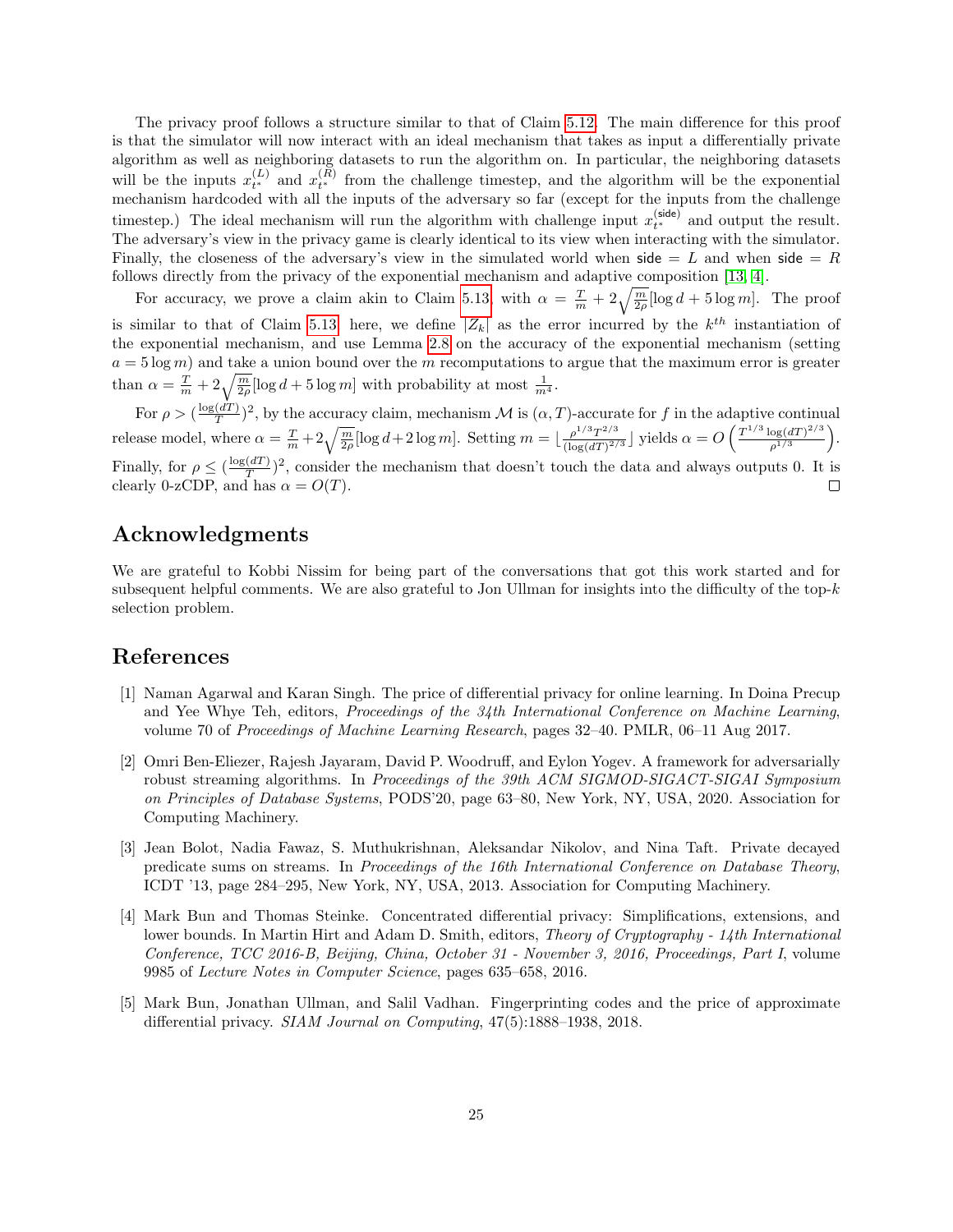- <span id="page-25-1"></span>[6] Census Bureau. Census disclosure avoidance system, 2020. [https://www.census.](https://www.census.gov/programs-surveys/decennial-census/decade/2020/planning-management/process/disclosure-avoidance.html) [gov/programs-surveys/decennial-census/decade/2020/planning-management/process/](https://www.census.gov/programs-surveys/decennial-census/decade/2020/planning-management/process/disclosure-avoidance.html) [disclosure-avoidance.html](https://www.census.gov/programs-surveys/decennial-census/decade/2020/planning-management/process/disclosure-avoidance.html).
- <span id="page-25-8"></span>[7] Adrian Rivera Cardoso and Ryan Rogers. Differentially private histograms under continual observation: Streaming selection into the unknown. CoRR, abs/2103.16787, 2021.
- <span id="page-25-3"></span>[8] T.-H. Hubert Chan, Elaine Shi, and Dawn Song. Private and continual release of statistics. IACR Cryptol. ePrint Arch., 2010:76, 2010.
- <span id="page-25-10"></span>[9] Cynthia Dwork, Krishnaram Kenthapadi, Frank McSherry, Ilya Mironov, and Moni Naor. Our data, ourselves: Privacy via distributed noise generation. In International Conference on the Theory and Applications of Cryptographic Techniques, EUROCRYPT '06, pages 486–503, St. Petersburg, Russia, 2006.
- <span id="page-25-0"></span>[10] Cynthia Dwork, Frank McSherry, Kobbi Nissim, and Adam Smith. Calibrating noise to sensitivity in private data analysis. In Theory of cryptography conference, pages 265–284. Springer, 2006.
- <span id="page-25-2"></span>[11] Cynthia Dwork, Moni Naor, Toniann Pitassi, and Guy N. Rothblum. Differential privacy under continual observation. In Leonard J. Schulman, editor, Proceedings of the 42nd ACM Symposium on Theory of Computing, STOC 2010, Cambridge, Massachusetts, USA, 5-8 June 2010, pages 715–724. ACM, 2010.
- <span id="page-25-9"></span>[12] Cynthia Dwork, Moni Naor, Toniann Pitassi, Guy N. Rothblum, and Sergey Yekhanin. Pan-private streaming algorithms. In Andrew Chi-Chih Yao, editor, Innovations in Computer Science - ICS 2010, Tsinghua University, Beijing, China, January 5-7, 2010. Proceedings, pages 66–80. Tsinghua University Press, 2010.
- <span id="page-25-12"></span>[13] Cynthia Dwork, Guy N. Rothblum, and Salil P. Vadhan. Boosting and differential privacy. In 51th Annual IEEE Symposium on Foundations of Computer Science, FOCS 2010, October 23-26, 2010, Las Vegas, Nevada, USA, pages 51–60. IEEE Computer Society, 2010.
- <span id="page-25-6"></span>[14] Hendrik Fichtenberger, Monika Henzinger, and Wolfgang Ost. Differentially private algorithms for graphs under continual observation. In Petra Mutzel, Rasmus Pagh, and Grzegorz Herman, editors, 29th Annual European Symposium on Algorithms, ESA 2021, September 6-8, 2021, Lisbon, Portugal (Virtual Conference), volume 204 of LIPIcs, pages  $42:1-42:16$ . Schloss Dagstuhl - Leibniz-Zentrum für Informatik, 2021.
- <span id="page-25-7"></span>[15] Abhradeep Guha Thakurta and Adam Smith. (Nearly) optimal algorithms for private online learning in full-information and bandit settings. In C. J. C. Burges, L. Bottou, M. Welling, Z. Ghahramani, and K. Q. Weinberger, editors, Advances in Neural Information Processing Systems, volume 26. Curran Associates, Inc., 2013.
- <span id="page-25-4"></span>[16] Moritz Hardt, Katrina Ligett, and Frank McSherry. A simple and practical algorithm for differentially private data release. In Peter L. Bartlett, Fernando C. N. Pereira, Christopher J. C. Burges, L´eon Bottou, and Kilian Q. Weinberger, editors, Advances in Neural Information Processing Systems 25, pages 2348–2356, 2012.
- <span id="page-25-5"></span>[17] Moritz Hardt and Kunal Talwar. On the geometry of differential privacy. In Proceedings of the 42nd Annual ACM Symposium on the Theory of Computing, STOC '10, pages 705–714, New York, NY, USA, 2010. ACM.
- <span id="page-25-11"></span>[18] Avinatan Hassidim, Haim Kaplan, Yishay Mansour, Yossi Matias, and Uri Stemmer. Adversarially robust streaming algorithms via differential privacy. In Hugo Larochelle, Marc'Aurelio Ranzato, Raia Hadsell, Maria-Florina Balcan, and Hsuan-Tien Lin, editors, Advances in Neural Information Processing Systems 33: Annual Conference on Neural Information Processing Systems 2020, NeurIPS 2020, December 6-12, 2020, virtual, 2020.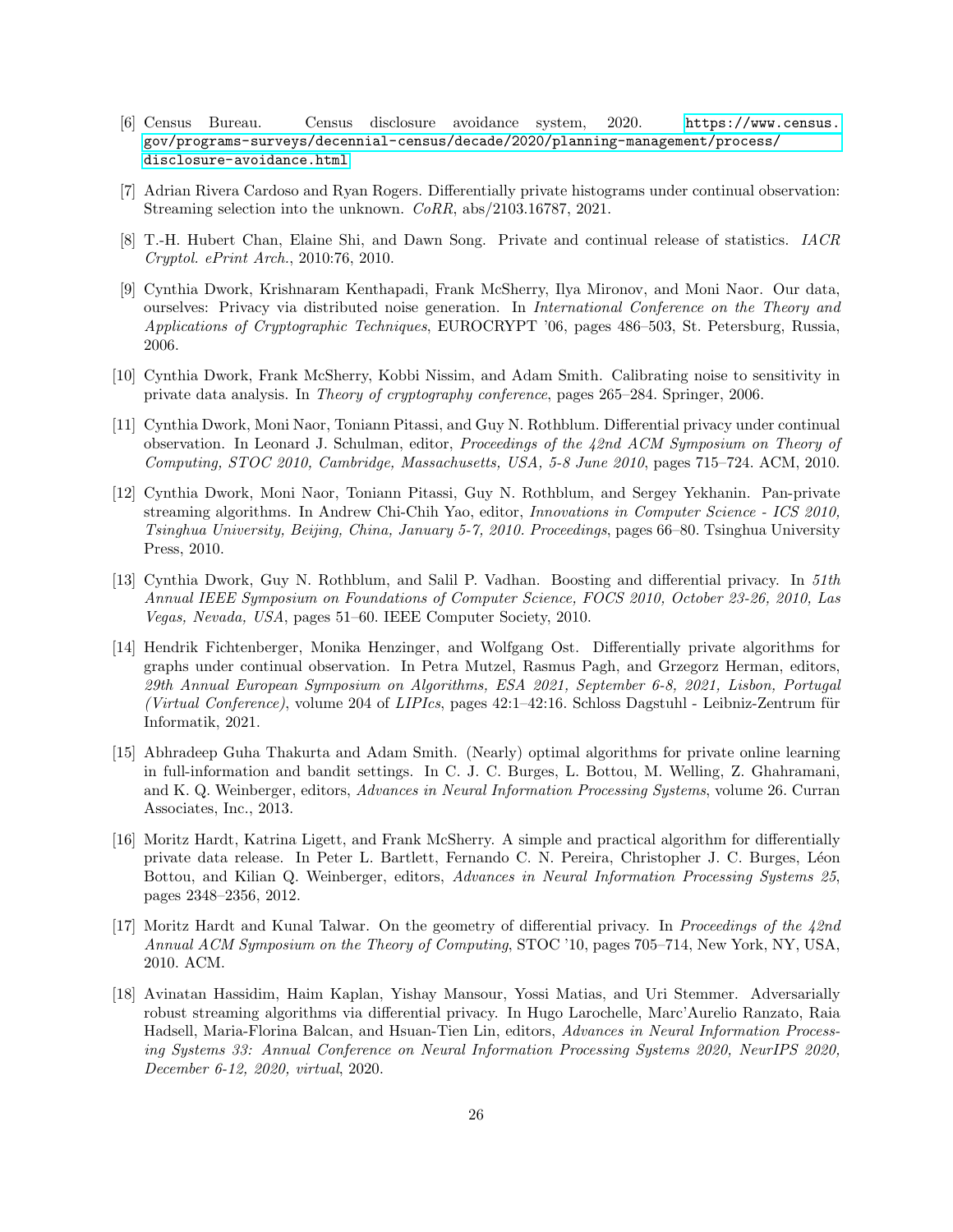- <span id="page-26-5"></span>[19] Prateek Jain, Pravesh Kothari, and Abhradeep Thakurta. Differentially private online learning. In Shie Mannor, Nathan Srebro, and Robert C. Williamson, editors, Proceedings of the 25th Annual Conference on Learning Theory, volume 23 of Proceedings of Machine Learning Research, pages 24.1–24.34, Edinburgh, Scotland, 25–27 Jun 2012. JMLR Workshop and Conference Proceedings.
- <span id="page-26-8"></span>[20] Haim Kaplan, Yishay Mansour, Kobbi Nissim, and Uri Stemmer. Separating adaptive streaming from oblivious streaming. CoRR, abs/2101.10836, 2021.
- <span id="page-26-9"></span>[21] Ryan McKenna and Daniel R Sheldon. Permute-and-flip: A new mechanism for differentially private selection. In H. Larochelle, M. Ranzato, R. Hadsell, M. F. Balcan, and H. Lin, editors, Advances in Neural Information Processing Systems, volume 33, pages 193–203. Curran Associates, Inc., 2020.
- <span id="page-26-1"></span>[22] Frank McSherry and Kunal Talwar. Mechanism design via differential privacy. In Proceedings of the 48th Annual IEEE Symposium on Foundations of Computer Science, FOCS '07, page 94–103, USA, 2007. IEEE Computer Society.
- <span id="page-26-3"></span>[23] Victor Perrier, Hassan Jameel Asghar, and Dali Kaafar. Private continual release of real-valued data streams. In 26th Annual Network and Distributed System Security Symposium, NDSS 2019, San Diego, California, USA, February 24-27, 2019. The Internet Society, 2019.
- <span id="page-26-6"></span>[24] Alfred Rényi. On measures of entropy and information. Proceedings of the Fourth Berkeley Symposium on Mathematical Statistics and Probability, Volume 1: Contributions to the Theory of Statistics, pages 547–561, Berkeley, Calif., 1961. University of California Press, abs/2101.10836, 1961.
- <span id="page-26-4"></span>[25] Shuang Song, Susan Little, Sanjay Mehta, Staal A. Vinterbo, and Kamalika Chaudhuri. Differentially private continual release of graph statistics. CoRR, abs/1809.02575, 2018.
- <span id="page-26-2"></span>[26] Thomas Steinke and Jonathan R. Ullman. Tight lower bounds for differentially private selection. In Chris Umans, editor, 58th IEEE Annual Symposium on Foundations of Computer Science, FOCS 2017, Berkeley, CA, USA, October 15-17, 2017, pages 552–563. IEEE Computer Society, 2017.
- <span id="page-26-0"></span>[27] Kunal Talwar, Abhradeep Thakurta, and Li Zhang. Nearly optimal private LASSO. In Corinna Cortes, Neil D. Lawrence, Daniel D. Lee, Masashi Sugiyama, and Roman Garnett, editors, Advances in Neural Information Processing Systems 28: Annual Conference on Neural Information Processing Systems 2015, December 7-12, 2015, Montreal, Quebec, Canada, pages 3025–3033, 2015.
- <span id="page-26-7"></span>[28] Jonathan Ullman, 2021. Personal communication.